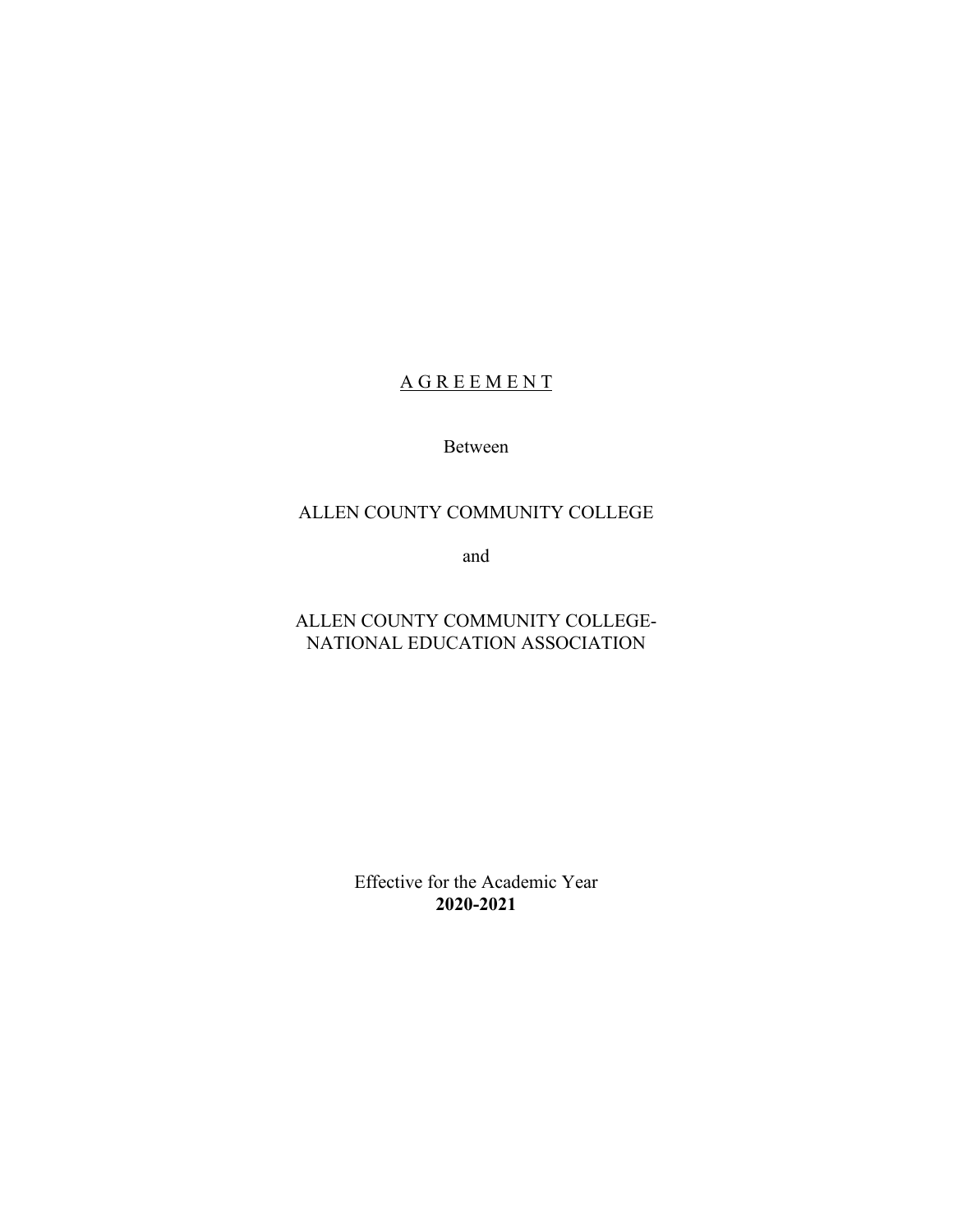# TABLE OF CONTENTS

|                      |                                                         | Page |
|----------------------|---------------------------------------------------------|------|
| <b>RECOGNITION</b>   |                                                         | 4    |
| <b>ARTICLE I:</b>    |                                                         | 4    |
| <b>ARTICLE II:</b>   |                                                         | 4    |
| <b>ARTICLE III:</b>  |                                                         | 5    |
| <b>ARTICLE IV:</b>   |                                                         | 6    |
| <b>ARTICLE V:</b>    |                                                         | 7    |
| <b>ARTICLE VI:</b>   |                                                         | 8    |
| <b>ARTICLE VII:</b>  |                                                         | 8    |
| <b>ARTICLE VIII:</b> | REDUCTION IN FORCE AND RECALL                           | 11   |
| <b>ARTICLE IX:</b>   |                                                         | 13   |
| <b>ARTICLE X:</b>    | SICK LEAVE & PERSONAL LEAVE BENEFITS                    | 13   |
| <b>ARTICLE XI:</b>   |                                                         | 16   |
| <b>ARTICLE XII:</b>  |                                                         | 17   |
| <b>ARTICLE XIII</b>  |                                                         | 17   |
| <b>ARTICLE XIV:</b>  |                                                         | 18   |
| <b>ARTICLE XV:</b>   | MEDICAL (INCLUDING MATERNITY) LEAVE                     | 18   |
| <b>ARTICLE XVI:</b>  | APPLICATION FOR LEAVES OF ABSENCE                       | 19   |
| <b>ARTICLE XVII:</b> | <b>FACULTY EVALUATION</b><br>PROCEDURES AND INSTRUMENTS | 19   |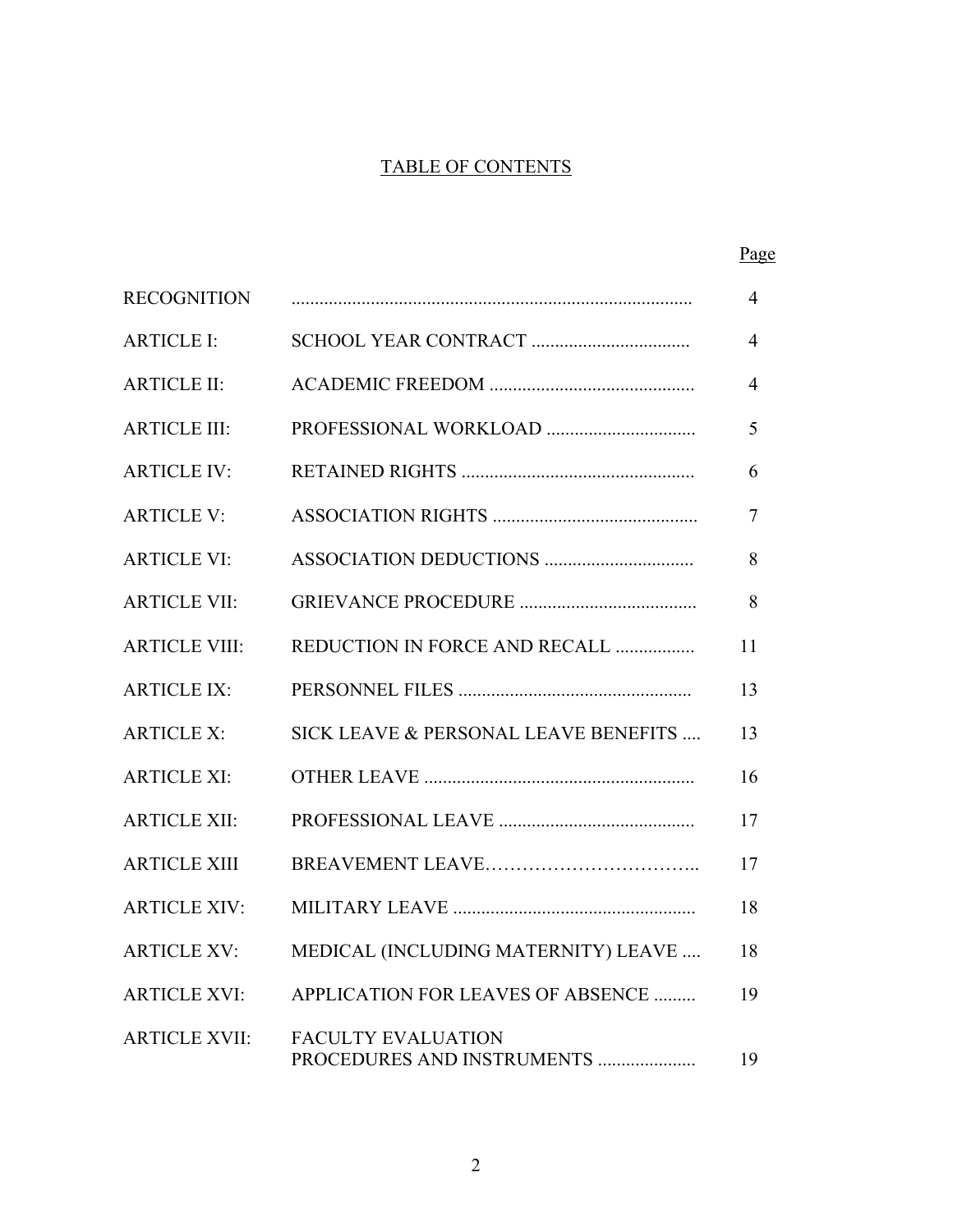| <b>ARTICLE XVIII:</b>  | EXTRA-CURRICULAR INVOLVEMENT<br>AND COMMITTEE ASSIGNMENTS        | 19 |
|------------------------|------------------------------------------------------------------|----|
| <b>ARTICLE XIX:</b>    |                                                                  | 20 |
| <b>ARTICLE XX:</b>     |                                                                  | 20 |
| <b>ARTICLE XXI:</b>    |                                                                  | 21 |
| <b>ARTICLE XXII:</b>   | OVERLOAD, EXTRA AND SUMMER PAY                                   | 23 |
| <b>ARTICLE XXIII:</b>  |                                                                  | 24 |
| <b>ARTICLE XXIV:</b>   |                                                                  | 24 |
| <b>ARTICLE XXV:</b>    | IRC SECTION 125 CAFETERIA SALARY                                 | 25 |
| <b>ARTICLE XXVI:</b>   | TUITION AND BOOK RENTAL FOR SPOUSES<br>AND CHILDREN OF EMPLOYEES | 26 |
| <b>ARTICLE XXVII:</b>  |                                                                  | 26 |
| <b>ARTICLE XXVIII:</b> |                                                                  | 29 |
| <b>ARTICLE XXVIX:</b>  |                                                                  | 29 |
| <b>ARTICLE XXX:</b>    | PROFESSIONAL EMPLOYEE DRESS                                      | 29 |
| <b>APPENDIX:</b>       | EMERGENCY/MILITARY LEAVE                                         | 31 |
|                        | EVALUATION PROCEDURE                                             | 32 |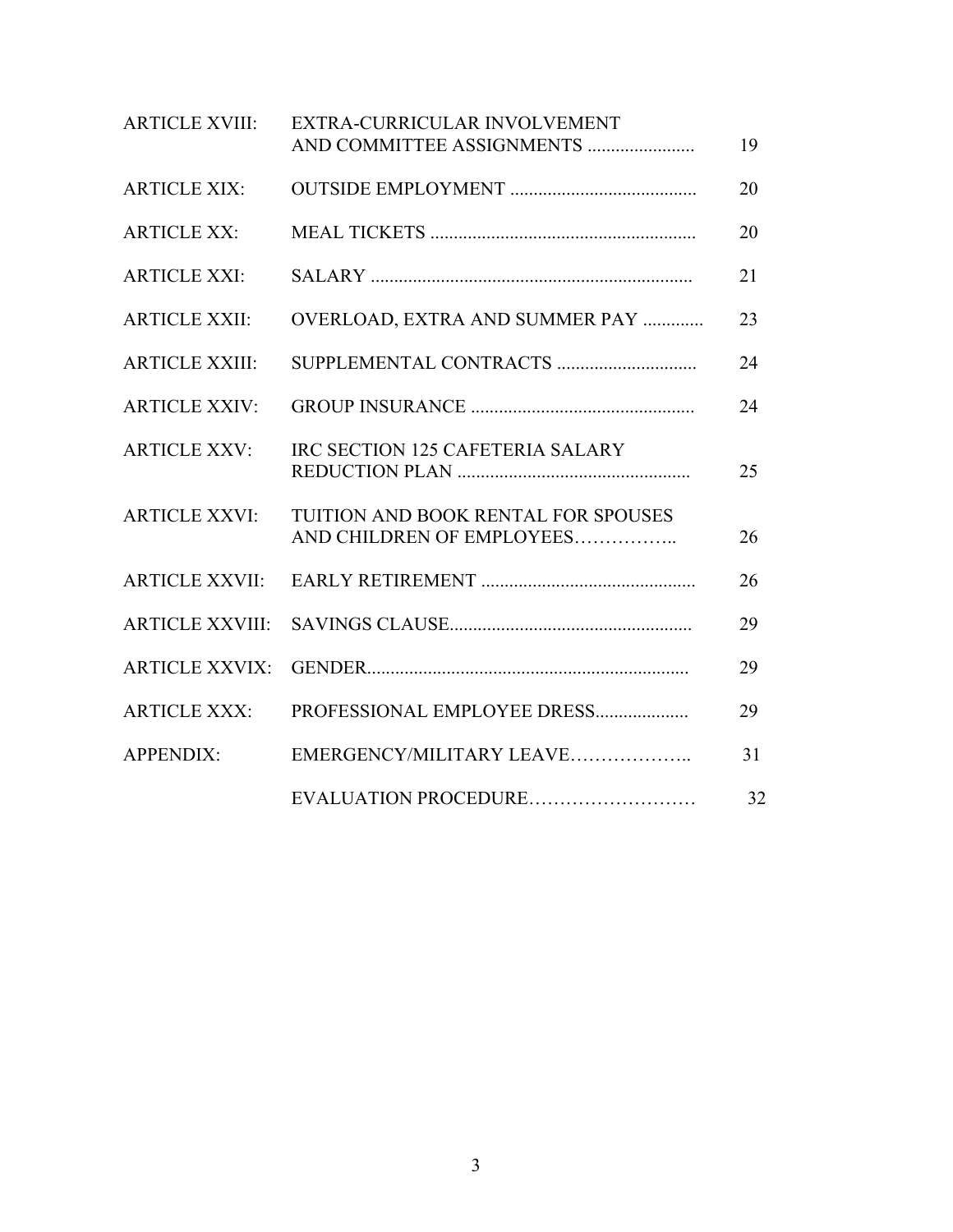#### RECOGNITION

The Board of Trustees of Allen County Community College (hereinafter referred to as the "Board") and Allen County Community College-National Education Association (hereinafter referred to as the "Association"), as representative of the full-time professional Employees (as defined in K.S.A. 72-5413) of Allen County Community College (hereinafter referred to as "Professional Employees"), enter into this Agreement covering the following terms and conditions of professional service for the Academic Year **2020-2021**.

The Association will provide to the President of the College a written list of its officers by September 10 of each academic year and any update to said listing within 30 days after any change.

#### ARTICLE I

#### SCHOOL YEAR CONTRACT

The school year contract will consist of one hundred seventy-three (173**)** working days for all Professional Employees unless otherwise agreed. Additional compensation for services rendered by Professional Employees beyond the specifications in this contract shall be stated in separate agreements, which shall set forth the additional time, the nature of the task, and the terms of remuneration.

### ARTICLE II

#### ACADEMIC FREEDOM

Allen is committed to academic freedom. The right to teach the truth about the physical, social, and biological word, so long as it is related to the subject assigned, shall not be abridged.

College instructors are citizens, members of a learned profession, and officers of an educational institution. When they speak or write as citizens, they should be free from institutional censorship or discipline, but their special position in the community imposes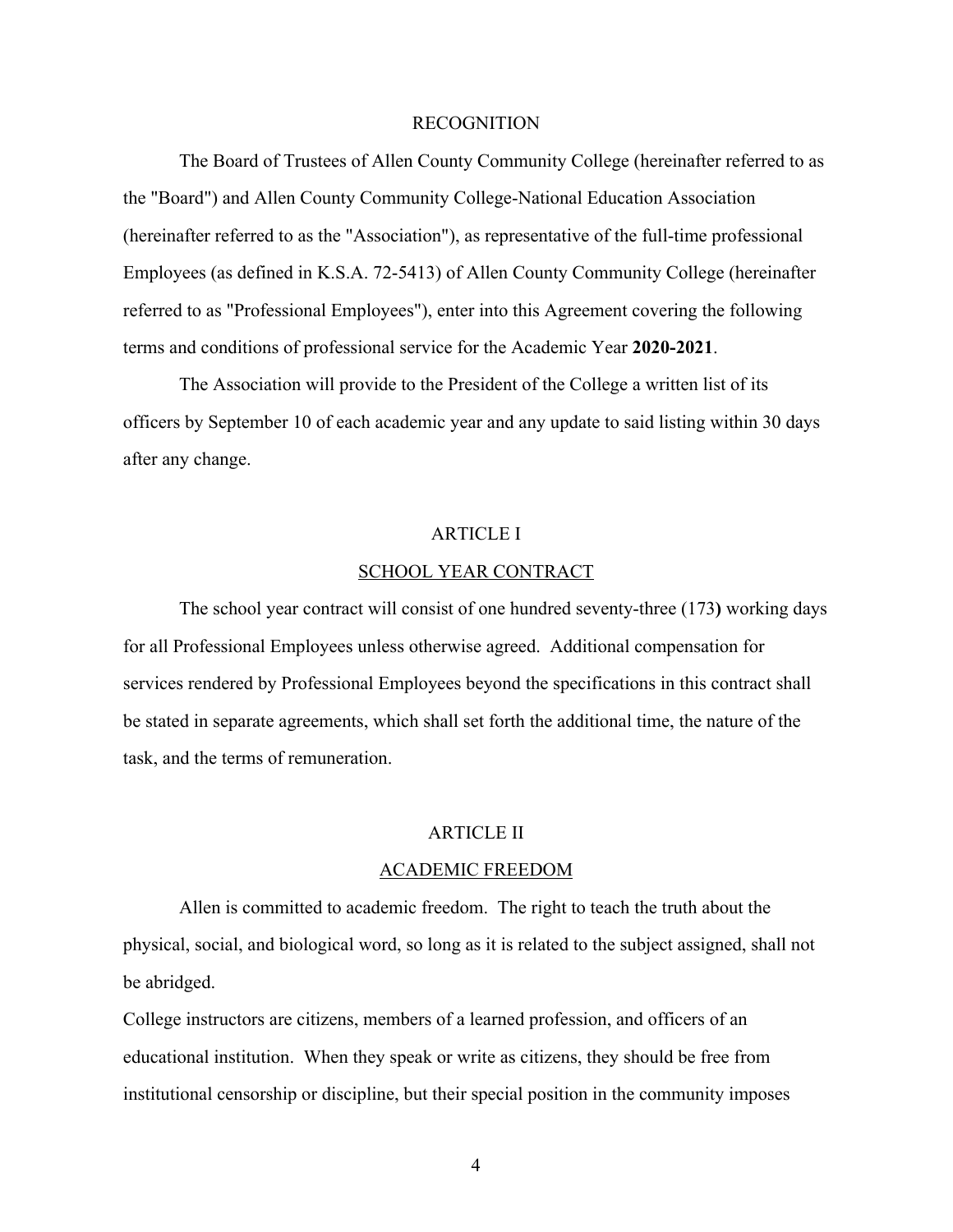special obligations. As individuals of learning and educational officers, they should remember that the public may judge their profession and their institution by their utterances. Hence, they should at all times be accurate, should exercise appropriate restraint, should show respect for the opinions of others, and should make every effort to indicate that they are not institutional spokespersons.

#### ARTICLE III

#### PROFESSIONAL WORKLOAD

A. Normal Professional Workload. The normal professional workload shall consist of fifteen (15) credit hours or their equivalent per semester, or thirty (30) credit hours or their equivalent per year for the contract year. No reduction in base contract salaries will be made for Professional Employees who, because of administrative assignment or canceled classes, teach fewer than thirty (30) credit hours per year, exclusive of summer school. In order to offset deficits, Professional Employees will be assigned to teach eight week and/or interim courses or assigned other duties by the Vice President for Academic Affairs.

B. Overload. Full-time Professional Employees will be given the opportunity to teach up to six (6) hours of overload, face-to-face or online, contingent upon availability of classes for which the faculty member is qualified. In the event that a full-time Professional Employee's class or classes do not have sufficient enrollment to make, the full-time Professional Employee cannot take classes assigned to Adjunct or other employees unless the full-time Professional Employee does not have enough hours for a normal professional workload. The Vice-President for Academic Affairs must approve any assignment of classes that exceeds twenty-one (21) credit hours in a semester. C. Hours on Campus. Full-time Professional Employees shall dedicate a minimum of thirty-five (35) hours for college work week responsibilities. Outside of instructional time (for policy purposes equaling 15 hours per week), full-time instructors shall dedicate a minimum of twenty (20) hours per week to a combination of student time/available presence, service to the college, and professional time. Fifteen (15) hours per week of this time shall be for onsite (on-campus) presence; five (5)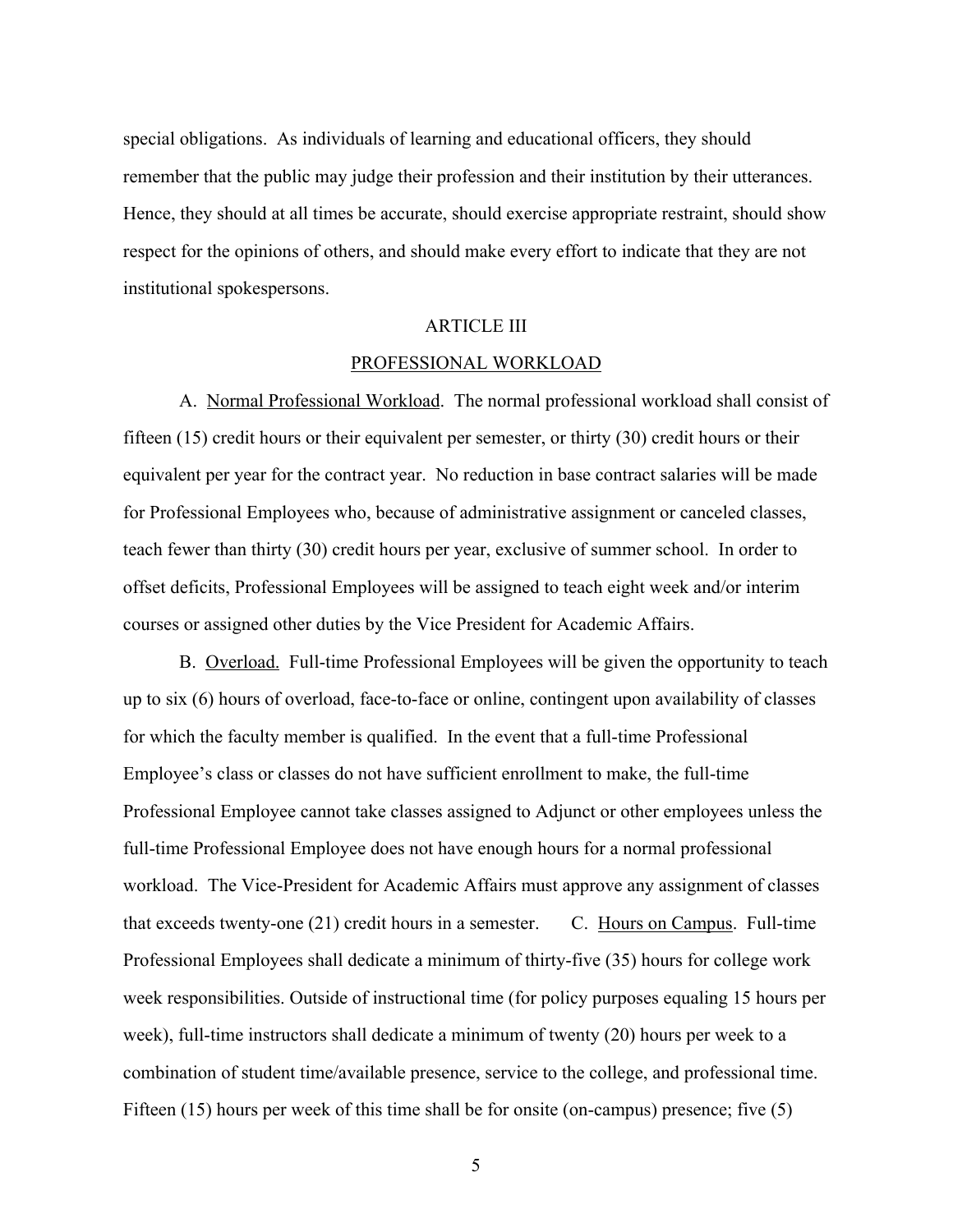hours per week may be for either onsite (on-campus) presence or presence through appropriate electronic means. If a Professional Employee's normal workload includes offcampus classes (day or night), a pro-rata reduction for travel time and classroom time will be made from the number of hours the Professional Employee is required to be on campus. Overload and/or supplemental contacts will increase the number of hours required on campus proportionately.

D. Preparation Days and In-service Days. Two (2) days at the beginning of each semester shall be designated as preparation days for faculty. Preparation days are for faculty to work individually in their offices to prepare for the upcoming semester. The only externally scheduled meetings during those days are for departmental meetings.

Four (4) in-service days will be available during the academic year (2 each semester). Neither of these statements is meant to limit the number of meetings that may be called by the administration during other contract days during regular work hours.

E. Class Size. Maximum class sizes will be determined by the Vice President for Academic Affairs after consultation with the appropriate Dean and appropriate Professional Employees.

### ARTICLE IV

#### RETAINED RIGHTS

The Board shall operate and manage the College. It is understood that the rights of Professional Employees are set forth throughout the balance of this Agreement. Such rights shall not be abridged by this Retained Rights clause. However, subject only to the express limitations set forth elsewhere in this Agreement, the Board shall continue to hire, transfer, promote, and demote employees; to discipline, reprimand, suspend or discharge employees for just cause; to lay off and recall employees; to determine workload, office hours,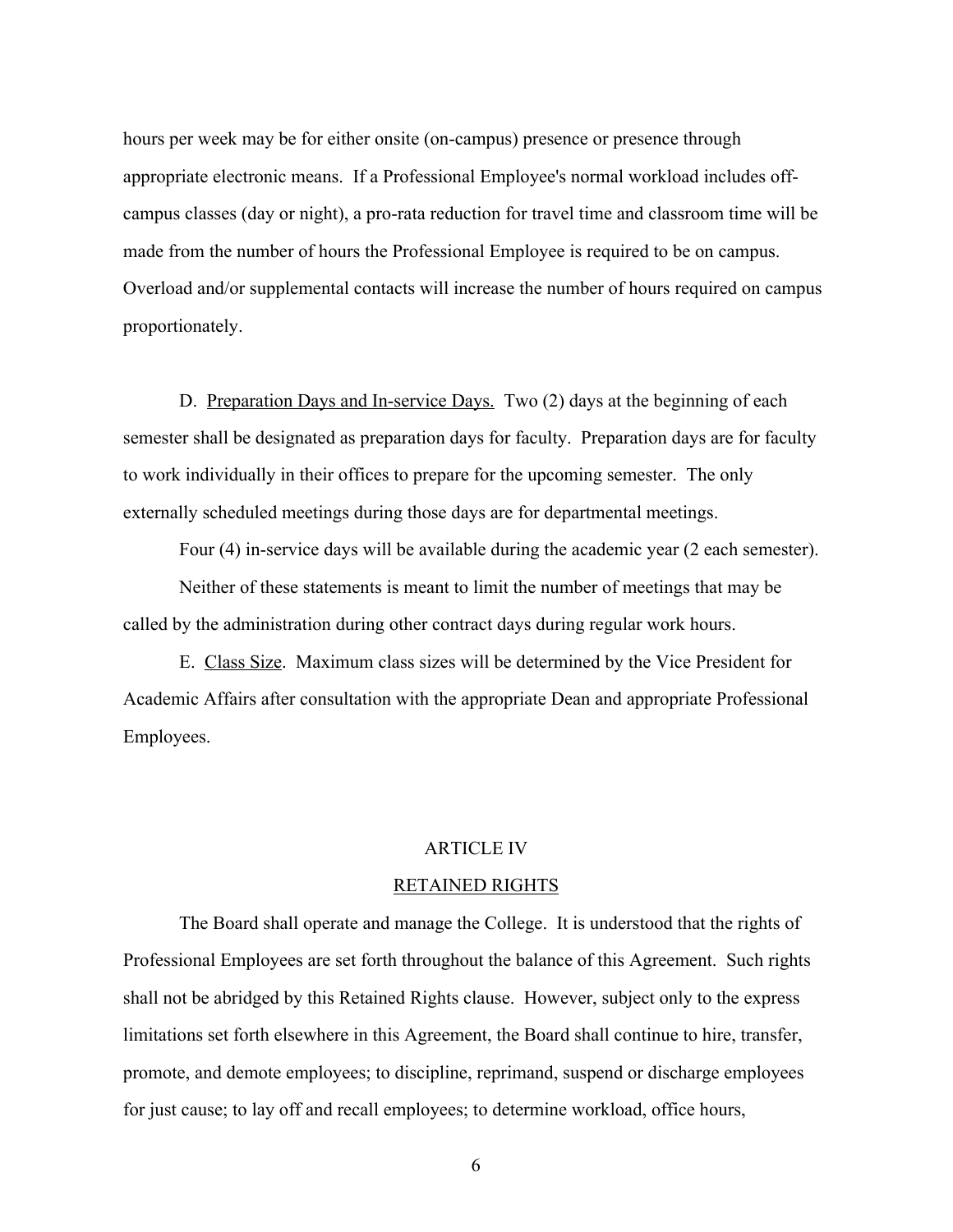qualifications for advancement, assignment of work, and select Professional Employees; to make administrative evaluations of employees; to extend contracts; to determine the number of employees to be used in any classification or activity; to prepare, enter into and execute employment contracts between any Professional Employee and the Board which shall include by reference this Agreement; to determine the period, curriculum, and length of any school term or course; to establish or modify rules, regulations, and practices, but which shall not set aside other terms of this Agreement; to close down or move the College or any part thereof or to curtail operations; to establish new departments or operations and to discontinue existing departments or operations, in whole or in part; to purchase or acquire and to sell or dispose of any assets; to control, maintain, and regulate the use of buildings, equipment, and other property of the College; to introduce new or improved methods or equipment; to subcontract work as the Board deems necessary or desirable; to determine the number and location of operations, services, and courses; and otherwise, generally to manage the College and direct the employees. The above rights are not all-inclusive but enumerate by way of illustration the type of rights that belong to the Board. All other rights, powers, or authority which the Board had prior to the signing of this Agreement are retained by it, except those which have been specifically abridged, delegated, or modified by this Agreement; it being understood and agreed that nothing in this Agreement shall restrict or modify the rights and duties of the Board as provided by law.

#### ARTICLE V

#### ASSOCIATION RIGHTS

A. Duly authorized representatives of the Association shall be permitted to transact official Association business on College property at all reasonable times, provided that College activities are not interrupted.

B. Communication. The Association shall have the use of email and teacher mailboxes for communications to teachers.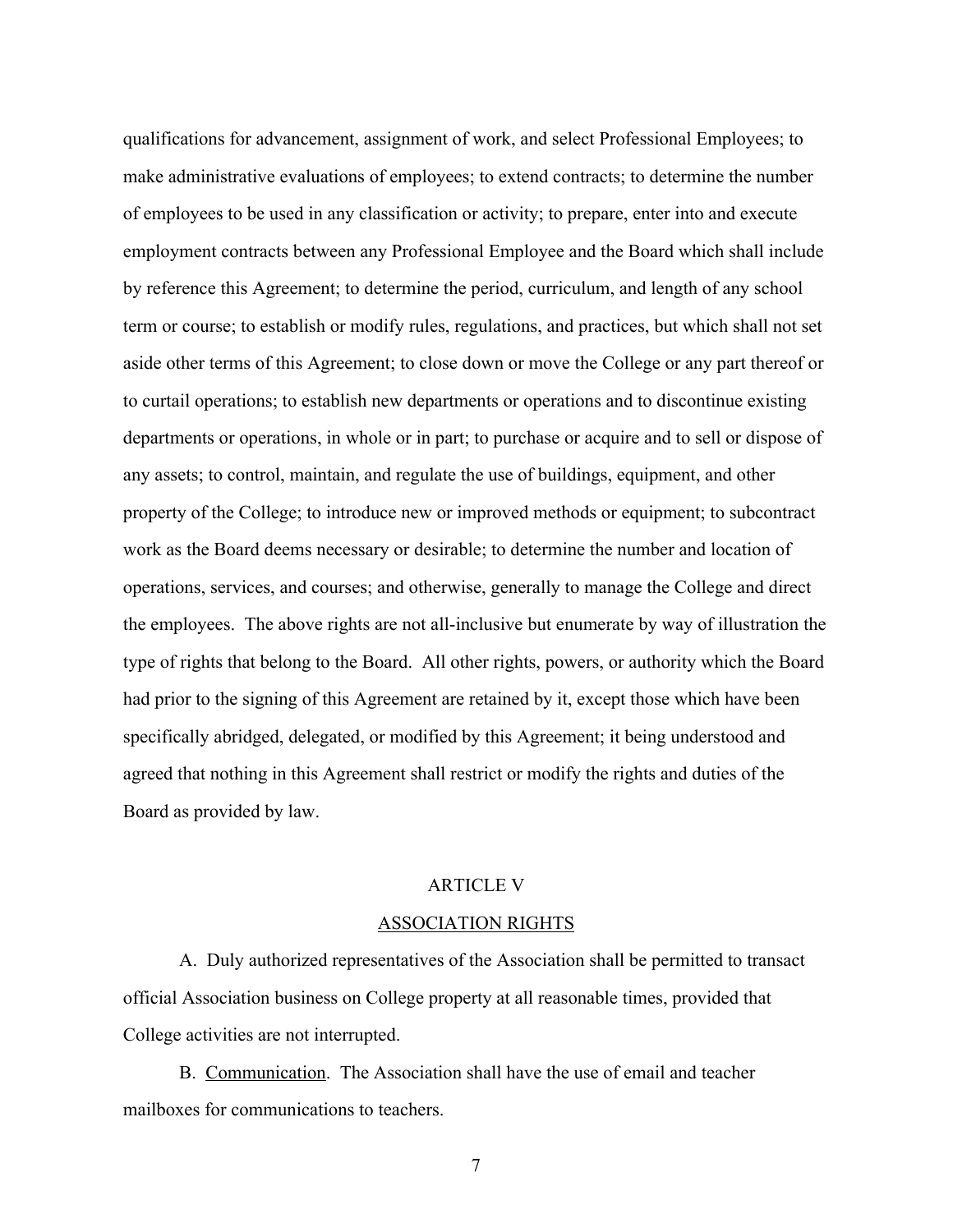C. Use of Facilities and Equipment. The Association shall have the right to use College facilities and equipment, including computers, copiers, other duplicating equipment, calculating machines, telephones, and audio-visual equipment at reasonable times, when such equipment is not otherwise in use. The Association shall pay for the reasonable cost of all materials and supplies incident to use. The Association shall have the right to use College buildings at reasonable hours for meetings. No charge shall be made for use of College rooms unless the College incurs additional expenses.

D. Information. The Board agrees to furnish to the Association all information to which it is entitled by law.

#### ARTICLE VI

#### ASSOCIATION DEDUCTIONS

Payroll Deductions. The Board agrees to deduct membership dues established by the Association from the salary of each employee who has authorized such deduction in writing as provided in K.S.A. 72-8601 and 72-8602. A list of association members shall be submitted to the accounting officer by September 10 of each academic year along with the amount of each individual's deductions.

#### ARTICLE VII

#### GRIEVANCE PROCEDURE

A. Administration/Professional Employee Meetings. An Administrator, or a Professional Employee, or both shall have the right to have a third party present at any meeting between an Administrator and a Professional Employee. If either wishes to bring in a third party who is not an employee of the College, they must notify the other at least 24 hours in advance. FERPA rights of students shall take precedence in cases involving specific students.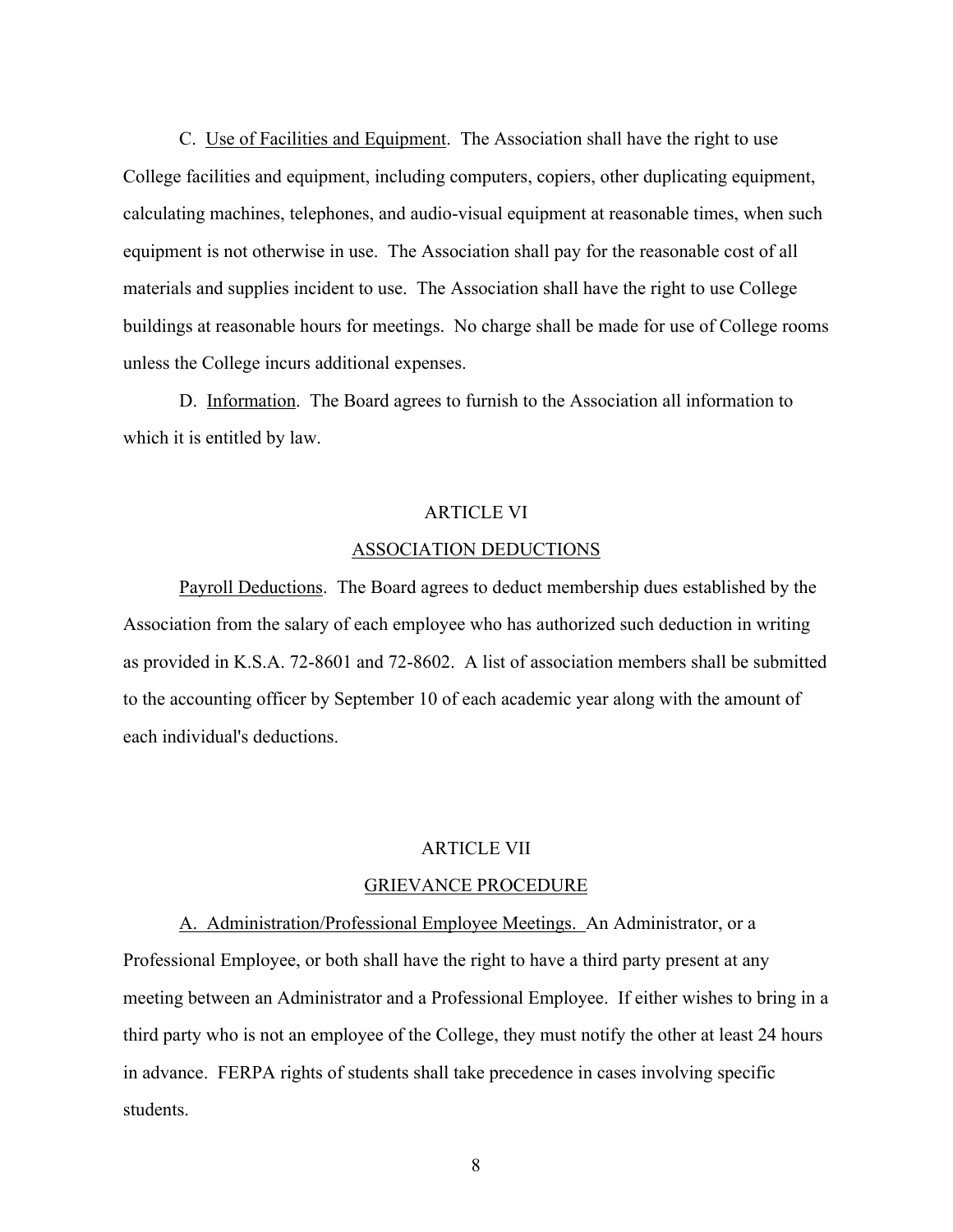B. Grievances. Grievances of a Professional Employee with respect to the interpretation or application of this Agreement (except matters relating to termination and non-renewal, which shall be handled in accordance with the other provisions of this Agreement and subject to the provisions of K.S.A. 72-5436, et. seq., as amended) shall be handled as follows:

### A. Procedures.

 Step 1. Informal Procedure - The grievant shall request an informal conference with the Vice President for Academic Affairs within twenty (20) days after the grievant is aware of the grievance or could reasonably have been aware of the facts upon which the grievance is based. The appropriate Dean may attend this conference if requested to do so by either party.

 Step 2. Formal Grievance Procedure - If the grievant has been unable to have a conference with the Vice President for Academic Affairs within five (5) days of the above request, or if the grievance has not been resolved through the Informal Procedure set forth in Step 1, the grievant may file a grievance in writing stating in detail the facts of which he complains and the provisions of the Agreements which are alleged to have been violated. Grievances must be filed within fourteen (14) days after the grievant is aware or reasonably could have been aware of the facts upon which the grievance is based, and in any event within six (6) months after the facts or events upon which the grievance is based. Grievances shall be deemed filed when delivered in writing to the President of the College or his designee. One copy of the grievance shall be delivered to the President's office, one to the Vice President for Academic Affairs, one to the appropriate Dean, and one shall be kept by the grievant.

The President will review the grievance and the record of the above procedures, together with any additional information or oral argument presented by the grievant. The President, at his discretion, may also hear other information or oral argument. Within fifteen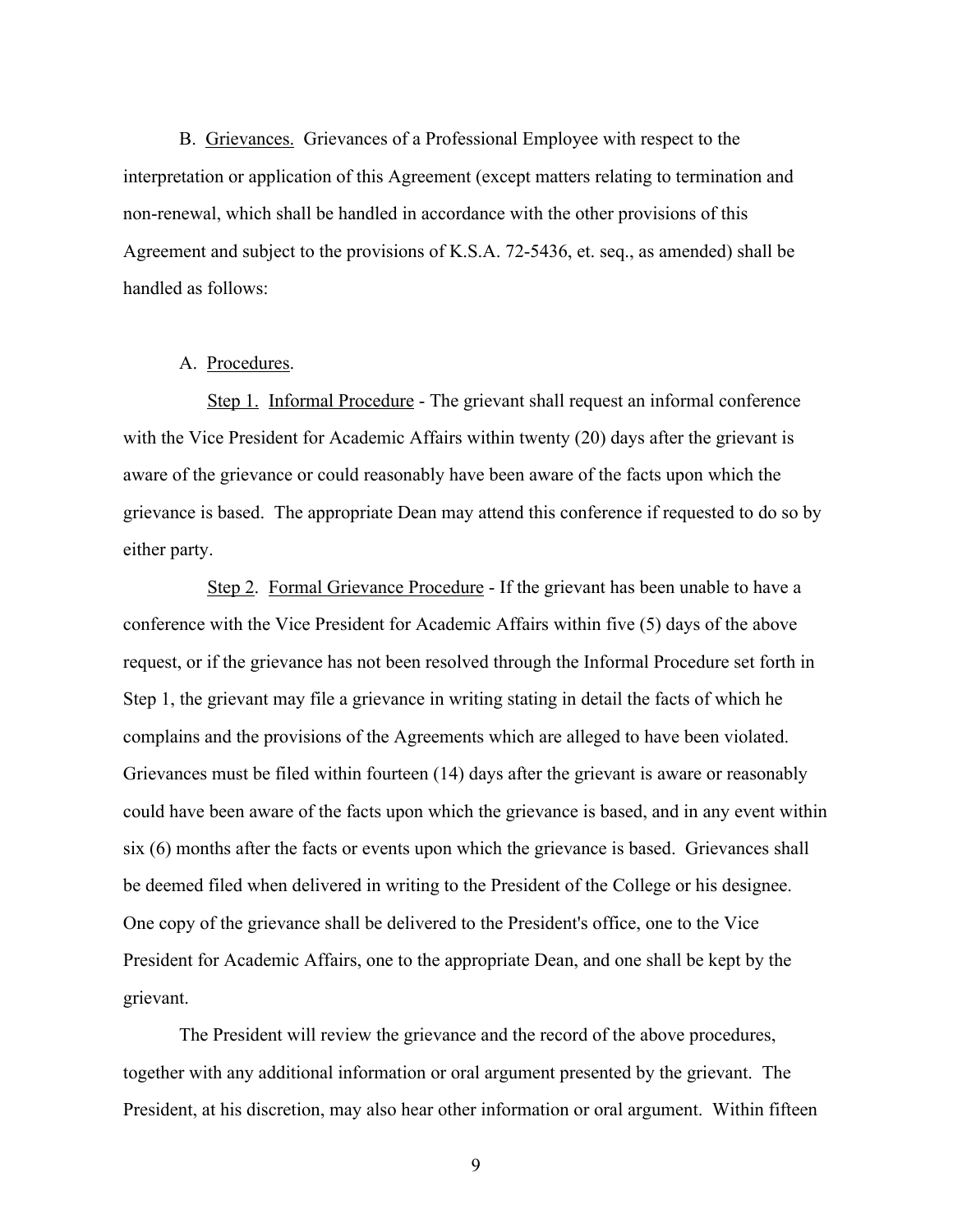(15) days after delivery of the grievance at his office, the President shall render his written decision. He shall deliver one copy of the decision to the grievant, one copy to the Vice President for Academic Affairs, and one copy to the appropriate Dean.

If a solution satisfactory to the grievant and the administration has not been reached through the above procedures, the grievant may appeal the decision in writing to the Board within five (5) days after his receipt of the President's decision. The Board or its designee(s) will review the grievance and the record of the above procedures and hear the matter in dispute within thirty (30) days after the matter is presented to them. Any pertinent evidence or argument which the grievant desires to submit or which the Board deems necessary may be presented at such hearing and the parties shall have the right to cross-examine witnesses who are called to testify. The Board will thereafter render its decision in writing within thirty (30) days after the final evidence or information is submitted. One copy of the Board's decision shall be delivered to the grievant, one copy to the President, one copy to the Association's Welfare Committee Chairman, one copy to the Vice President for Academic Affairs, and one copy to the appropriate Dean.

B. Rules

Grievances shall be processed according to the following rules:

 1. If at any stage of the grievance procedure, the grievant does not take the next step within the time allotted, the grievance shall be settled in the manner recommended or decided by the Administration at the last step.

 2. All reference to number of days in this procedure shall be determined to mean working school days for Professional Employees. In the event grievances are not filed or processed by the grievant in the manner and within the times set forth above, they shall be forever barred.

 3. Grievances shall be processed as rapidly as possible. The number of days indicated at each level shall be considered a maximum and every effort shall be made to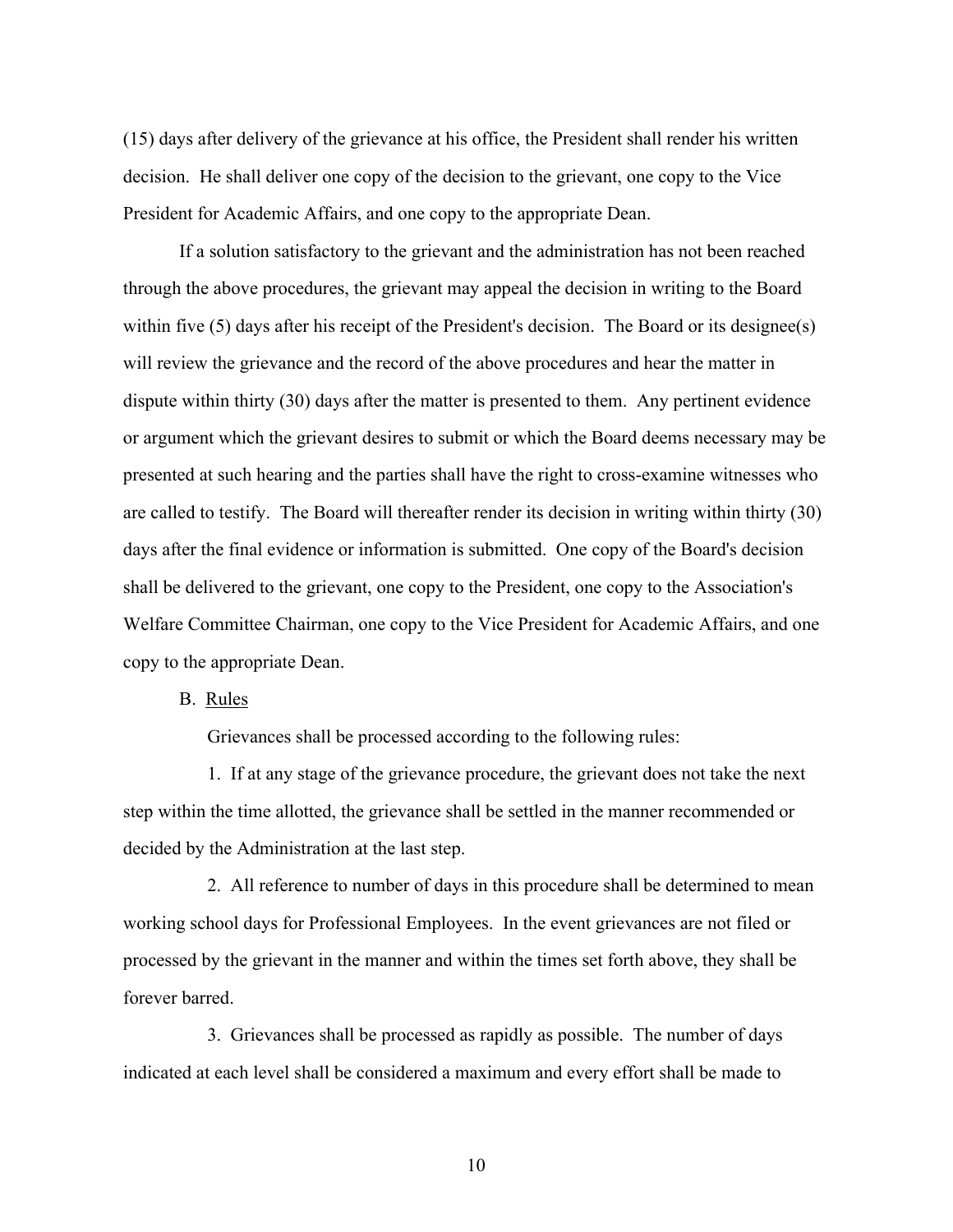expedite the process in a shorter period of time. The parties may mutually agree in writing to extend any of such time periods.

4. The grievant may withdraw the grievance at any level.

 5. The grievant shall have the right to counsel or an Association representative present with him at each phase in the formal grievance procedure.

 6. All documents, communications, and records dealing with the processing of grievances shall be filed separately from the personnel files of Professional Employees.

 7. It is agreed that nothing in the above procedures shall be interpreted in such a way as to modify or reduce the rights guaranteed under the constitution and the laws of the United States and the State of Kansas.

### ARTICLE VIII

#### REDUCTION IN FORCE AND RECALL

A. Selection. If the Board determines that there is to be a reduction in force, which will result in termination or non-renewal of any probationary, full-time Professional Employee(s), the following procedure shall be followed:

 1. The division and/or teaching area as determined by the Administration, where such reduction is to take place, shall be designated by the Administration.

 2. Consideration shall be given to any Professional Employee who desires early retirement.

 3. Temporary or part-time employees shall be released before regular, full-time Professional Employees, provided the latter are qualified to carry out the assignments of such employees.

 4. The Professional Employee(s) in the division and/or teaching area designated by the Administration who has the least seniority (i.e., continuous service as a regular, fulltime Professional Employee since his last date of hire at the College) shall be selected for termination or non-renewal. If two or more Professional Employees have the same seniority,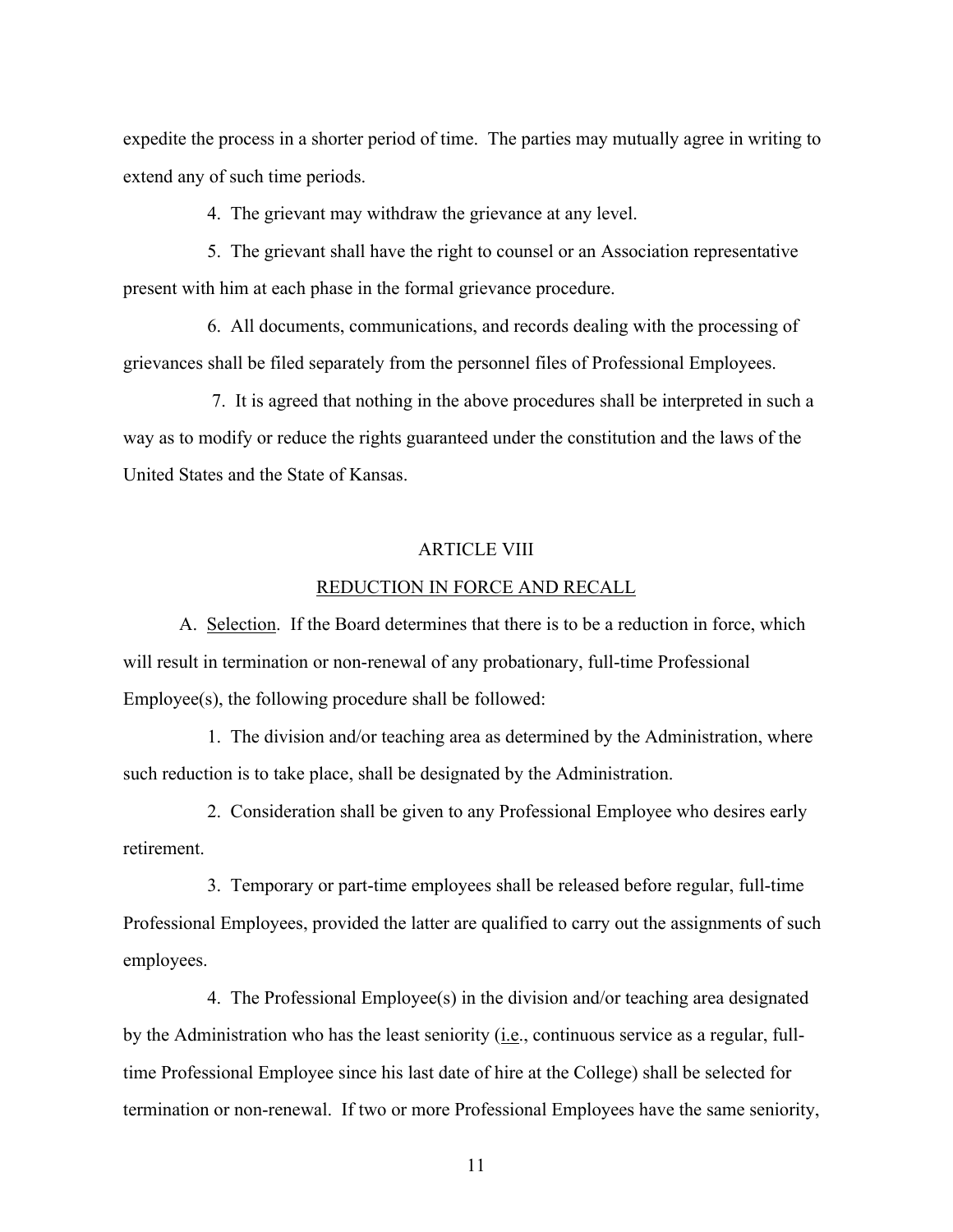the one with the highest number of graduate credit hours in the teaching area in question will be released last.

 5. If the Professional Employee to be released as a result of a reduction in force as specified in this article, has more seniority than a Professional Employee (in another teaching area or division) named by the Professional Employee to be released, he may take the full workload of classes or courses assigned to such other Professional Employee, provided he makes such selection immediately and he is qualified to teach all of the classes or courses which such junior Professional Employee is scheduled to teach at the time the termination or non-renewal is scheduled to take place, providing however, that the more senior Professional Employee has at least an equal evaluation compared to the junior Professional Employee as determined by the most recent evaluation.

B. Service and Benefits. Professional Employees shall retain credit for their length of service up to the time of termination or non-renewal under Section A of this article, but shall not be entitled to earn additional credit for service or receive benefits thereafter.

C. Reemployment. Professional Employees who are terminated or their contracts are not renewed under this article shall retain the right to reemployment until twelve (12) months after the day the Professional Employee's last regular contract was scheduled to terminate, and if the Board decides additional Professional Employees are needed during this time, those shall be eligible for reinstatement, using the same criteria as was used above to determine retention, including the qualification to teach the full normal workload of classes or courses as assigned by the Administration. Any Professional Employees who are not reemployed during this period shall be considered finally terminated at that time without liability to either party.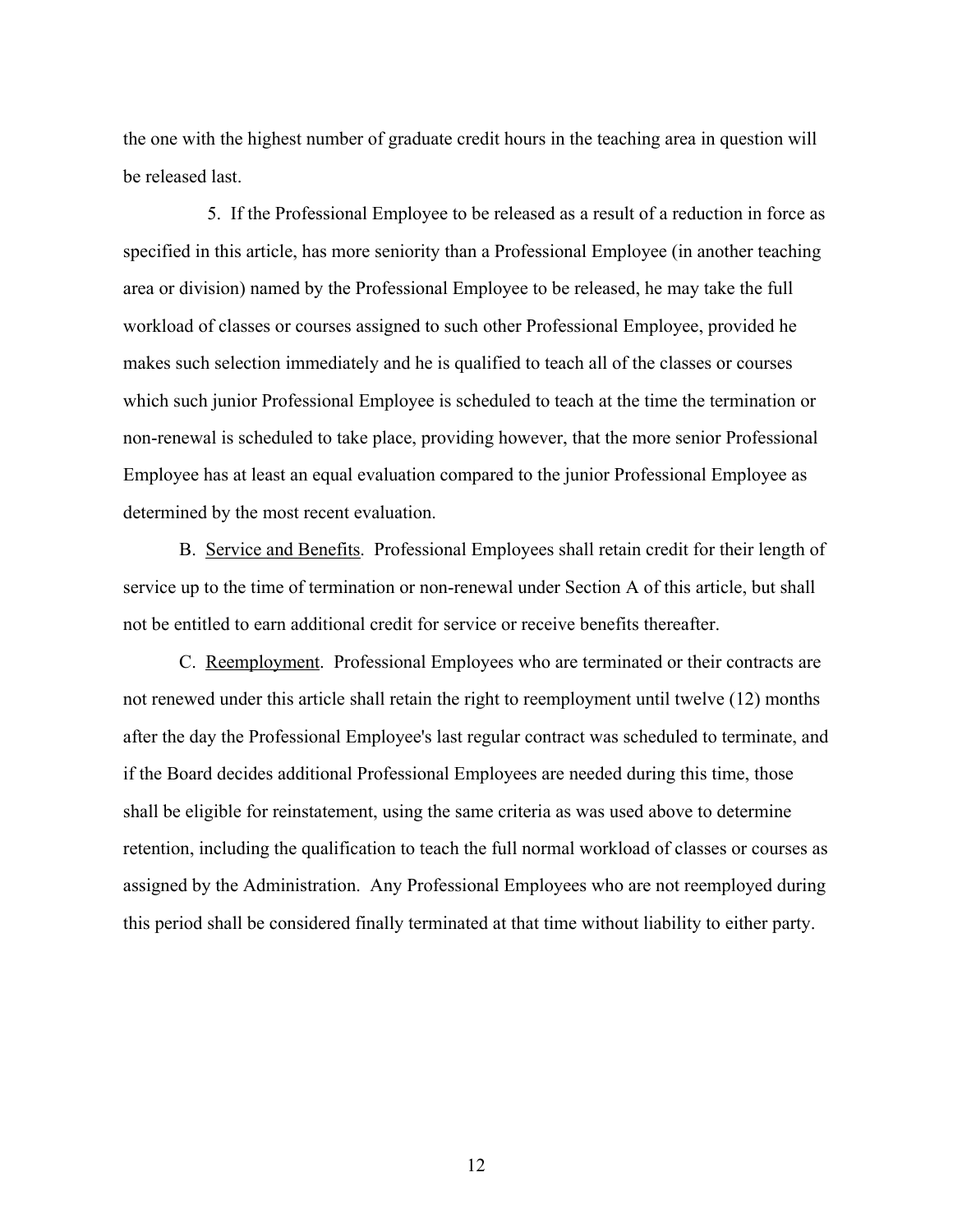### ARTICLE IX

#### PERSONNEL FILES

#### A. Examination of Files.

 1. Each Professional Employee shall have the right to examine the contents of such Professional Employee's personnel file upon request to the Vice President for Academic Affairs, or designee. This personnel file shall contain information that has a direct bearing upon the Professional Employee's professional status at the College.

 2. A representative of the Association, at the Professional Employee's request, may accompany the Professional Employee for the examination.

B. Review Derogatory Material.

 1. No material derogatory to the Professional Employee's conduct, service, character, or personality shall be placed in the Professional Employee's personnel file unless the Professional Employee is given an opportunity to review the material.

 2. The Professional Employee shall have the right to answer any such material without regard to when it was placed in the personnel file and the Professional Employee's answer shall be affixed to the material and placed with it in the Professional Employee's personnel file.

C. Employee Additions.

 1. Each Professional Employee shall have the right to place additional materials related to his/her professional employment at Allen County Community College in the Professional Employee's personnel file.

### ARTICLE X

#### SICK LEAVE AND PERSONAL LEAVE BENEFITS

Professional Employees shall receive ten (10) days sick leave and 2 (two) days personal leave per year at the beginning of their contracted year. Unused sick leave may accumulate to a total of ninety (90) days. Personal leave cannot be accumulated. Personal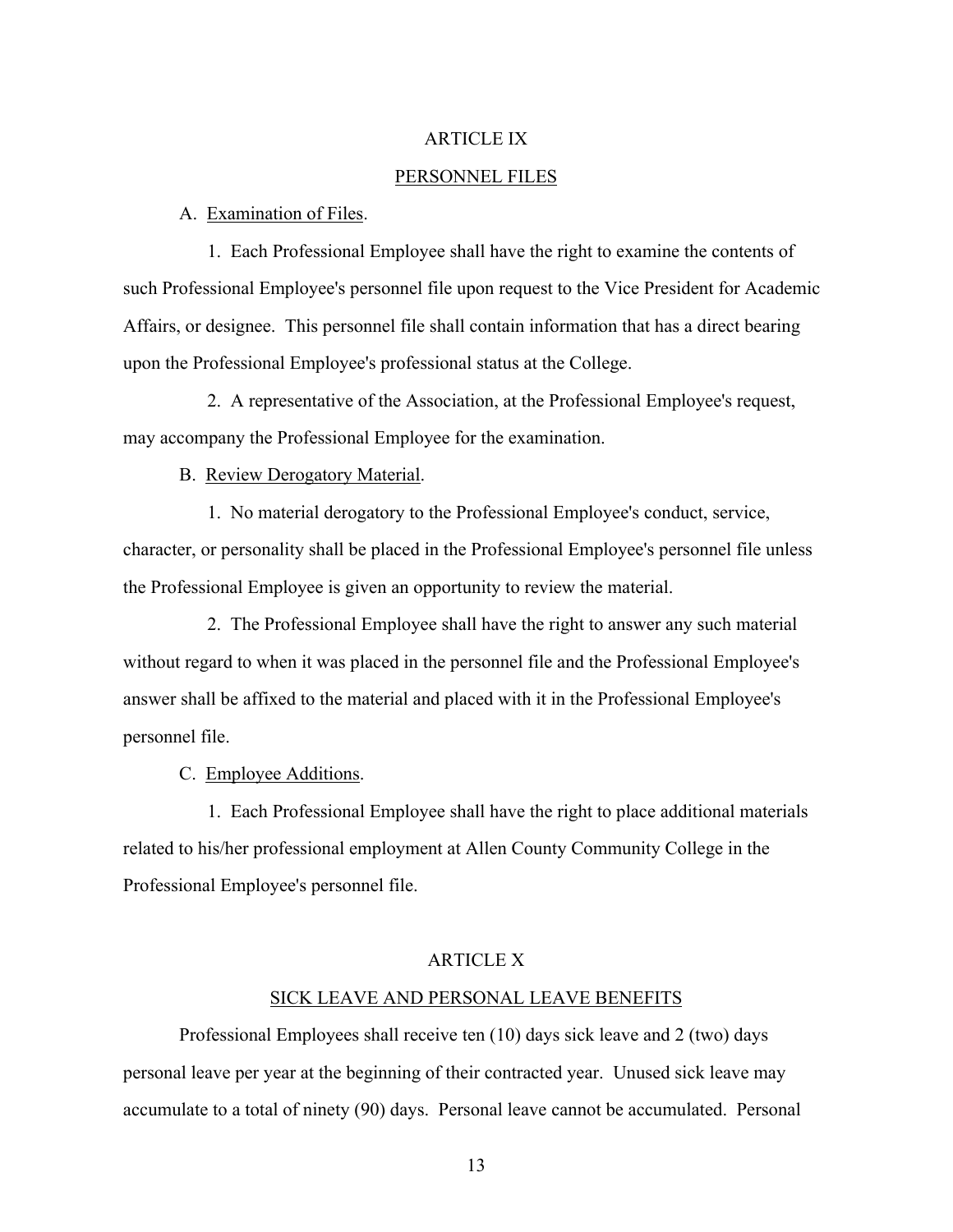leave may be taken at any time during the academic year except it may not be scheduled before or after a vacation period or within one (1) week of the end of the semester except in the case of an emergency. Sick leave shall be used:

1. For illness or injury of the Professional Employee, including the time during which a Professional Employee is physically unable to perform normal teaching assignments because of childbearing; or

2. For necessary absence of the Professional Employee due to the illness of a member of his immediate family as defined by the Family and Medical Leave Act of 1993.

No Professional Employee may be assessed more than one (1) day of sick leave in any calendar day. Days used as sick leave shall be contract days.

For each working school day an employee is absent because of illness or injury, including inability to work because of childbearing and/or an absence as defined in paragraph 2, set forth above, after sick leave allowances are exhausted, deductions shall be made from the Professional Employee's salary in an amount equal to 1/173 of the contract salary set forth in the individual contract of the Professional Employee.

Payment of sick leave shall be subject, when requested by the Board, to medical certification from the Employee's physician or, at the Board's option, from the Board's physician.

No Professional Employee or his estate shall be eligible to receive pay for accumulated sick leave at the time he terminates his service with the College unless such Employee has retired. Upon retirement or elimination of a position when the employee is in good standing, the Professional Employee will receive \$10.00 per day for his accumulated unused sick leave, up to a maximum total of ninety (90) days.

Any absence not qualifying as sick leave will be assigned as personal leave. After personal leave allowances are exhausted, deductions shall be made from the Professional Employee's salary in an amount equal to 1/173 of the contract salary. Personal leave may be used for any purpose determined by the employee. The Professional Employee will develop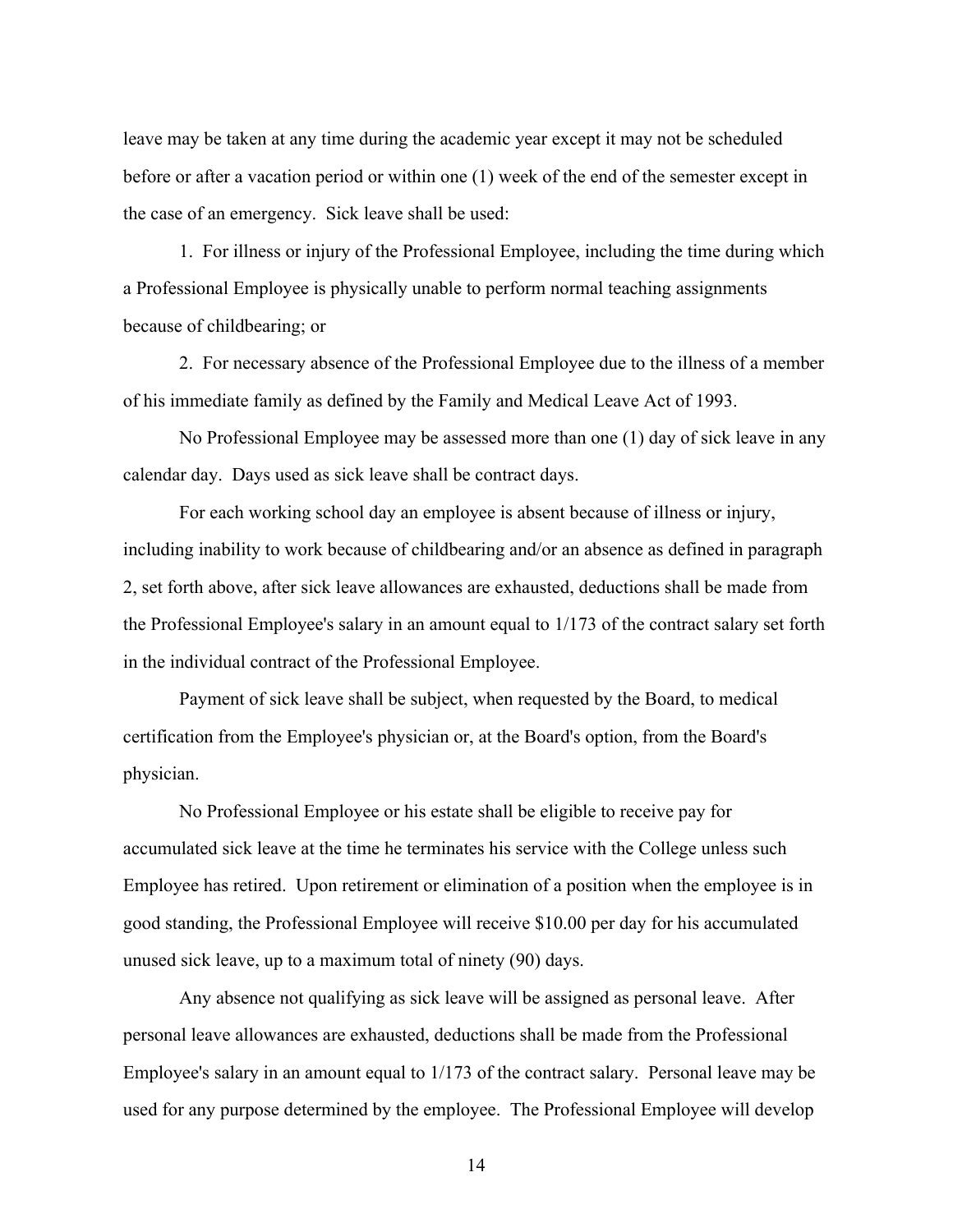lesson plans and a means of conducting classes to be missed. Professional Employees are encouraged to take personal leave at a time less disruptive to their classes, when possible.

### SICK LEAVE POOL

The Sick Leave Pool is intended to be used by participating full-time faculty if they have exhausted their own sick leave and personal days due to a catastrophic illness or injury to themselves. A faculty member may request special consideration for absences due to injury or illness of an immediate family member (spouse, child, parent, grandparent, grandchild, brother, sister, or other person who is wholly dependent upon the employee).

- 1. Catastrophic illness or injury is defined as a severe health condition (illness, injury, impairment, or physical or mental condition) that involves in-patient care in a hospital, hospice, residential medical care facility, or continuing health treatment by a health care provider so severe in nature as to have caused the employee to exhaust his/her sick and professional leave.
- 2. The Sick Leave Pool is managed/administered by a committee made up of the bargaining unit. The Sick Leave Pool Committee will meet to make decisions and administer sick leave when applications are submitted.
- 3. Employees wishing to become eligible for participation must contribute to the pool by September 30 of each academic year. The minimum number of contributed days by each faculty member is two days, and the maximum number of days that may be contributed in a contract year is four.
- 4. The Sick Leave Pool has a maximum level of 250 contributed sick days. If the sick leave pool falls below ten days, an open enrollment can be determined by a unanimous vote of the Sick Leave Pool Committee. Open enrollment is a condition where any faculty member may contribute a maximum of two additional days in order to increase the number of available days in the Sick Leave Pool.
- 5. In order to utilize the Sick Leave Pool, the faculty member must have contributed a minimum of two days. The Sick Leave Pool Committee will not entertain requests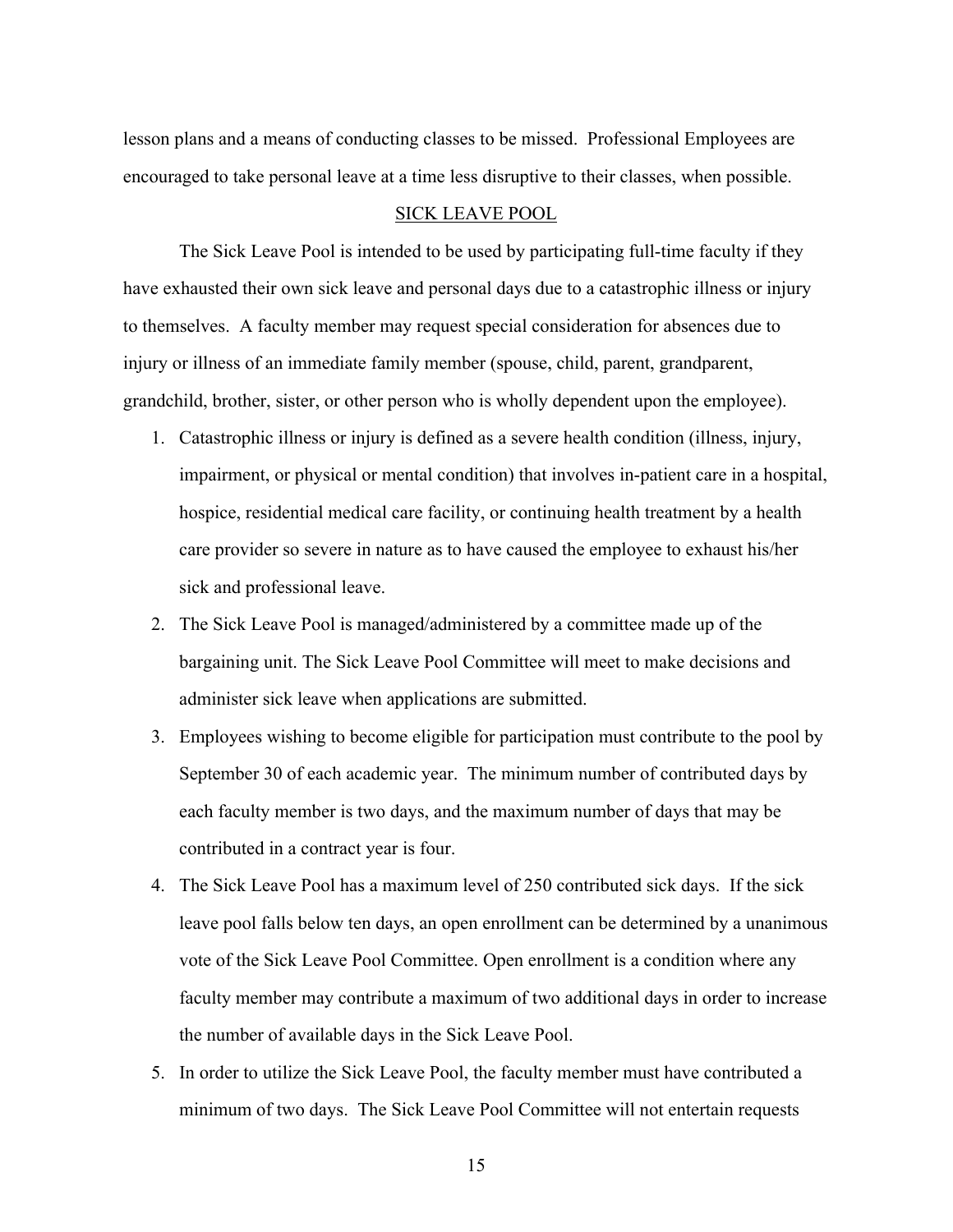from faculty members who have not contributed unless unanimously determined as an exception. Example of an exception: New employees unable to contribute because the Sick Leave Pool has reached its maximum number of days.

- 6. At least ten working days absence are required before an employee may apply for days from the bank. If approved, these ten days may be covered by the Sick Leave Pool.
- 7. All applications for Sick Leave Pool days must be accompanied by a physician's statement which states the beginning date of the condition, a description of the illness or injury, and the anticipated date the employee will be able to return to work.
- 8. Days contributed by Pool members become a permanent part of the Sick Leave Pool and can never be directly refunded to the participant. Participating members may qualify for the use of the Sick Leave Pool days if they exhaust all of their accumulated sick leave and personal days.
- 9. Employees who use sick leave days from the Pool are not required to pay them back.
- 10. The Sick Leave Pool may not be used to cover a participant who is receiving pay or is eligible to receive pay from workers compensation, KPERS disability or other disability insurance, or assistance while unable to work.

#### ARTICLE XI

#### OTHER LEAVE

The Administration may initiate and grant additional leave for purposes it believes will enhance the College program which shall not be charged to an individual's professional or personal leave time under provisions of this Agreement.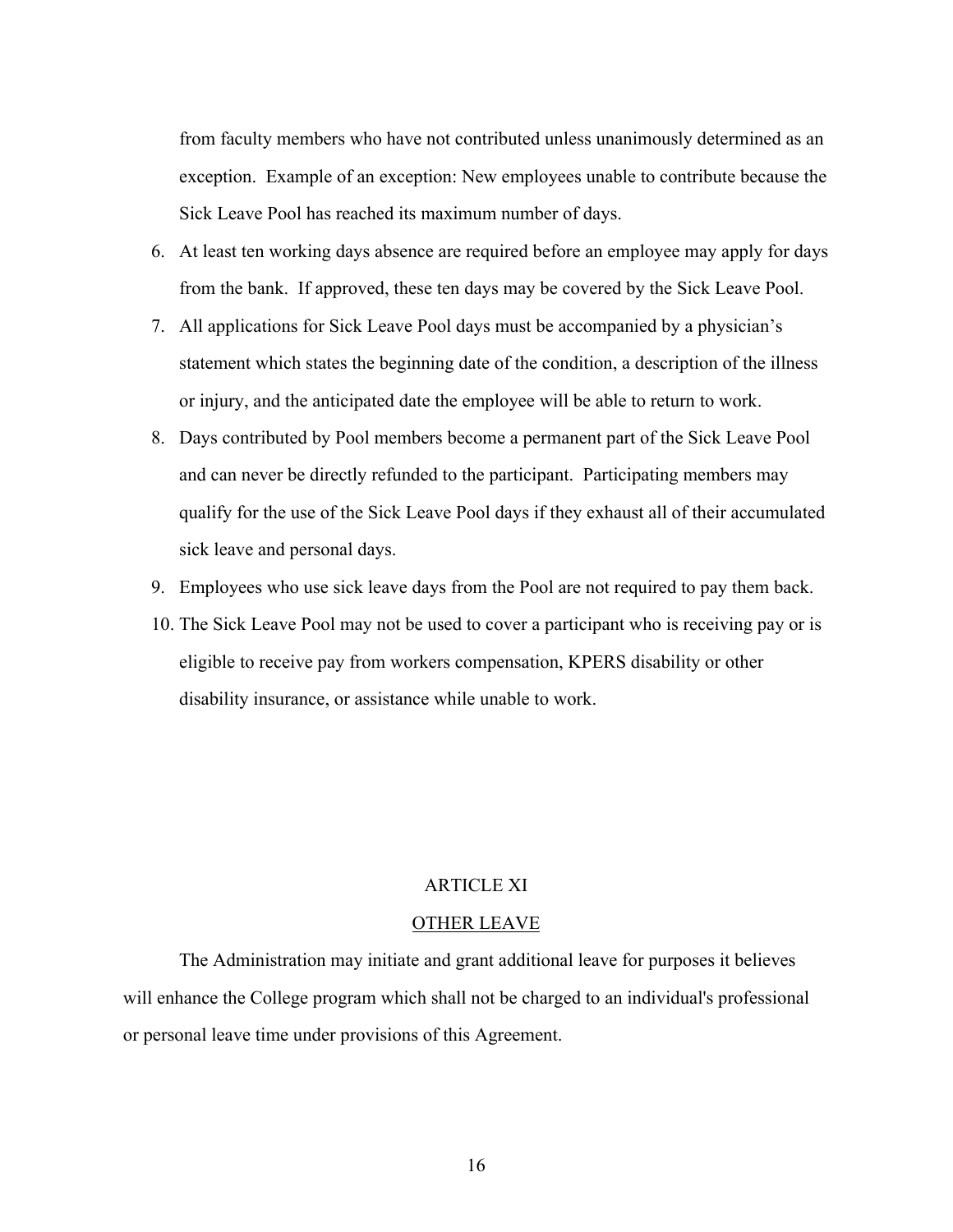### ARTICLE XII

#### PROFESSIONAL LEAVE

The Board encourages Professional Employees to belong to local, state, and national professional education associations and to attend and participate in their meetings and activities. Professional Employees shall be entitled to receive professional leave of up to five (5) days per year, without loss of pay, to be used for attending or participating in conferences, meetings, or other activities not related to labor relations which contribute to the professional enrichment of the Professional Employee and which will ultimately benefit the College, other Professional Employees, and students. A maximum of two (2) of these days may be used for educational purposes toward classes of Master's level or above. However, these days may not be combined with any other leave which would result in the professional employee being absent for more than two (2) consecutive days.

Professional Employees who are invited to make presentations of an educational advancement at professional meetings shall receive payment for actual expenses incurred for attending such meetings if those expenses are not paid by the organization sponsoring the meeting. All such expenses shall be recommended for payment by the Board only after they have been approved in advance by the Vice President for Academic Affairs and the President, subject to availability of funds.

#### ARTICLE XIII

#### BEREAVEMENT LEAVE

Bereavement leave is a benefit granted by the college and is not a benefit considered to be earned. Bereavement leave is granted on a discretionary basis. Bereavement leave will be charged against the employee's accumulated sick leave.

Bereavement leave with pay may be granted for the following reasons: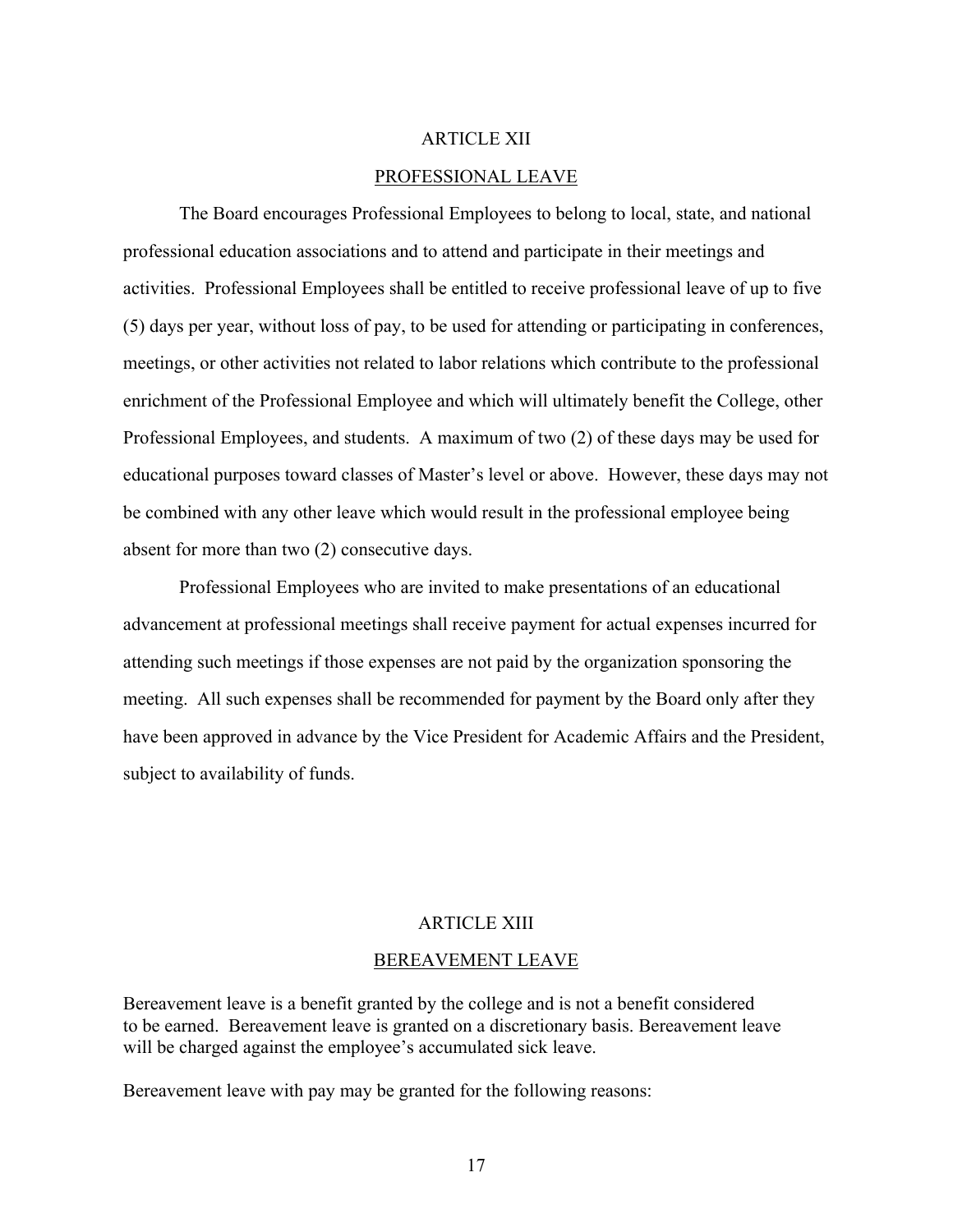- a. Death in the immediate family, including spouse or spouses' family (parents, grandparents, brothers, sisters, children, grandchildren, or any person who is wholly dependent upon the employee).
- b. Death of other of close relationship or connection (individual upon whom the employee was dependent) - with the permission of the president.
- c. A maximum of two (2) days per year may be taken for the death of other individuals, close to the employee, who are not included in the immediate family list.

Abuse of this benefit may be grounds for disciplinary action or termination.

When it is necessary for an employee to utilize bereavement leave, the employee's immediate supervisor must be notified at the earliest opportunity.

The individual is responsible for notification of the absence to the personnel officer.

### ARTICLE XIV

#### MILITARY LEAVE

See Appendix Page (31)

### ARTICLE XV

#### MEDICAL (INCLUDING MATERNITY) LEAVE

A medical leave of absence with sick pay benefits as are applicable under Article X, Sick Leave Benefits, shall be granted upon written request for a reasonable period of time (as defined by the Family and Medical Leave Act of 1993) to any Professional Employee who because of illness, accident, or other medical reason (including childbearing by the Professional Employee), is physically unable to perform normal teaching assignments, provided the employee intends to return to work at the end of the leave. For purposes of such leave, "physical inability to perform the normal teaching assignments" shall be shown by medical certification from the employee's physician, or, at the Board's option, from the Board's physician.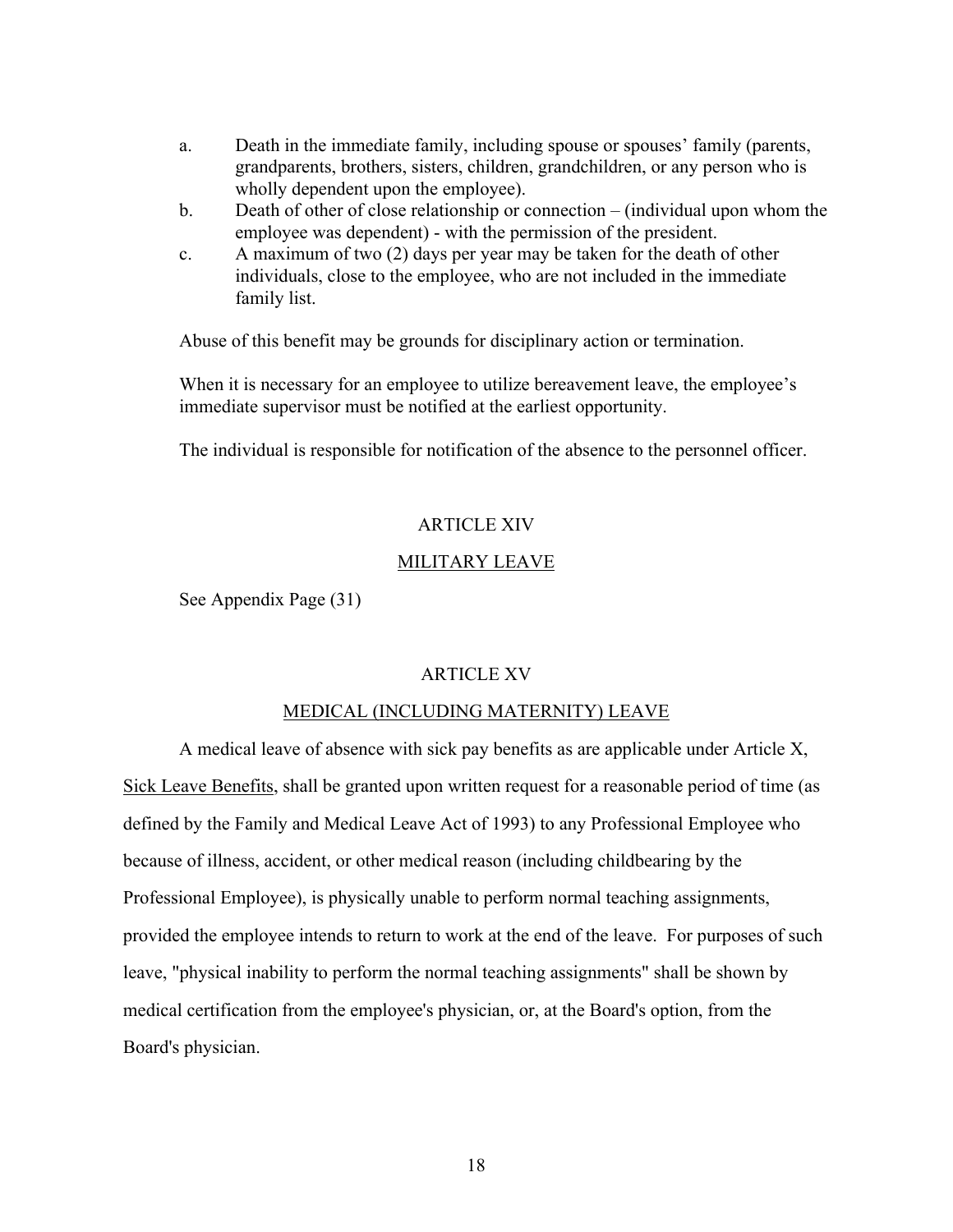### ARTICLE XVI

#### APPLICATION FOR LEAVES OF ABSENCE

Leaves of absence without pay may be taken for appropriate reasons upon mutual agreement of the Professional Employee and the President. Professional Employees who desire to take advantage of leaves of absence shall request such leaves in writing on forms provided by the President and shall give reasonable advance notice of such absence.

#### ARTICLE XVII

# FACULTY EVALUATION PROCEDURE AND INSTRUMENTS

See Appendix Page 32

### ARTICLE XVIII

### EXTRA-CURRICULAR INVOLVEMENT AND COMMITTEE ASSIGNMENTS

A. General. Professional Employees shall assist with enrollment for the fall, spring, and summer sessions, student registration, student advising, and sponsoring club activities. All Professional Employees shall be on campus and be available to assist during fall and spring final enrollment.

B. Committees and Extra-Curricular Student-Related Activities. Assignment to College committees is considered a regular part of a Professional Employee's duties, but no Professional Employee shall be responsible for serving on more than two standing institutional committees by administrative appointment. Professional Employees are expected to participate in a reasonable amount of extra-curricular student-related College activities and ad hoc committee or task force assignments that take place during the contract day.

C. Sponsors. Duties and compensation for activities mutually agreed upon between the Professional Employee involved and the Board of Trustees shall be set forth in a supplemental contract as allowed by law.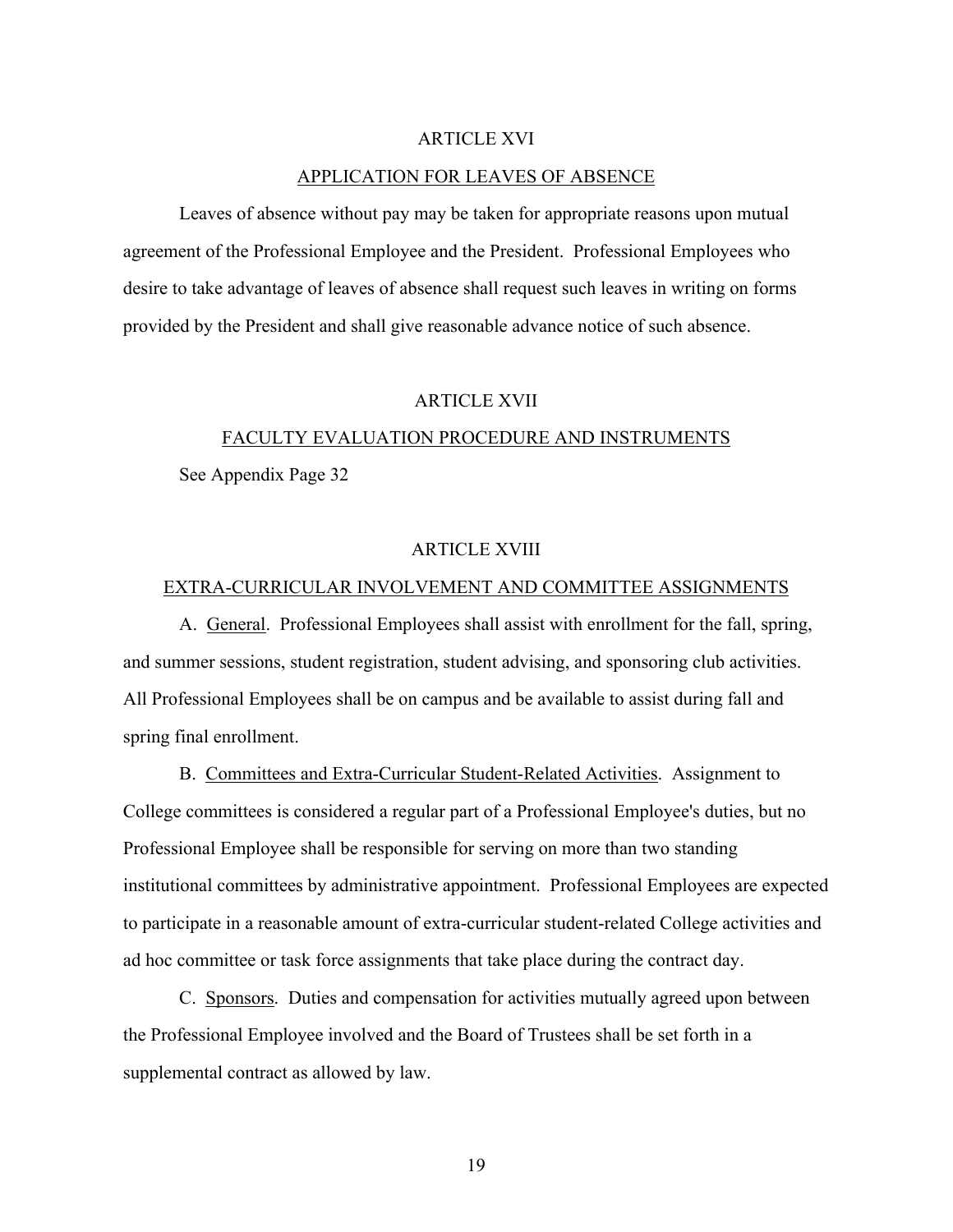D. Professional Employees who are assigned and perform extra-curricular duties of ticket seller, ticket taker, scorekeeper, or clock operator or other duties agreed upon at College activities will be compensated at the rate of no less than \$20.00 for each assignment. These assignments will be made on a voluntary basis and the College Administration may make these assignments to individuals other than Professional Employees.

#### ARTICLE XVIX

#### OUTSIDE EMPLOYMENT

The primary obligation of Professional Employees is owed to the Allen County Community College. Professional Employees will not engage in outside employment on campus or use**,** without prior approval of the Board or their designee**,** College facilities. Outside employment in any case shall not affect adversely their professional status.

#### ARTICLE XX

#### MEAL TICKETS

Each full-time Professional Employee in the academic year will receive 125 meal tickets. Each full-time Professional Employee who desires to receive the meal tickets will sign for them and receive them in bulk through the appropriate administrative office on or before September 1 of the contract year. Full-time Professional Employees who desire additional meal tickets may purchase additional tickets in packets of 10 at the rate charged to the College by the contracted Food Service.

Meal tickets may be used on "Special Nights" only with additional payment determined by the Food Service Director.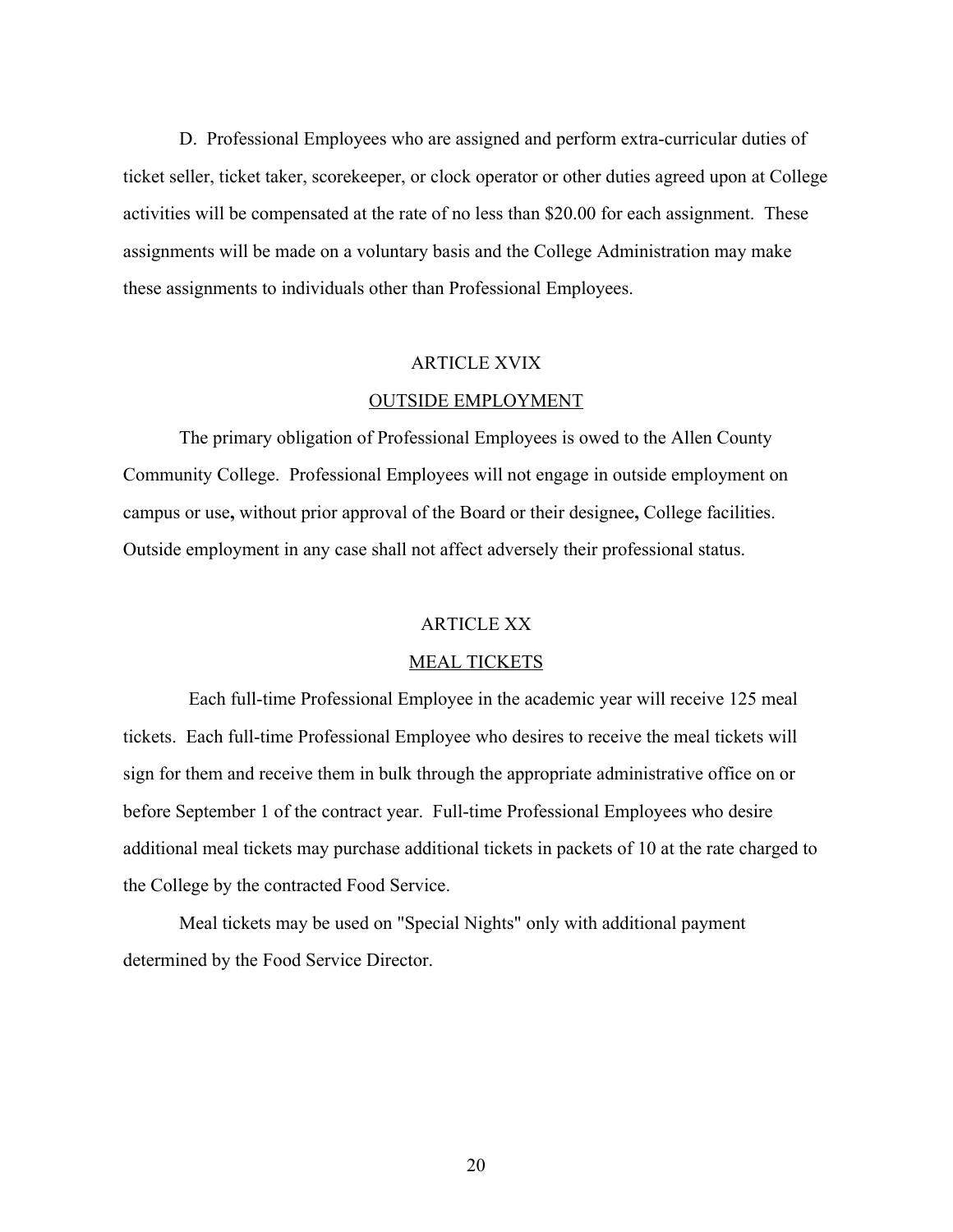### ARTICLE XXI

#### SALARY

A. Salary Commitment. Salary commitments are subject to availability by budgetary resources as determined by the Board.

B. Salary Schedule. The modified salary schedule below will be in effect for the **2020-2021** academic year. Each full-time faculty member's salary will be based on his/her **2019-2020** base salary.

**C. A one-time stipend of \$500 will be paid to each full-time faculty member in December 2020. This is a stipend and will not impact the base salary.**

\$1,000 in additional salary will be added to the above for each of the educational advances toward higher degrees outlined below, in accordance with the Agreement and Board policy, and which occur during the contract period.

MS - MS+7, MS+7 - MS+15, MS+15-MS+22, MS+22 - MS+30, MS+30 - MS+37, MS+37 - MS+45 or Specialist Degree, MS+45 or Specialist Degree to ED/PhD, ED/PhD-ED/PhD+7, ED/PhD+7-ED/PhD+15

**The following minimum/maximum salaries will be in effect for the 2020-2021 academic year.** BS MS MS+7 MS+15 MS+22 MS+30 MS+37 MS+45/SPEC EdD/PhD **40,165 43,143 43,516 43,886 44,262 44,633 45,003 46,121 46,865 53,589 60,290 62,525 64,759 66,993 69,228 70,717 72,949 75,927**

**EdD/PhD+7 EdD/PhD+15**

**47,267 47,677**

**76,554 78,457**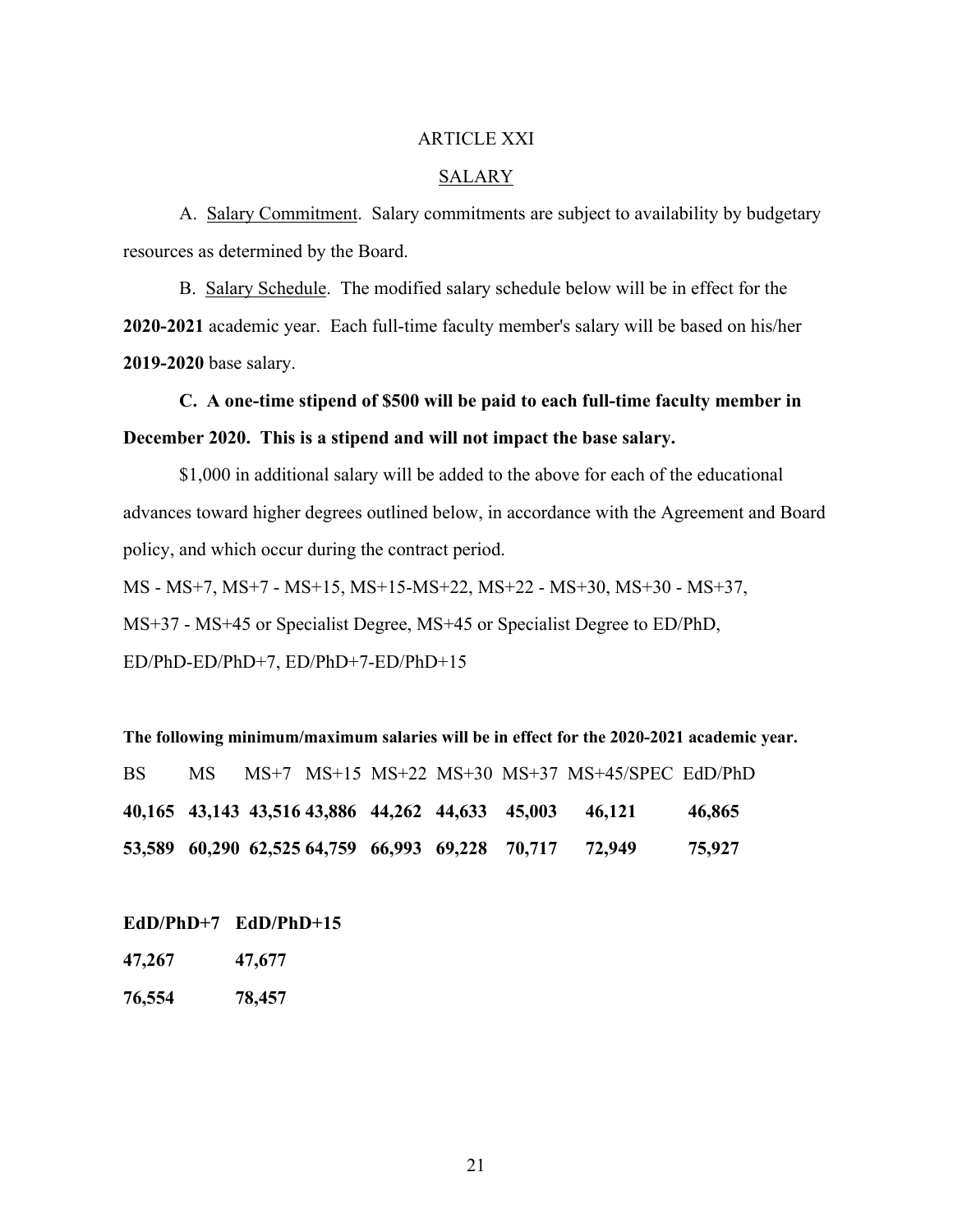### C. Longevity

Upon completion of their fifth, tenth, fifteenth, and twentieth years at ACCC, professional employees who are in good standing, as determined by their satisfactory fulfillment of contractual and professional responsibilities and satisfactory evaluations, shall be awarded on their next academic year contract raises as follows:

| 5 years | <u>10 years</u> | <u>15 years</u> | 20 years |
|---------|-----------------|-----------------|----------|
| \$500   | \$1,000         | \$1,000         | \$500    |

#### C. Education Allocation for Hiring Purposes and Hiring Schedule

- $\bullet$  Full-time college teaching experience shall be considered at a year for year credit.
- $\triangle$  Any college teaching in the new employee's teaching field(s) whether done as an adjunct instructor or as a graduate student, will be counted toward experience with 30 credit hours = one year experience. For the college teaching hours to count, the instructor must have had sole instructional responsibility for the classroom and responsibility for assigning grades.
- $\bullet$  College teaching in areas other than the new employee's teaching field(s) shall be counted at the rate of 1 year = .5 years credit experience.
- Job-related experience shall be considered at the rate of 1 year = .5 years credit experience, not to exceed 3 years total credit. Job-related experience shall be defined as experience directly related to instruction or to the subject matter being taught.
- $\blacklozenge$  High school teaching experience shall be considered at the rate of 1 year = .5 years credited experience, not to exceed 5 years total credit.
- $\bullet$  No experience below the high school level will be considered in hiring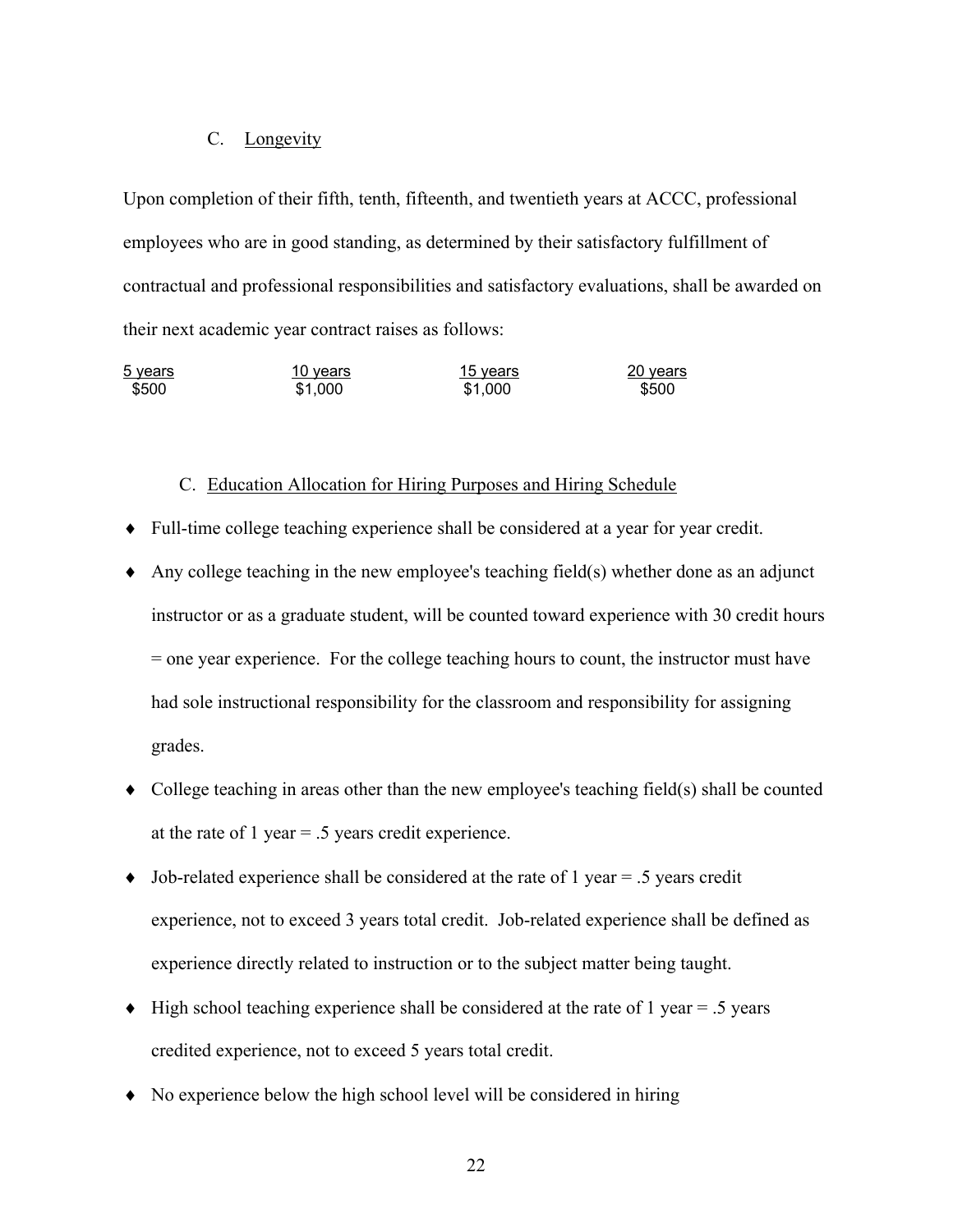#### **Hiring Schedule 2020-2021**

 **BS MS MS+7 MS+15 MS+22 MS+30 MS+37 MS+45/SPEC EdD/PhD 40,165 43,143 43,855 44,568 45,279 45,994 46,704 47,417 48,130 46,982 49,960 50,673 51,387 52,098 52,811 53,522 54,224 54,947 EdD/PhD+7 EdD/PhD+15 48,916 49,375**

**55,675 56,415**

- $\bullet$  Experience shall be allocated at \$600-800 per year of experience added to the base amount in each category.
- A new faculty member shall not be hired at a salary that exceeds the maximum amount for his/her educational category, regardless of prior teaching or job-related experience.
- $\triangle$  A new instructor will not be hired at a higher salary than a person in the same department with like teaching experience and educational achievements.

#### ARTICLE XXII

### OVERLOAD, EXTRA**,** AND SUMMER PAY

A Professional Employee, who teaches in excess of the normal professional workload set forth in Article IV "Professional Workload," shall be compensated at the rate of \$600 per credit hour for all modes of delivery.

All "by arrangement" classes taught by Professional Employees will be paid at one half the overload rate, but compensation cannot exceed the amount of tuition received. Under special circumstances, and approved by the Vice President for Academic Affairs, a course by arrangement may be taught and paid at the regular by arrangement rate for students in their last term, if that course is required for graduation in their degree or certificate program.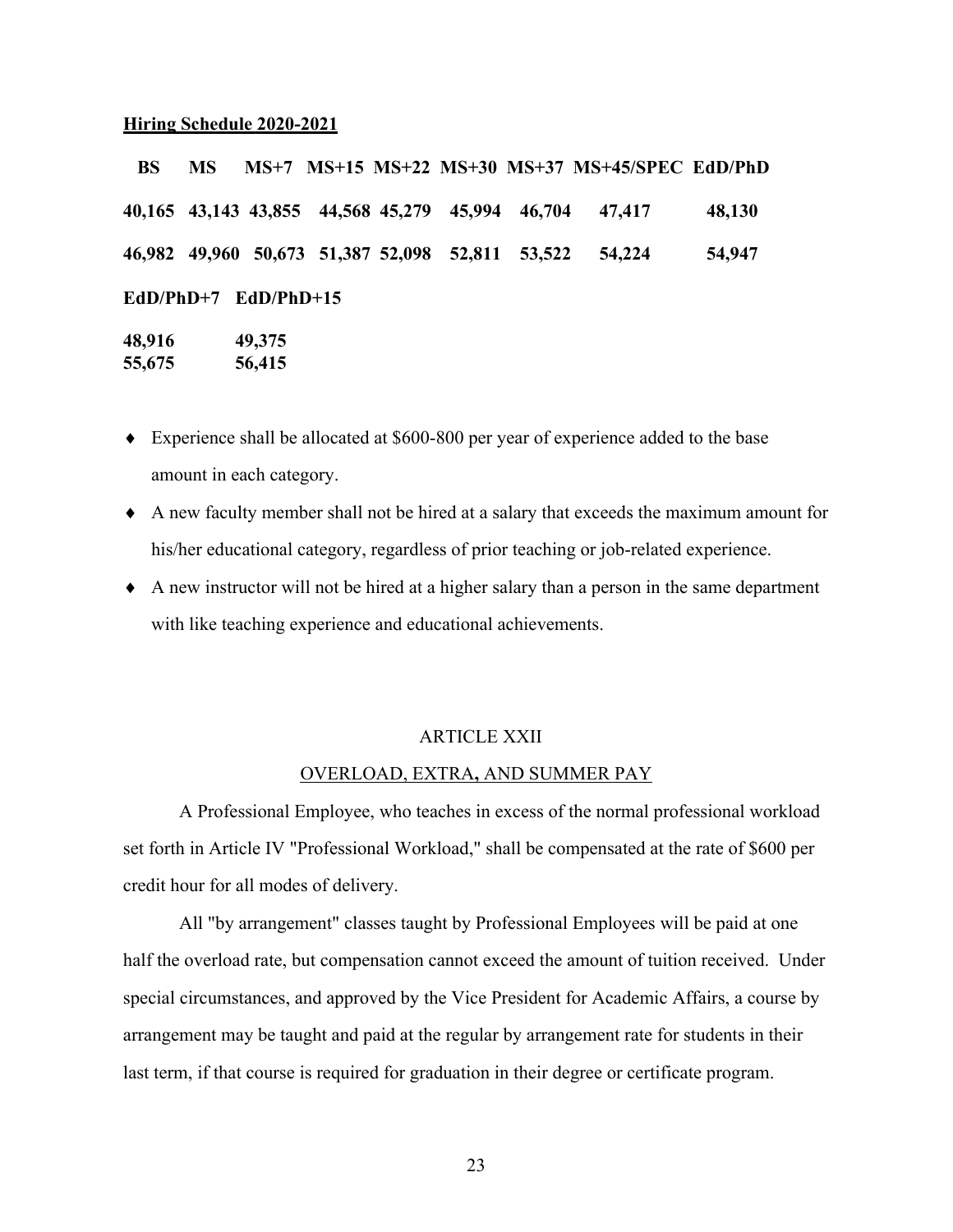Normal course shell design is paid at 3/4 of the overload rate (\$450 per credit hour). Course shell design using an outside host will be paid at 1/3 of the normal course shell design rate (\$150 per credit hour)

Beginning in 2018-2019, there will be no additional compensation for Professional Employees who teach an Interactive Television, Video Conferencing, Online Course, or other alternative mode of delivery as a part of their regular load.

#### ARTICLE XXIII

#### SUPPLEMENTAL CONTRACTS

The Board retains the right to establish supplemental contracts covering assignments and pay which are agreeable to the Board and the Professional Employee to whom the supplemental contract is issued. Such Supplemental Contract shall be voluntary and neither the Board nor any Professional Employee shall be required to enter into any such contract.

#### ARTICLE XXIV

#### GROUP INSURANCE

The Board's contribution will pay up to \$650 per month toward single premiums for medical insurance and \$750 per month for all other medical insurance plans sponsored by the College for all full-time Professional Employees who elect to participate in such an insurance program. In addition, the Board will contribute up to \$25 per month as a match to a qualified Health Savings Account (H.S.A.), or the difference between the employee monthly benefit and the cost of the corresponding monthly plan for medical and dental insurance combined, whichever is greater, for any employee who has a High Deducible Health Plan. The medical insurance provided by the College for participants will be that currently provided by the College or a substantially equivalent plan.

Should the Board (or its designated representative) determine that change(s) in the medical insurance plan sponsored by the College is necessary, the Board, or its designee, will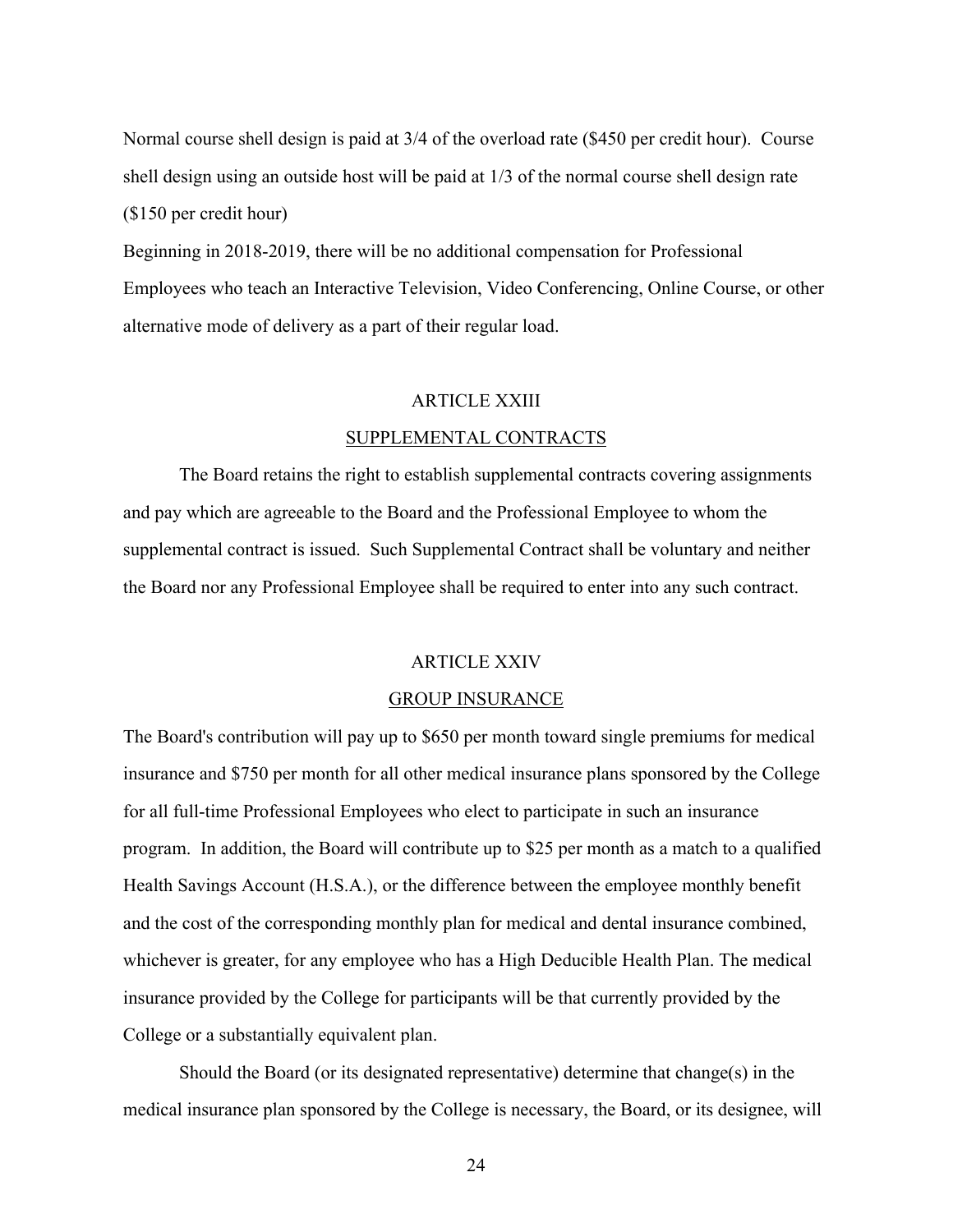notify the Association as to the proposed change(s). A Standing Institutional Benefits Committee appointed by the President and composed of 15 full-time employees, at least 5 of which are Professional Employees, will meet to evaluate insurance programs and make recommendations for change. Recommendations receiving at least 2/3 (10) of the votes of the committee will be forwarded to the President's Council. The President's Council will present the recommendation to the Board of Trustees at its next regularly scheduled meeting.

### ARTICLE XXV

#### IRC SECTION 125 CAFETERIA SALARY REDUCTION PLAN

A Section 125 Cafeteria Salary Reduction Plan, provided through a company or companies approved by the Board and the Association will be available to Professional Employees. This will enable the Professional Employees to purchase selected non-taxable fringe benefits subject to compliance with the Internal Revenue Service Code. Benefits available through this plan will include insurance products, dependent care reimbursement plan, and a medical expense reimbursement plan.

Professional Employees will make timely filing of any forms required to participate in the Section 125 Plan.

Enrollment in the benefit plans provided under the Section 125 Plan, selection of coverage, and any changes in selected coverage by a Professional Employee shall be subject to the terms and conditions of the plan documents, benefit agreements, and the rules and regulations governing such plans as promulgated by the Internal Revenue Service.

An IRC Section 125 Cafeteria Salary Reduction Plan committee composed of one Professional Employee appointed by the Association, one support staff personnel appointed by the Vice President for Finance and Operations, and one administrator appointed by the President, will meet as requested by the Board or Professional Employees to evaluate the plan and/or the Internal Revenue Service Codes. The committee will make any recommendations to the Board, Administration, Professional Employees, and other employees of the College as to any proposed changes.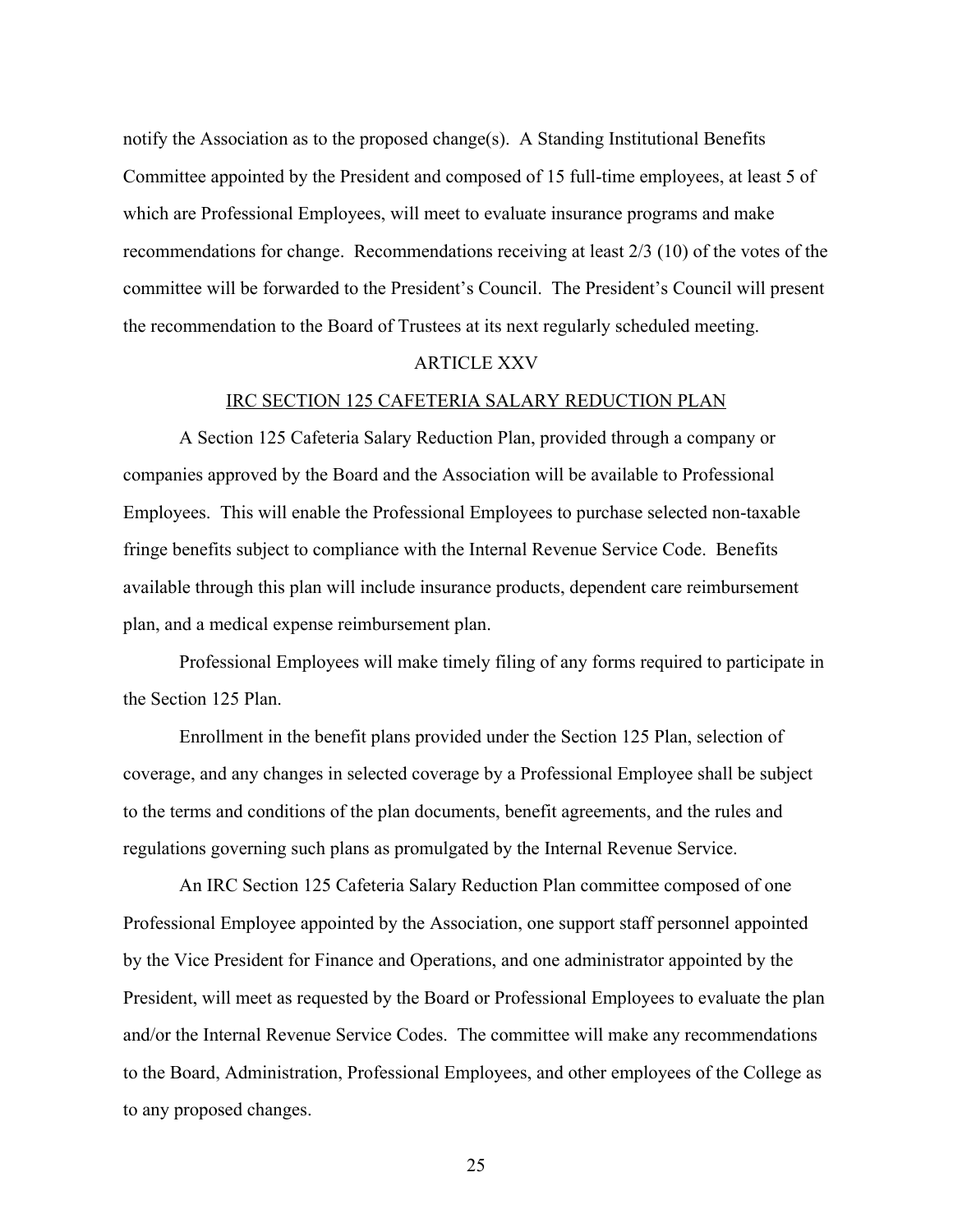### ARTICLE XXVI

#### TUITION AND BOOK RENTAL FOR SPOUSES AND CHILDREN OF EMPLOYEES

The board shall pay for tuition and book rental fees for spouses and dependent children, as defined by the IRS, of professional employees. All other fees will be paid by the student. A minimum cumulative GPA of 2.0 is required to receive and retain this grant.

#### ARTICLE XXVII

#### EARLY RETIREMENT - PROFESSIONAL EMPLOYEES

Early Retirement - Professional Employees

The Allen County Community College Board of Trustees and the Allen County Community College - KNEA agree to implement the following voluntary Early Retirement Policy. Professional Employees who find it necessary or desirable may elect to take early retirement under the terms and conditions set forth in this policy. Early retirement shall be by mutual consent of both the board and the employee:

Eligibility - A professional employee is eligible for early retirement if such employee:

- (1) Is currently a full-time professional employee of the college.
- (2) Has twenty (20) years or more full-time professional employment service with the college.

Application - A professional employee may apply for early retirement by giving written notice to the college president. Such written notice shall be submitted on or before the 15th day of April preceding the anticipated retirement date. Any deviation from the deadline must be approved by the Board.

The written notice shall include:

- (1) A statement of the applicant's desire to take early retirement.
- (2) The anticipated date of KPERS retirement.
- (3) The applicant's birth date and age on the date of retirement.
- (4) The current mailing address and telephone number of the applicant.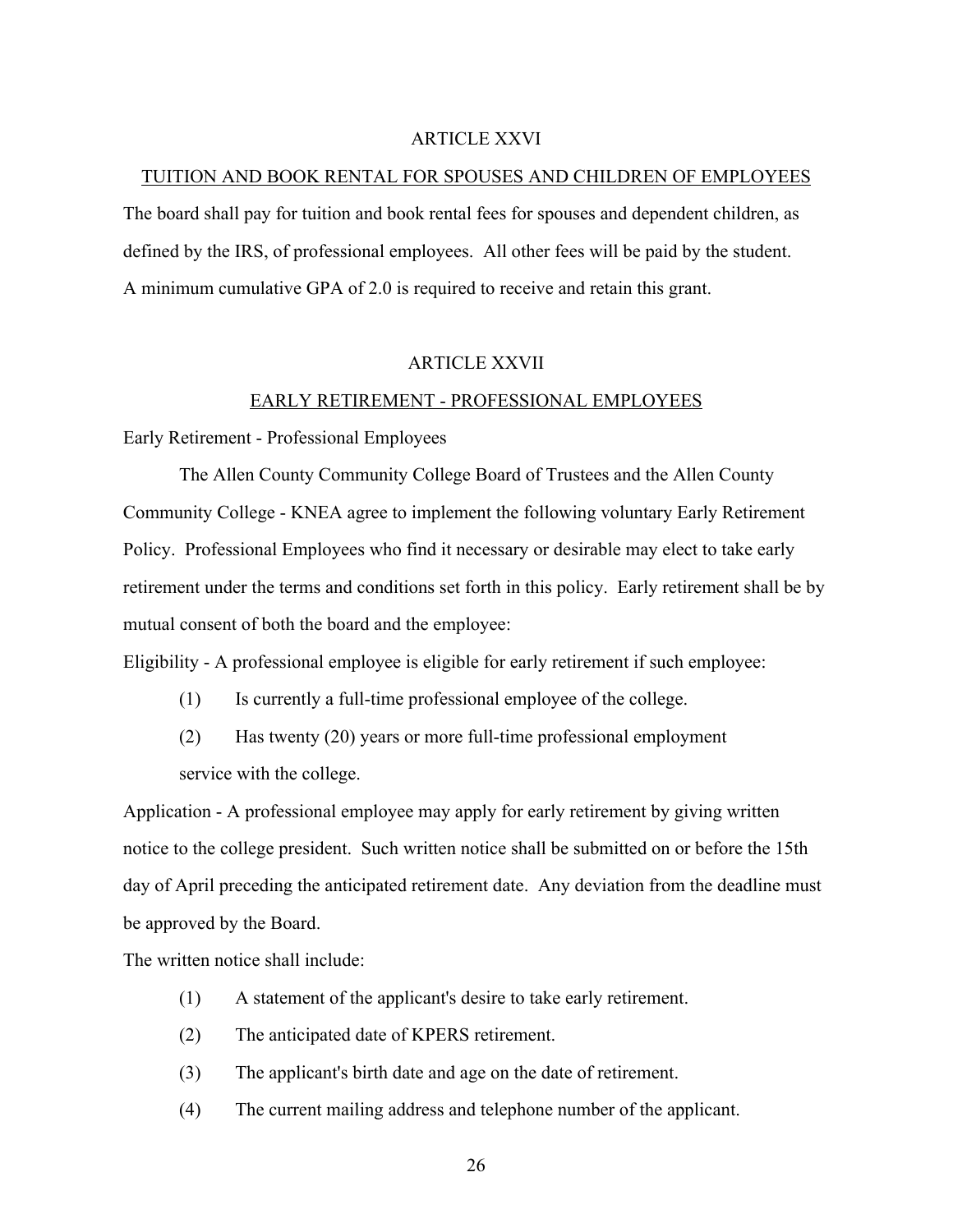- (5) The number of years the applicant has been employed by the college.
- (6) The applicant's current annual base salary.

(7) Whether the applicant desires health insurance coverage through the college's health insurance program by deduction of premiums from the early retirement if such a program exists.

Following final action by the Board of Trustees on any application for early retirement, the president shall notify the applicant, in writing, of final disposition and date and amount of annual early retirement benefits to be paid.

Benefits - An eligible professional employee who elects to take early retirement is entitled to receive annually from the College a sum of money equal to a percentage of the final salary paid. Final salary paid is the average of the highest three years in the five years preceding date of retirement. The sum of the employee's nine month supplemental and overload contracts will be used in determining each year's salary.

- (1) For employees that retire prior to 61 years of age  $=$ Step  $1 = 20\%$  not to exceed \$6,500 a year for five years.
- (2) For employees that retire at 61 years of age  $=$ Step  $2 = 17\%$  not to exceed \$6,000 a year for four years.
- (3) For employees that retire at  $62$  years of age = Step  $3 = 15\%$  not to exceed \$5,200 a year for three years.
- (4) For employees that retire at 63 years of age  $=$ Step  $4 = 13\%$  not to exceed \$4,500 a year for two years.
- (5) For employees that retire at 64 years of age  $=$ Step  $5 = 10\%$  not to exceed \$3,500 a year for one year.

Terms and Conditions - The following terms and conditions shall apply to the early retirement plan:

(1) The Board of Trustees retains the right to adopt the early

retirement incentive program on a year to year basis;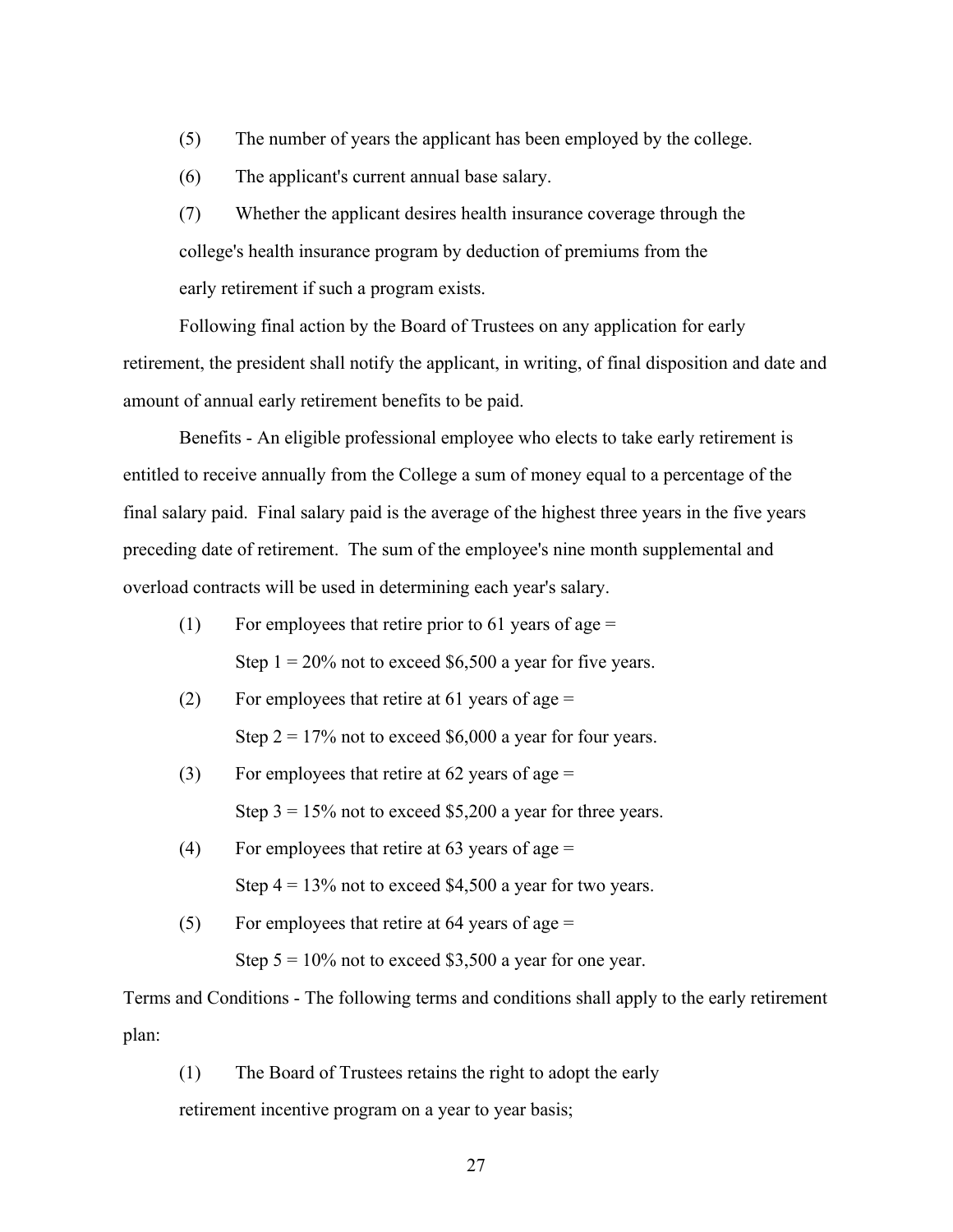(2) Any application for early retirement benefit shall be granted by the Board of Trustees subject to the other provision of this provision if the program is adopted for the following year;

(3) The annual early retirement benefit shall be payable by the College in monthly payments starting with KPERS retirement date;

(4) A professional employee taking early retirement shall have the option to maintain health insurance coverage through the College's health insurance program by agreeing to a deduction of health insurance premiums from the early retirement benefits;

(5) All early retirement benefits, including the option to maintain health insurance, shall automatically terminate at the time a professional employee reaches age 65;

(6) A professional employee who takes early retirement shall have the responsibility to keep the College informed of such professional employee's current mailing address and telephone number;

(7) A professional employee who takes early retirement shall not thereafter be eligible for regular employment by the College. Such regular employment shall constitute cancellation of the early retirement agreement with the Board of Trustees and shall relieve the Board of Trustees of any further early retirement obligations to the professional employee;

(8) Should the Board of Trustees decide not to adopt the early retirement incentive program in any given year, all professional employees who were on the program prior to the non-adoption will continue on the program until the completion of their 64th year of age or Step 5 of paid benefits;

(9) If any provision of this early retirement plan is determined to be in violation of federal or state laws or regulations, then the entire plan shall immediately terminate and shall be of no further force or effect unless readopted by the Board of Trustees.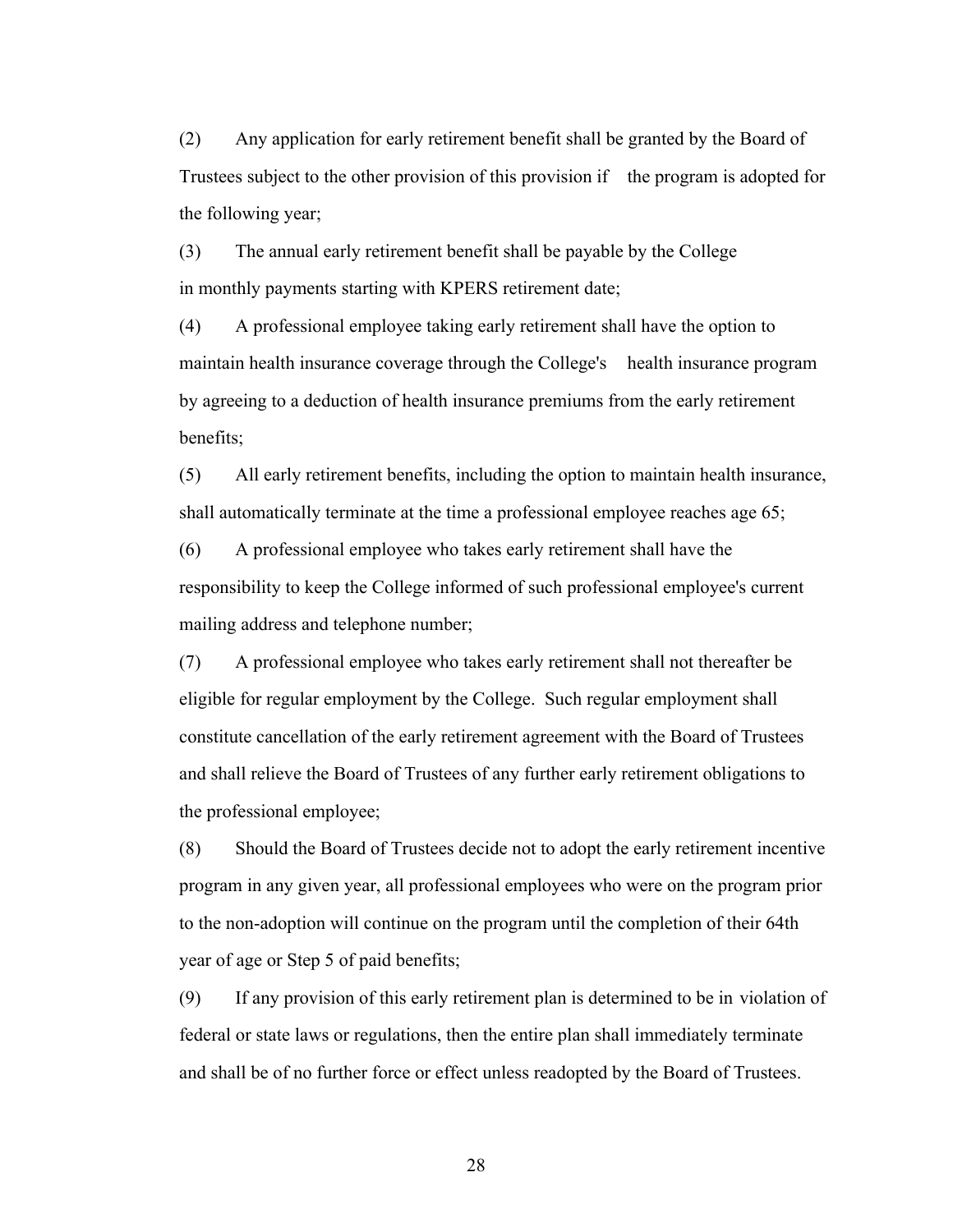### ARTICLE XXVIII

### SAVINGS CLAUSE

In the event that any provision of this Agreement is found to be inconsistent with existing statutes or ordinances, the provisions of such statutes or ordinances shall prevail and, if any provision herein is determined to be invalid and unenforceable by a court or other authority having jurisdiction, such provisions shall be considered void, but all other valid provisions here of shall remain in force and effect.

### ARTICLE XXIX

### GENDER

Wherever appropriate in this Agreement, words used in the singular may be read in the plural, words used in the plural may be read in the singular, and the masculine gender shall be deemed equally to refer to the female gender.

### ARTICLE XXX

### PROFESSIONAL EMPLOYEE DRESS

Professional Employees are expected to dress in such a way as to merit the respect due a professional person who works with students, parents, associates, community leaders, and the general public.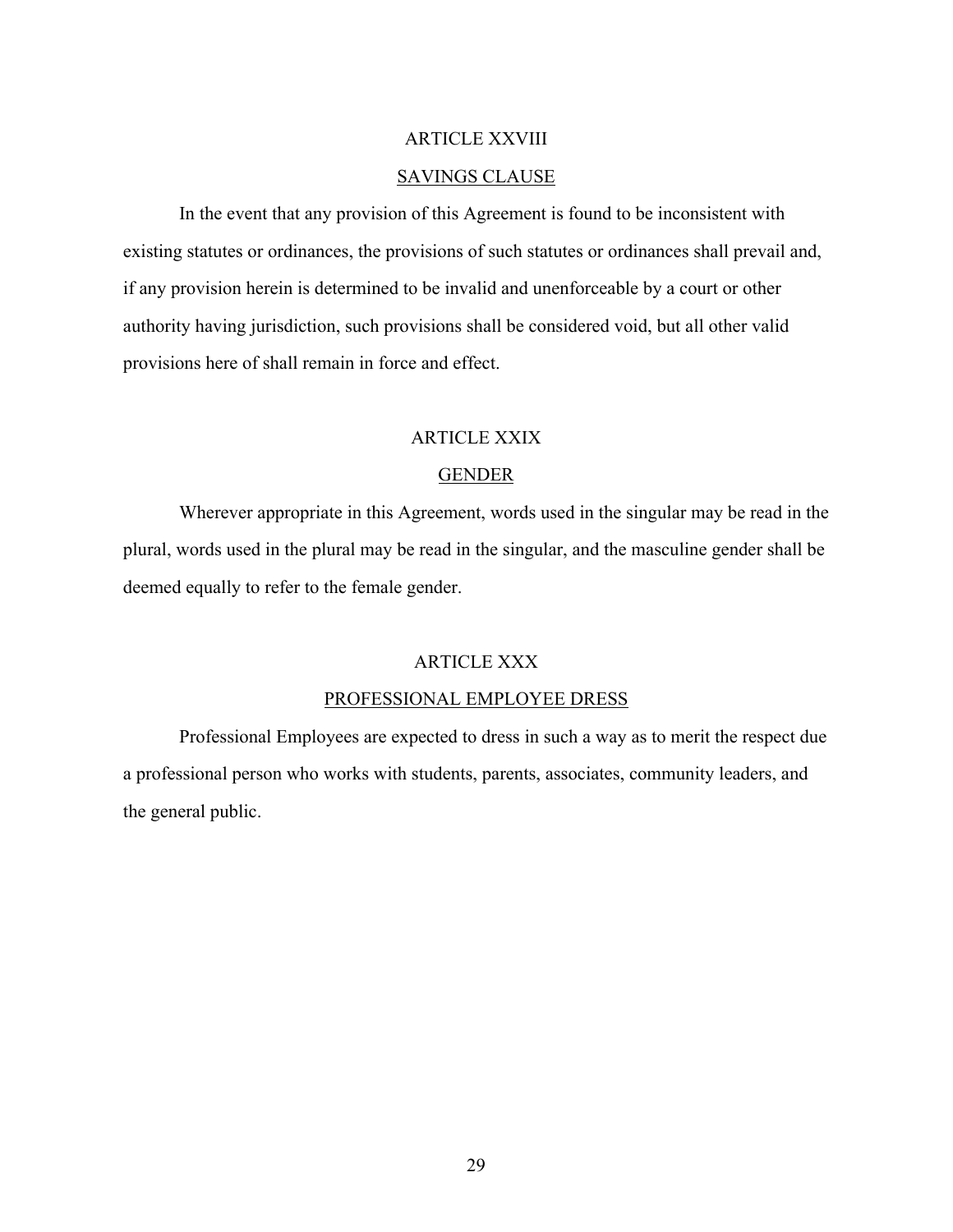DATED at Iola, Kansas, this \_\_\_\_\_\_\_\_\_\_day of \_\_\_\_\_\_\_\_\_\_\_\_\_\_\_\_\_\_\_\_, **2020**.

# THE ALLEN COUNTY COMMUNITY COLLEGE

 $\mathbf{By:}$ 

THE ALLEN COUNTY COMMUNITY COLLEGE - NEA

By: \_\_\_\_\_\_\_\_\_\_\_\_\_\_\_\_\_\_\_\_\_\_\_\_\_\_\_\_\_\_\_\_\_\_\_\_\_\_\_\_\_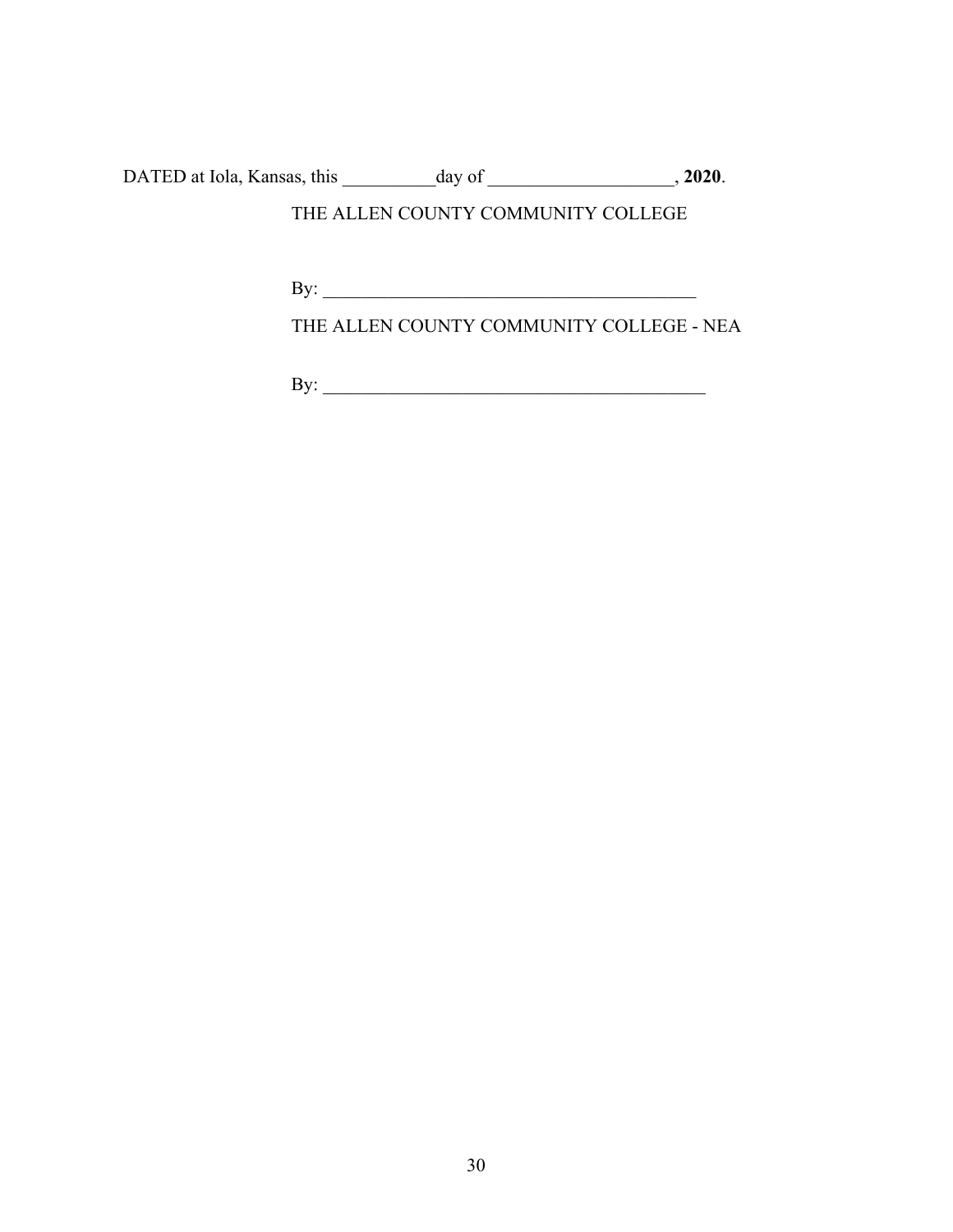### APPENDIX

### EMERGENCY/MILITARY LEAVE

### I. POLICY

- 1.00 GENERAL STATEMENT
- 1.01 All members of the full-time staff are included in the Emergency/Military Leave Policy.
- 2.00 SPECIFIC STATEMENTS
- 2.01 The administration is authorized to excuse an employee from duties without pay for emergencies of short duration.
- 2.02 Employees required to fulfill military service obligations shall be granted a military leave of absence without pay and shall be entitled to the benefits provided under the Uniformed Services Employment and Reemployment Act of 1994.
- 2.03 An employee shall be granted a maximum of 12 working days per fiscal year for active duty training or for an emergency declared by the President of the United States or the Governor of Kansas that activates the employee. Active duty for training or emergencies in excess of 12 working days in a fiscal year shall be charged to military leave without pay, or at the employee's request, to accrued vacation leave. The above military leave for training or emergencies during the 12 working days will be with full regular pay less the amount the employee is compensated by the military.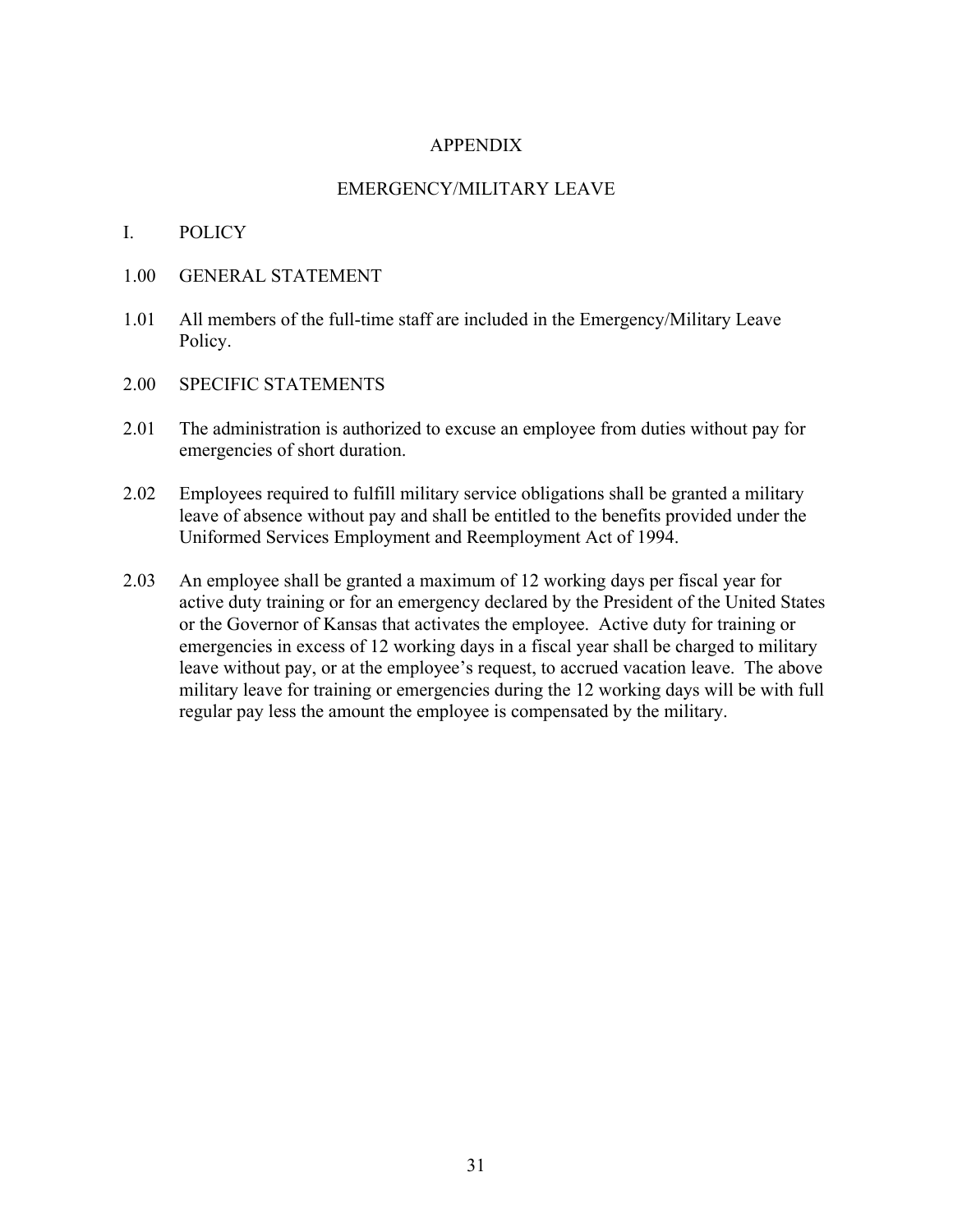# EVALUATION PROCEDURE

# I. POLICY

### 1.00 GENERAL STATEMENTS

- 1. The evaluation procedure and instruments are subject to negotiation with the faculty association and the Board of Trustees. The evaluation instruments are attached to the Master Agreement.
- 2. The evaluation procedure shall be as follows in this policy.
- 3. All full-time faculty shall be evaluated by students and administrators and shall have the right of self-evaluation.

### II. PROCEDURE

### 2.00 SPECIFIC STATEMENTS

- 1. The evaluation procedure shall be conducted for the purpose of improving instruction and the teaching/learning process. An effective continuous professional evaluation is essential for the college to attain its objectives. Thus the evaluation shall provide a basis for (1) professional self-improvement, (2) recognition of excellence in teaching, and (3) assistance in decisions of retention or dismissal of instructional staff.
- 2. The following instruments shall be used in faculty evaluations: (1) student evaluation of instructors, (2) administrative evaluation of instructors, and (3) the instructor's self-evaluation. The Vice President for Academic Affairs may also ask for other supporting materials; i.e., grade books, plans, syllabi, etc.
- 3. The Vice President for Academic Affairs shall be responsible for all full-time faculty evaluations. The Dean working most closely with the instructor will conduct the administrative evaluation of instruction.
- 4. As provided by statute, all instructors in the first two consecutive years of employment shall be administratively evaluated at least once in the spring and fall semester. In their third and fourth year of employment, all instructors shall be administratively evaluated at least one time a year.

After the fourth year of employment, all instructors shall be administratively evaluated at least once every three years.

5. The Board of Trustees reserves the right to permit administrative evaluations more frequently than the minimum provided in statute when a specific and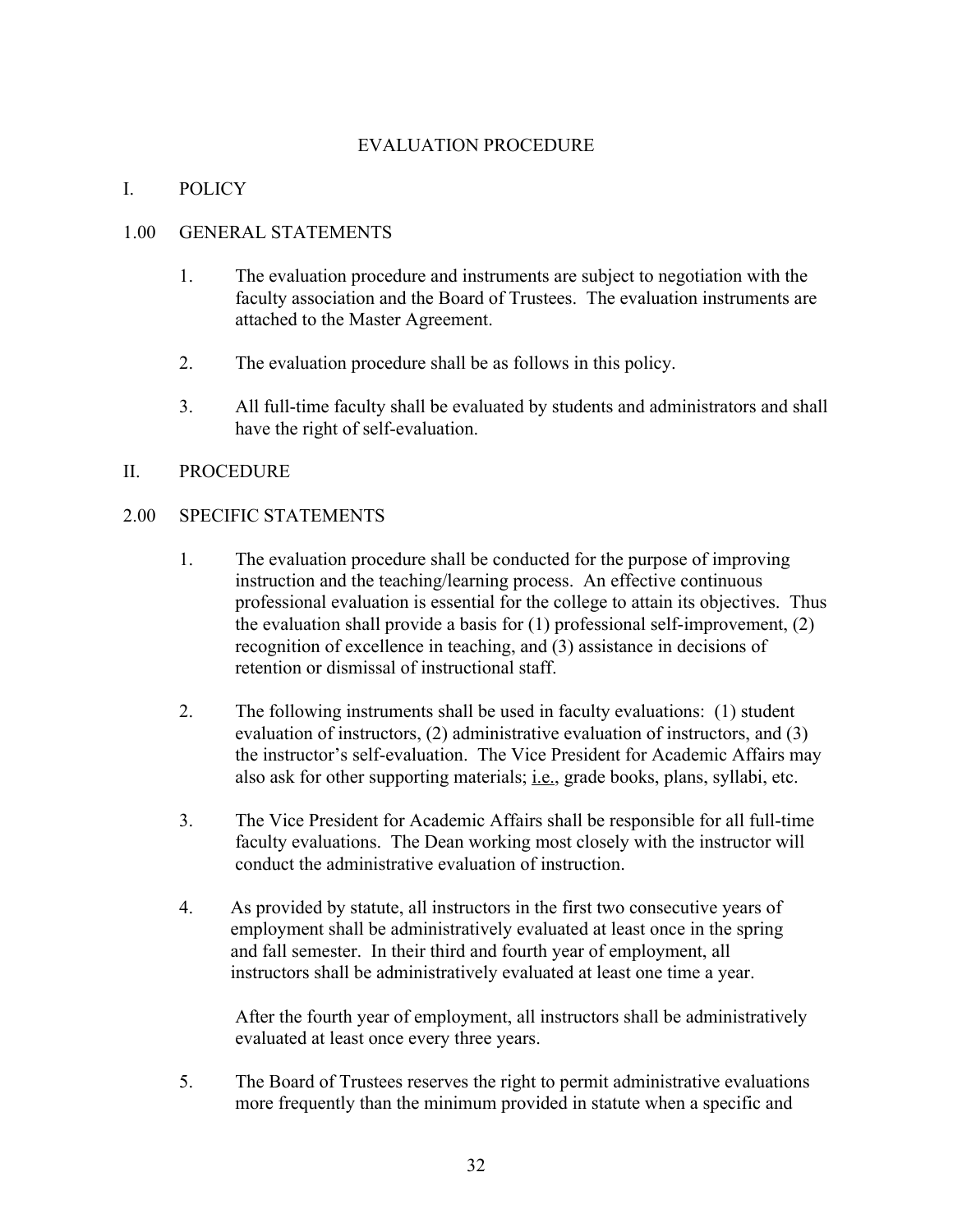documented pattern of events indicates a need for evaluation outside of the regular evaluation cycle.

- 6. The appropriate Dean, i.e. The Dean for the Iola Campus, The Dean for the Burlingame Campus, The Dean for Online Learning will, whenever possible, observe the instructor's class of choice. Class selections for observation would be rotated between online and onsite and with an even distribution among classes taught. Instructors shall be notified at least seven (7) working days prior to their required scheduled evaluation. For online observations, the Dean will be enrolled in the course as a student and shall have access for 48 hours in the predetermined week. For evaluations outside of the regular evaluation cycle, instructors shall be notified at least ten (10) working days prior to the added evaluation. Written notification shall document the specific basis for the added evaluation. No administrative evaluation shall be conducted during the first two weeks or last two weeks of a semester.
- 7. All instructors shall be evaluated by the students in one of their classes each semester, allowing for instructor choice whenever possible. Class selections for student evaluations should be rotated between online and onsite and with an even distribution among classes taught.
- 8. The Dean may adjust the scheduled visit at the request of the instructor or as needed allowing for conflicting schedules or online technology issues, but reserves the right to visit the class originally scheduled if desired.
- 9. Following the scheduled evaluation visit, the Dean shall schedule a conference with the instructor. The Dean shall review the results of the evaluation with the instructor as related to the position function and items addressed on the evaluation instrument.
- 10. The Dean may develop, with input from the instructor, an action plan. Such plan shall be on file with the Vice President for Academic Affairs and shall be monitored.
- 11. The Dean shall attempt to hold a conference with the instructor seven (7) working days or less after the evaluation. In no instance shall the conference take place more than fifteen (15) working days after the evaluation.
- 12. The Dean and the evaluated instructor must sign the administrative and self-evaluation. Both shall be kept on file for at least a three-year period. Signing does not imply agreement, only that both parties have reviewed the evaluations.
- 13. The instructor may request, in writing to the Vice President for Academic Affairs and the appropriate Dean within ten (10) working days, a conference with the Vice President for Academic Affairs and the Dean to discuss points of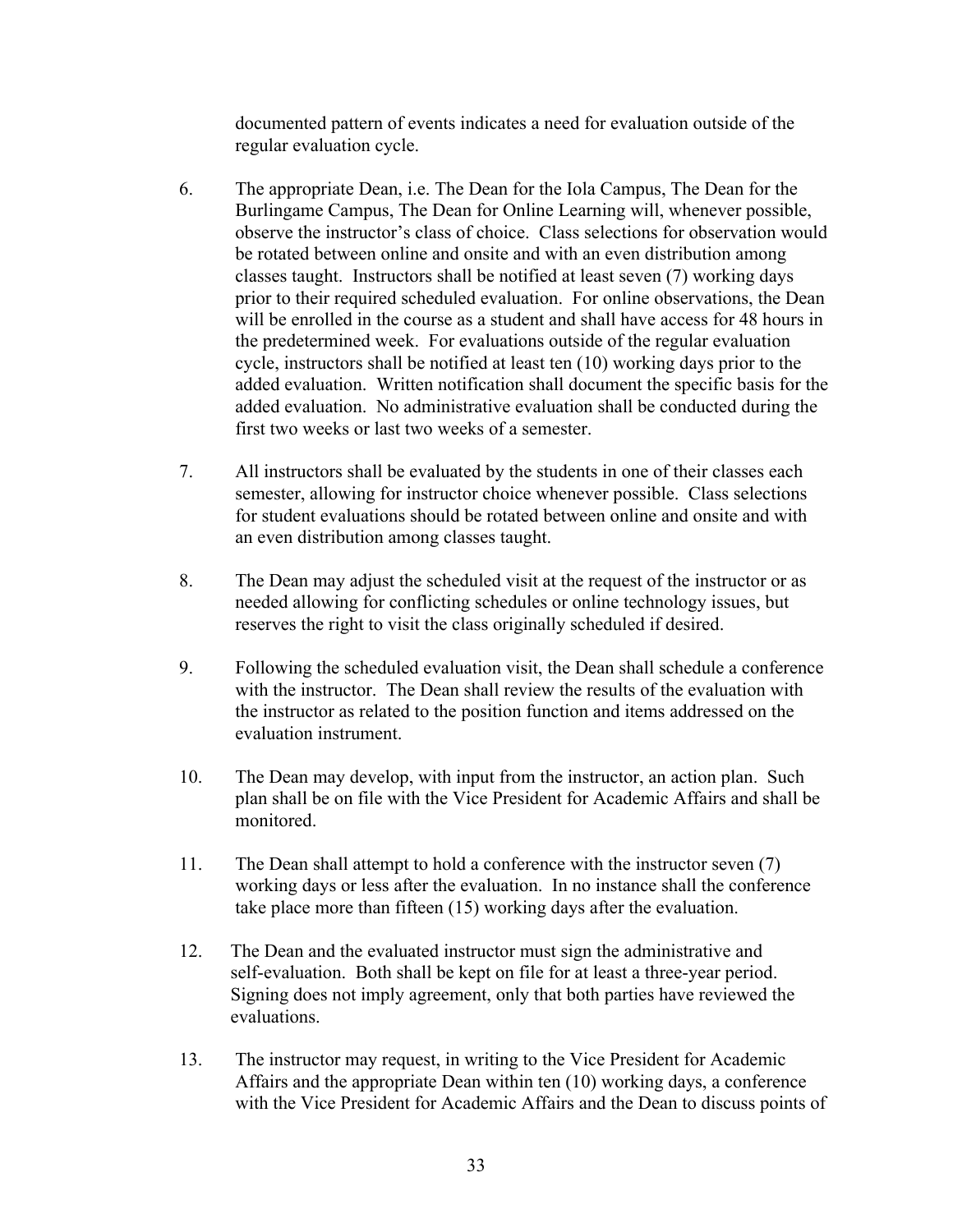disagreement concerning the evaluation. The instructor shall submit a written statement at the time of this conference. The Dean may also prepare a written response to the evaluation or may choose not to. The instructor's response and Dean's response shall become part of the record. Forms for student evaluation and administrative evaluation are attached to this policy as IV-B-1.6A, IV-B-1.6B, IV-B-1.7A,IV-B-1.7B, IV-B-1.8A, IV-B-1.8B.

# ALLEN COUNTY COMMUNITY COLLEGE BOARD OF TRUSTEES POLICY AND PROCEDURES

### ADMINISTRATIVE EVALUATION OF INSTRUCTION IN ONSITE COURSES

| $\checkmark$<br>Ins<br>.<br>''UOL.<br>**** | ate:<br>aw. |
|--------------------------------------------|-------------|
|                                            |             |

Administrator: *\_\_\_\_\_\_\_\_\_\_\_\_\_\_\_\_\_\_\_\_\_\_\_\_\_\_\_\_\_\_\_\_\_\_\_\_* 

- *1. The instructor provided a syllabus that met Allen Community College requirements.*
	- 1 strongly agree
	- 2 agree
	- 3 uncertain
	- 4 disagree
	- 5 strongly disagree

Comments:

- *2. The instructor provided introductory instructions, expectations, and requirements for the course.*
	- 1 strongly agree
	- 2 agree
	- 3 uncertain
	- 4 disagree
	- 5 strongly disagree

- *3. Instructions and due dates were presented clearly*
	- 1 strongly agree
	- 2 agree
	- 3 uncertain
	- 4 disagree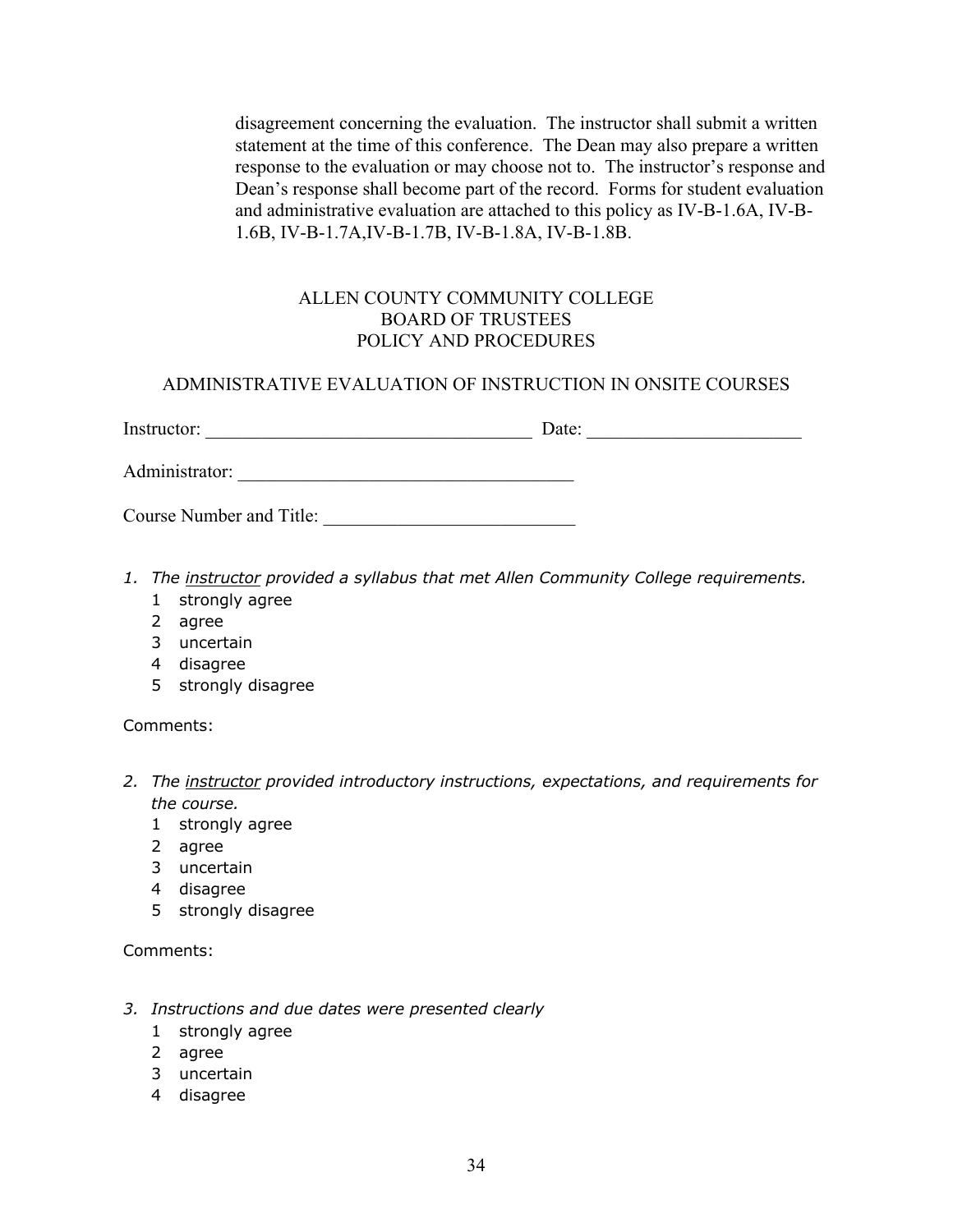5 strongly disagree

### Comments:

- *4. The instructor provided specific criteria (including grading criteria) for assignments and projects.*
	- 1 strongly agree
	- 2 agree
	- 3 uncertain
	- 4 disagree
	- 5 strongly disagree

### Comments:

- *5. The objectives/learning outcomes for the course were clear and connected to the content.*
	- 1 strongly agree
	- 2 agree
	- 3 uncertain
	- 4 disagree
	- 5 strongly disagree

Comments:

- *6. The course was well organized.*
	- 1 strongly agree
	- 2 agree
	- 3 uncertain
	- 4 disagree
	- 5 strongly disagree

### Comments:

- *7. The instructor took into consideration different learning styles by using a variety of teaching techniques, media, and resources.*
	- 1 strongly agree
	- 2 agree
	- 3 uncertain
	- 4 disagree
	- 5 strongly disagree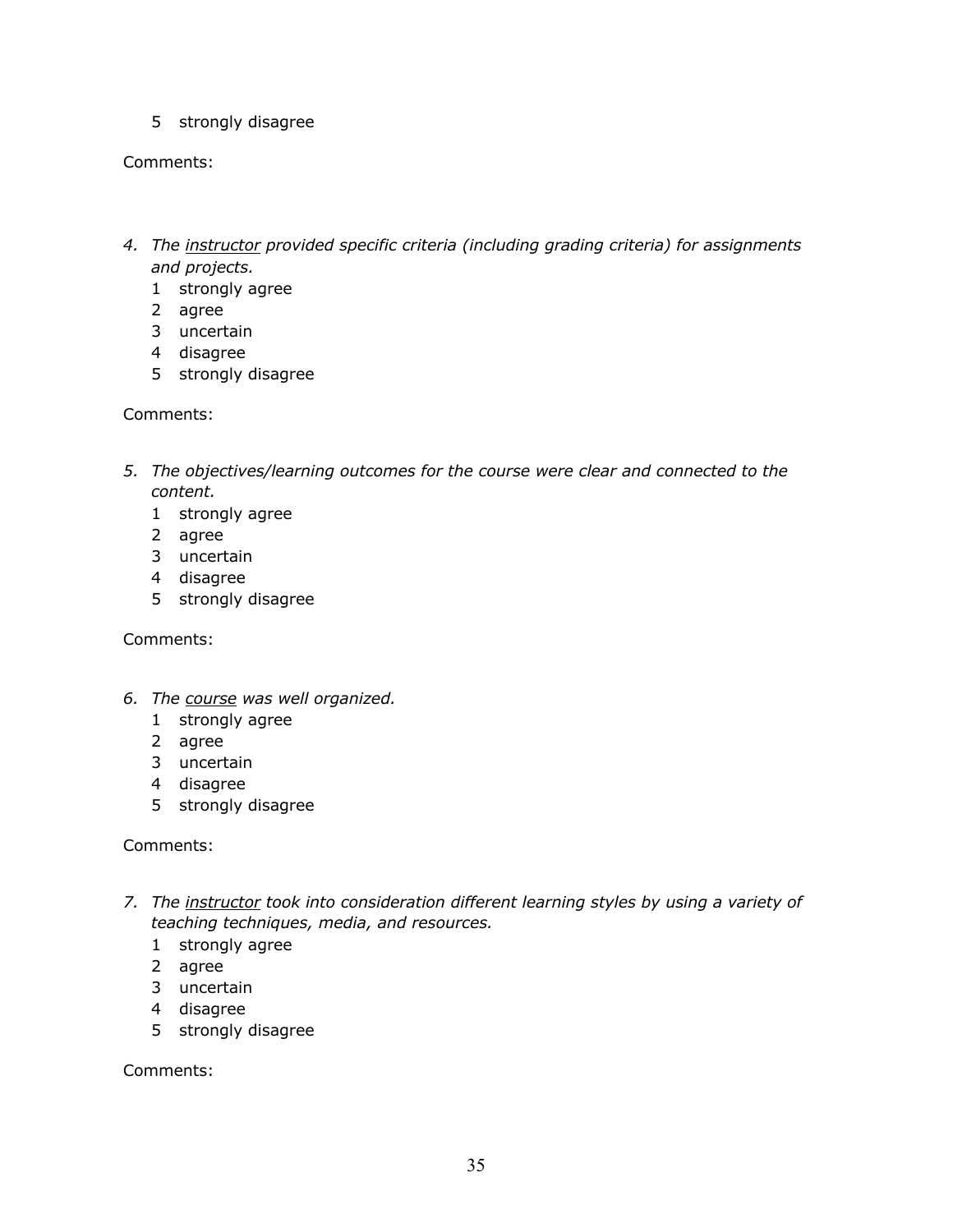- *8. The activities, instruction, tests, quizzes, projects, papers and reports were academically challenging, discipline based, and varied.*
	- 1 strongly agree
	- 2 agree
	- 3 uncertain
	- 4 disagree
	- 5 strongly disagree

- *9. The instructor promoted student engagement.*
	- 1 strongly agree
	- 2 agree
	- 3 uncertain
	- 4 disagree
	- 5 strongly disagree

Comments:

- *10. The instructor provided clear and useful feedback.*
	- 1 strongly agree
	- 2 agree
	- 3 uncertain
	- 4 disagree
	- 5 strongly disagree

Comments:

- *11. The instructor's responses to questions were helpful.*
	- 1 always
	- 2 most of the time
	- 3 rarely
	- 4 never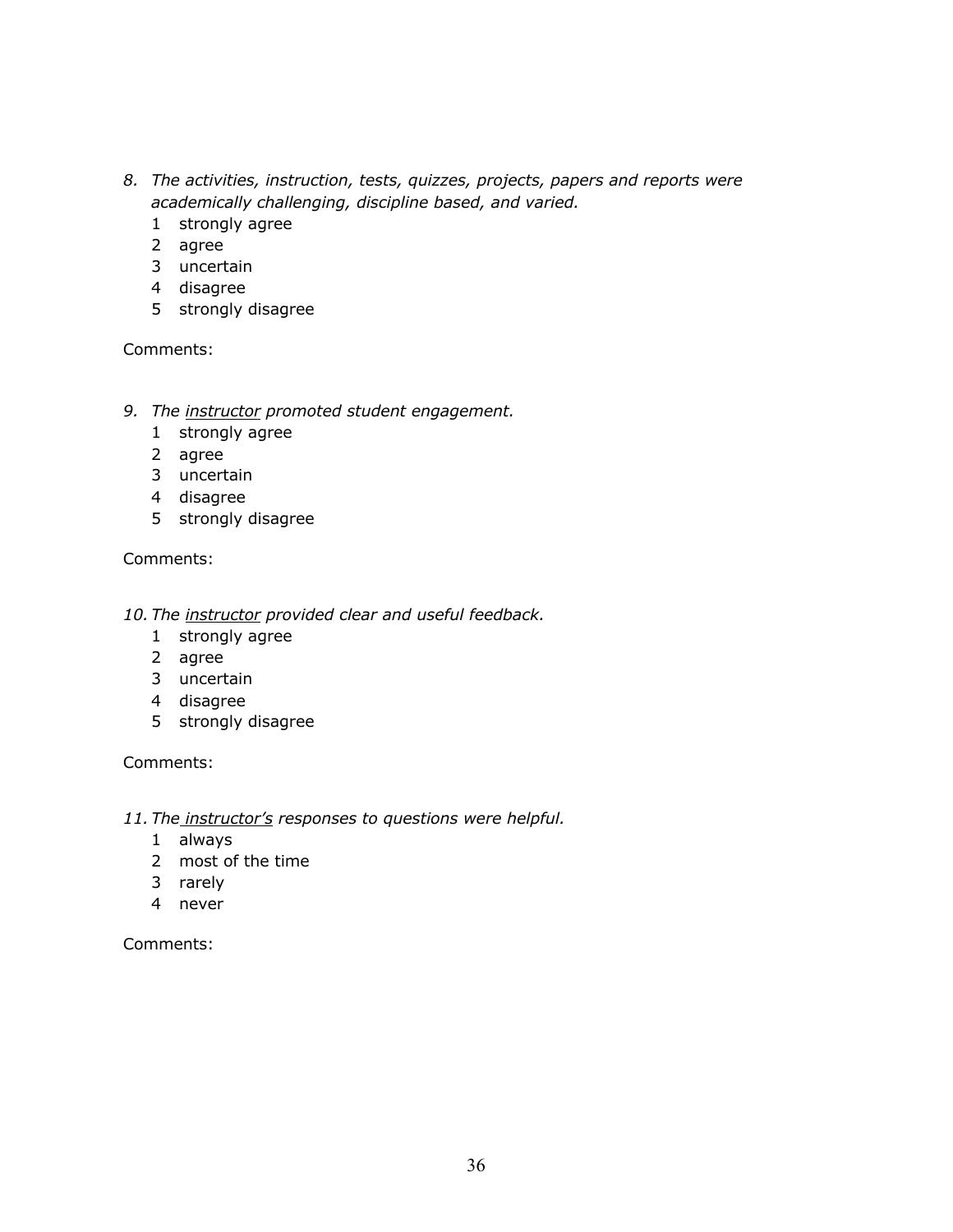*12. The instructor created a respectful atmosphere conducive to learning.*

- 1 strongly agree
- 2 agree
- 3 uncertain
- 4 disagree
- 5 strongly disagree

Comments:

*13. The instructor utilized discipline appropriate technology to support student learning.*

- 1 strongly agree
- 2 agree
- 3 uncertain
- 4 disagree
- 5 strongly disagree

Comments:

Evidence of Quality Practices: A.

B.

C.

General Comments: A.

B.

C.

# ADMINISTRATIVE EVALUATION OF INSTRUCTION IN ONLINE COURSES

| Instructor:              | Date:          |  |
|--------------------------|----------------|--|
| Administrator:           |                |  |
| Course Number and Title: | Onsite/Online: |  |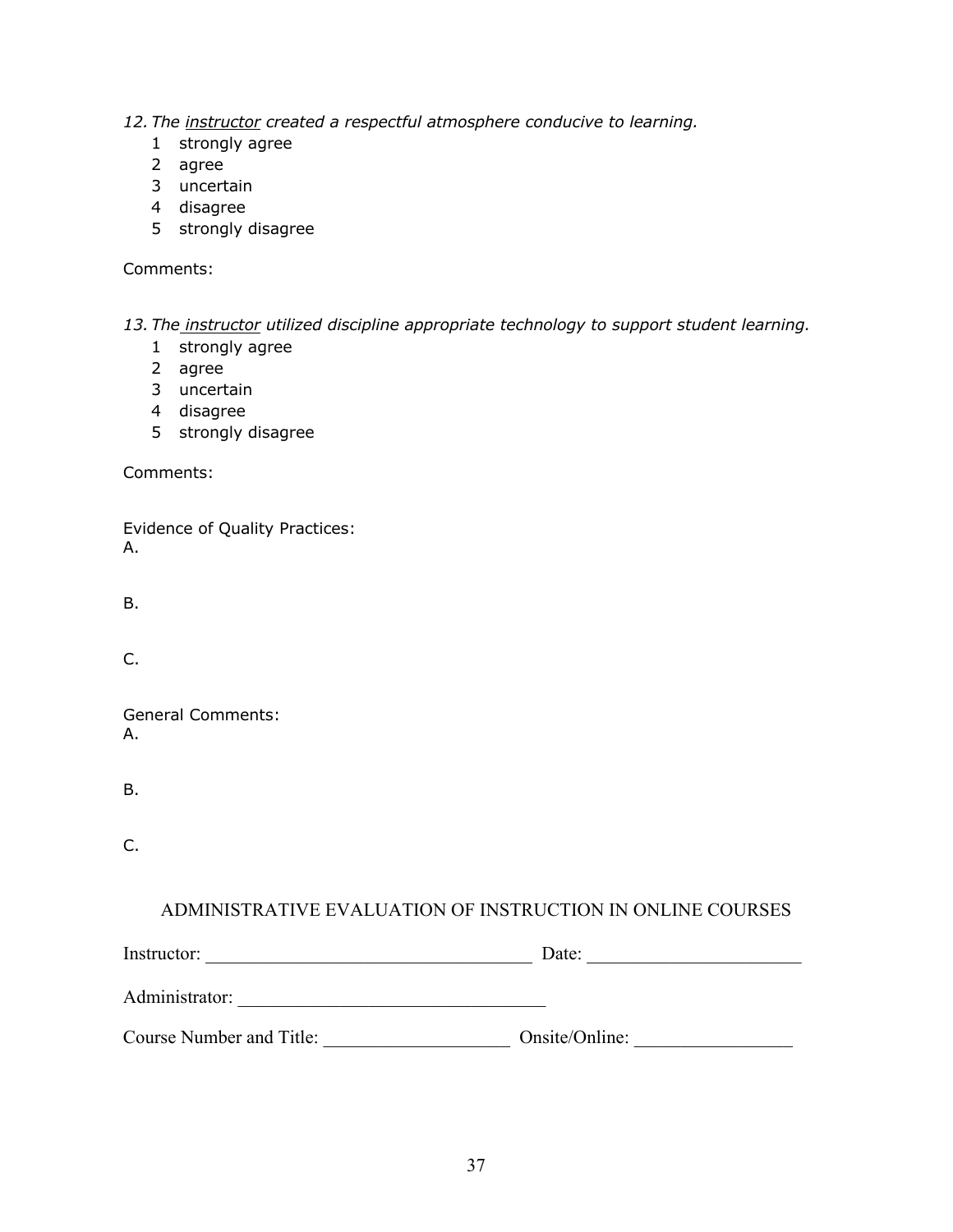- *14. The instructor provided a syllabus that met Allen Community College requirements.*
	- 1 strongly agree
	- 2 agree
	- 3 uncertain
	- 4 disagree
	- 5 strongly disagree

- *15. The instructor provided introductory instructions, expectations, and requirements for the course.*
	- 1 strongly agree
	- 2 agree
	- 3 uncertain
	- 4 disagree
	- 5 strongly disagree

Comments:

*16. Instructions and due dates were presented clearly*

- 1 strongly agree
- 2 agree
- 3 uncertain
- 4 disagree
- 5 strongly disagree

Comments:

- *17. The instructor provided specific criteria (including grading criteria) for assignments and projects.*
	- 1 strongly agree
	- 2 agree
	- 3 uncertain
	- 4 disagree
	- 5 strongly disagree

- *18. The objectives/learning outcomes for the course were clear and connected to the content.*
	- 1 strongly agree
	- 2 agree
	- 3 uncertain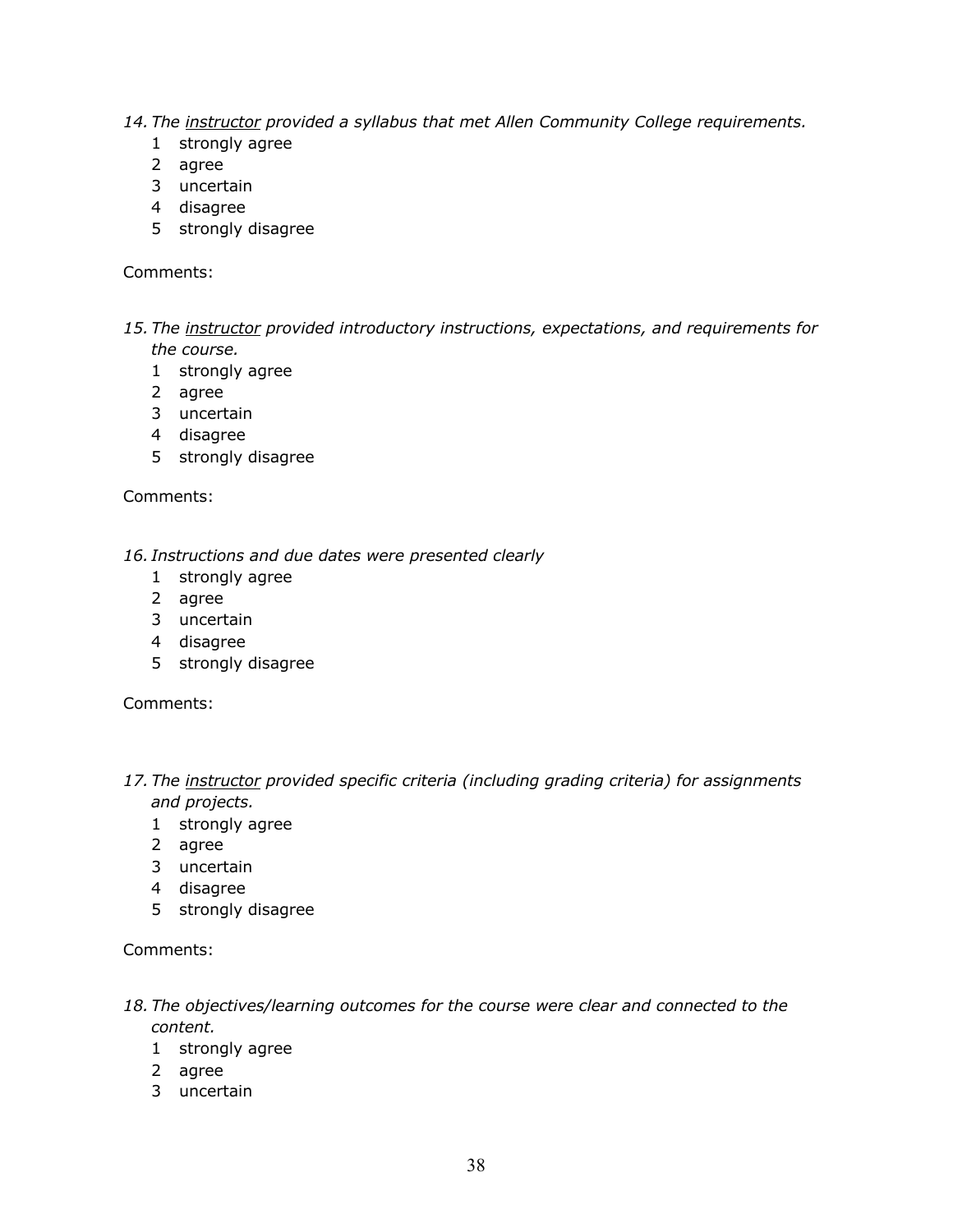- 4 disagree
- 5 strongly disagree

- *19. The course was well organized.*
	- 1 strongly agree
	- 2 agree
	- 3 uncertain
	- 4 disagree
	- 5 strongly disagree

Comments:

- *20. The course took into consideration different learning styles by using a variety of teaching techniques, media, and resources.*
	- 6 strongly agree
	- 7 agree
	- 8 uncertain
	- 9 disagree
	- 10 strongly disagree

### Comments:

- *21. The activities, instruction, tests, quizzes, projects, papers and reports were academically challenging, discipline based, and varied.*
	- 1 strongly agree
	- 2 agree
	- 3 uncertain
	- 4 disagree
	- 5 strongly disagree

Comments:

- 22. *The course promoted interaction through discussion boards and weekly announcements.*
	- 1 strongly agree
	- 2 agree
	- 3 uncertain
	- 4 disagree
	- 5 strongly disagree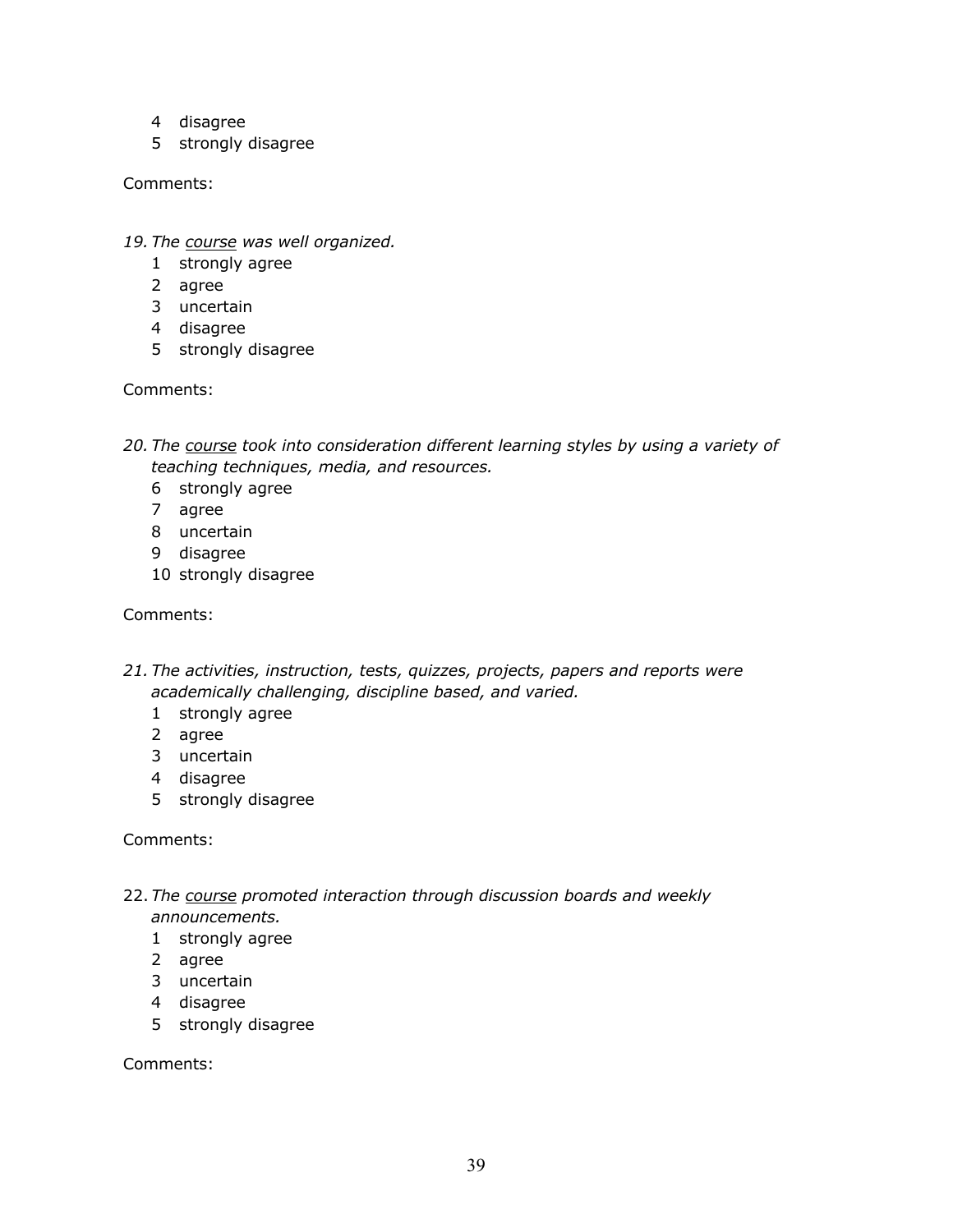- *23. The instructor provided clear and useful feedback.*
	- 1 strongly agree
	- 2 agree
	- 3 uncertain
	- 4 disagree
	- 5 strongly disagree

*24. The instructor's responses to questions were timely and helpful.*

- 1 always
- 2 most of the time
- 3 rarely
- 4 never

Comments:

*The instructor created a respectful atmosphere conducive to learning.*

- 1 strongly agree
- 2 agree
- 3 uncertain
- 4 disagree
- 5 strongly disagree

Comments:

*25. The instructor used Blackboard and its technologies proficiently.*

- 1 strongly agree
- 2 agree
- 3 uncertain
- 4 disagree
- 5 strongly disagree

Comments:

Evidence of Quality Practices: A.

B.

C.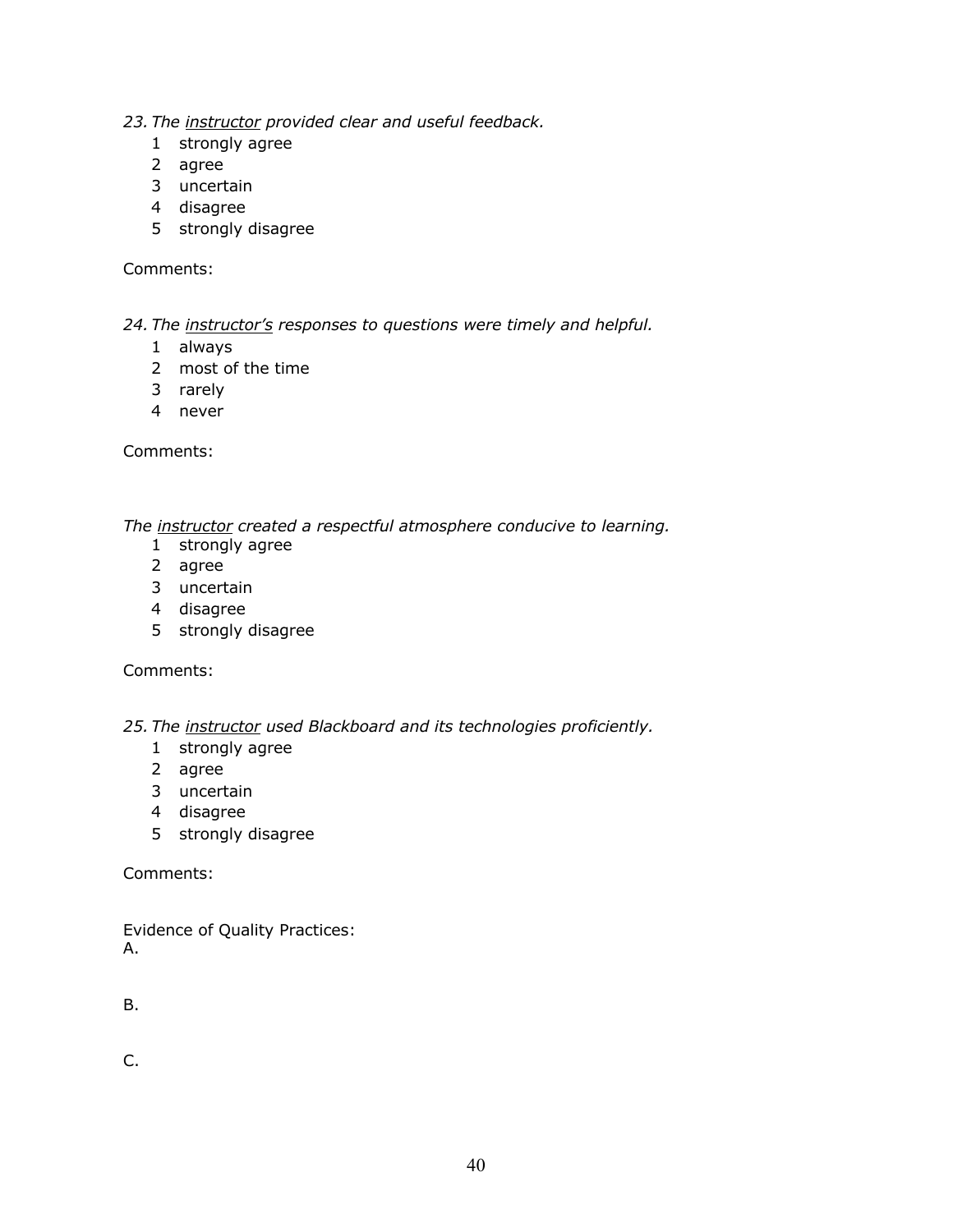General Comments: A.

B.

C.

# SELF EVALUATION OF INSTRUCTION IN ONSITE COURSES

Instructor: \_\_\_\_\_\_\_\_\_\_\_\_\_\_\_\_\_\_\_\_\_\_\_\_\_\_\_\_\_\_\_\_\_\_\_ Date: \_\_\_\_\_\_\_\_\_\_\_\_\_\_\_\_\_\_\_\_\_\_\_

Administrator: *\_\_\_\_\_\_\_\_\_\_\_\_\_\_\_\_\_\_\_\_\_\_\_\_\_\_\_\_\_\_\_\_\_\_\_\_* 

Course Number and Title: \_\_\_\_\_\_\_\_\_\_\_\_\_\_\_\_\_\_\_\_\_\_\_\_\_\_\_

*26. The instructor provided a syllabus that met Allen Community College requirements.*

- 1 strongly agree
- 2 agree
- 3 uncertain
- 4 disagree
- 5 strongly disagree

Comments:

- *27. The instructor provided introductory instructions, expectations, and requirements for the course.*
	- 1 strongly agree
	- 2 agree
	- 3 uncertain
	- 4 disagree
	- 5 strongly disagree

Comments:

### *28. Instructions and due dates were presented clearly*

- 1 strongly agree
- 2 agree
- 3 uncertain
- 4 disagree
- 5 strongly disagree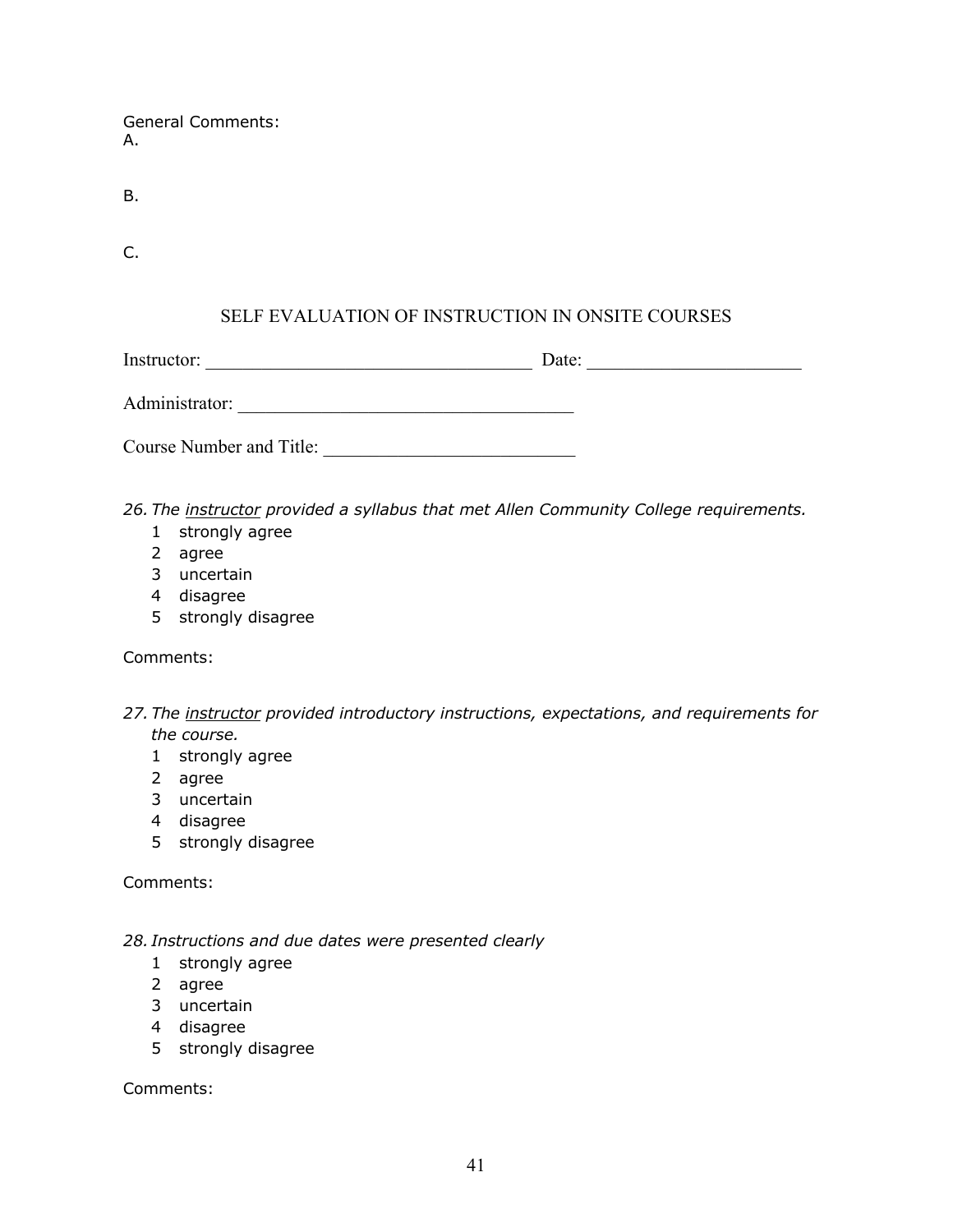- *29. The instructor provided specific criteria (including grading criteria) for assignments and projects.*
	- 1 strongly agree
	- 2 agree
	- 3 uncertain
	- 4 disagree
	- 5 strongly disagree

- *30. The objectives/learning outcomes for the course were clear and connected to the content.*
	- 1 strongly agree
	- 2 agree
	- 3 uncertain
	- 4 disagree
	- 5 strongly disagree

Comments:

- *31. The course was well organized.*
	- 1 strongly agree
	- 2 agree
	- 3 uncertain
	- 4 disagree
	- 5 strongly disagree

Comments:

- *32. The instructor took into consideration different learning styles by using a variety of teaching techniques, media, and resources.*
	- 11 strongly agree
	- 12 agree
	- 13 uncertain
	- 14 disagree
	- 15 strongly disagree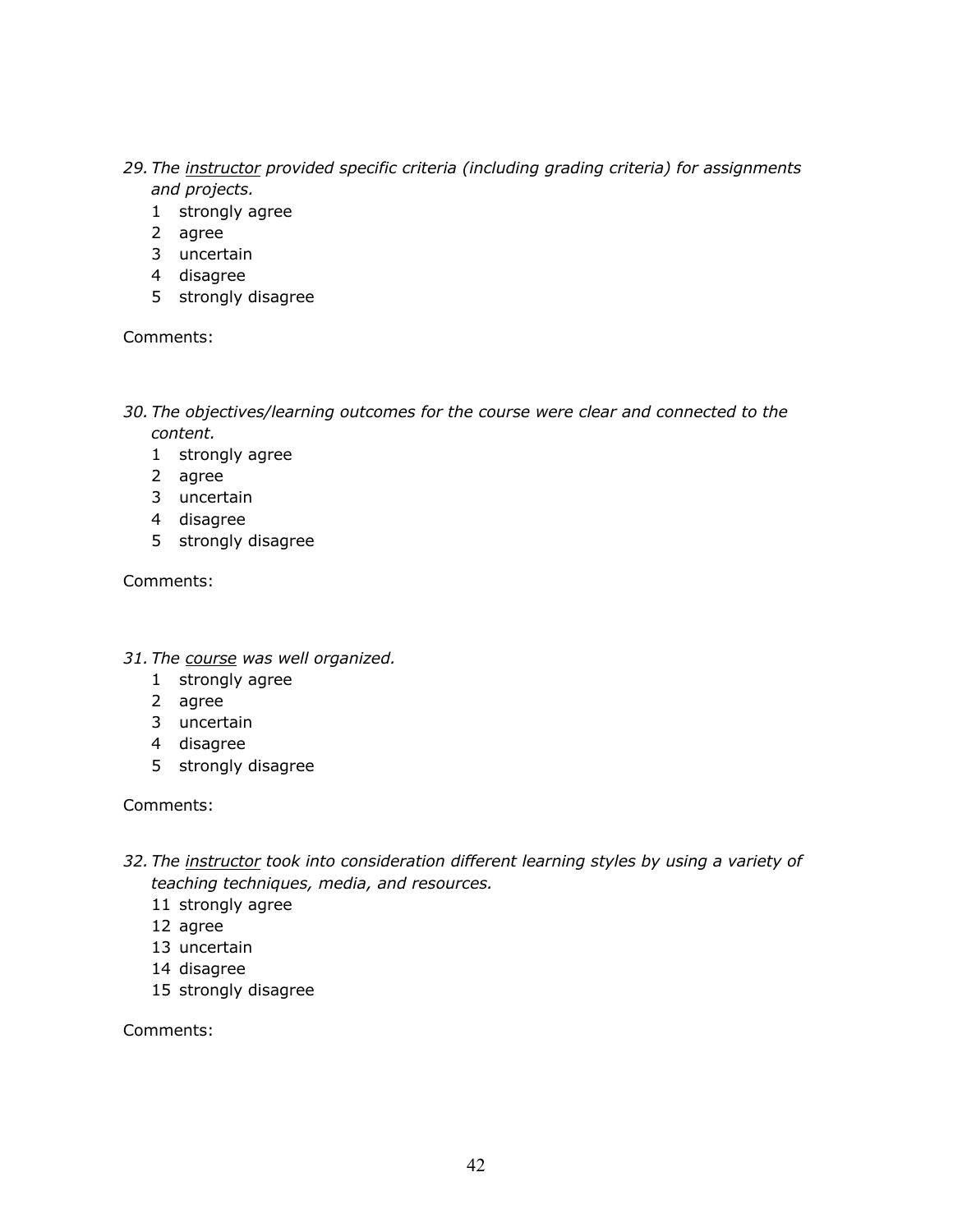- *33. The activities, instruction, tests, quizzes, projects, papers and reports were academically challenging, discipline based, and varied.*
	- 1 strongly agree
	- 2 agree
	- 3 uncertain
	- 4 disagree
	- 5 strongly disagree

### *34. The instructor promoted student engagement.*

- 1 strongly agree
- 2 agree
- 3 uncertain
- 4 disagree
- 5 strongly disagree

Comments:

*35. The instructor provided clear and useful feedback.*

- 1 strongly agree
- 2 agree
- 3 uncertain
- 4 disagree
- 5 strongly disagree

Comments:

### *36. The instructor's responses to questions were helpful.*

- 1 always
- 2 most of the time
- 3 rarely
- 4 never

Comments:

*37. The instructor created a respectful atmosphere conducive to learning.*

- 1 strongly agree
- 2 agree
- 3 uncertain
- 4 disagree
- 5 strongly disagree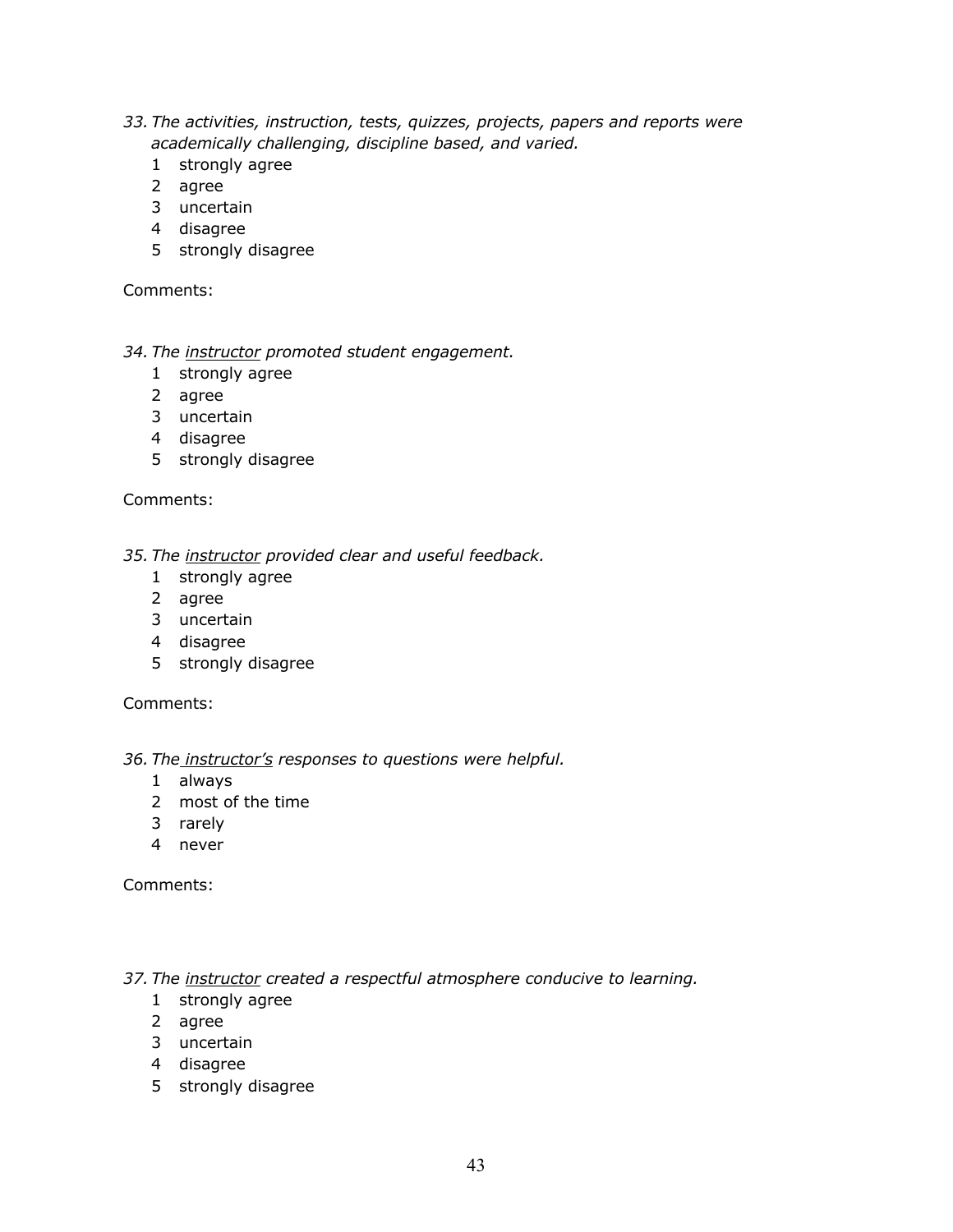*38. The instructor utilized discipline appropriate technology to support student learning.*

- 1 strongly agree
- 2 agree
- 3 uncertain
- 4 disagree
- 5 strongly disagree

Comments:

Evidence of Quality Practices: A.

B.

C.

General Comments: A.

B.

C.

# SELF EVALUATION OF INSTRUCTION IN ONLINE COURSES

| Instructor:              | Date: |
|--------------------------|-------|
| Administrator:           |       |
| Course Number and Title: |       |

*39. The instructor provided a syllabus that met Allen Community College requirements.*

- 1 strongly agree
- 2 agree
- 3 uncertain
- 4 disagree
- 5 strongly disagree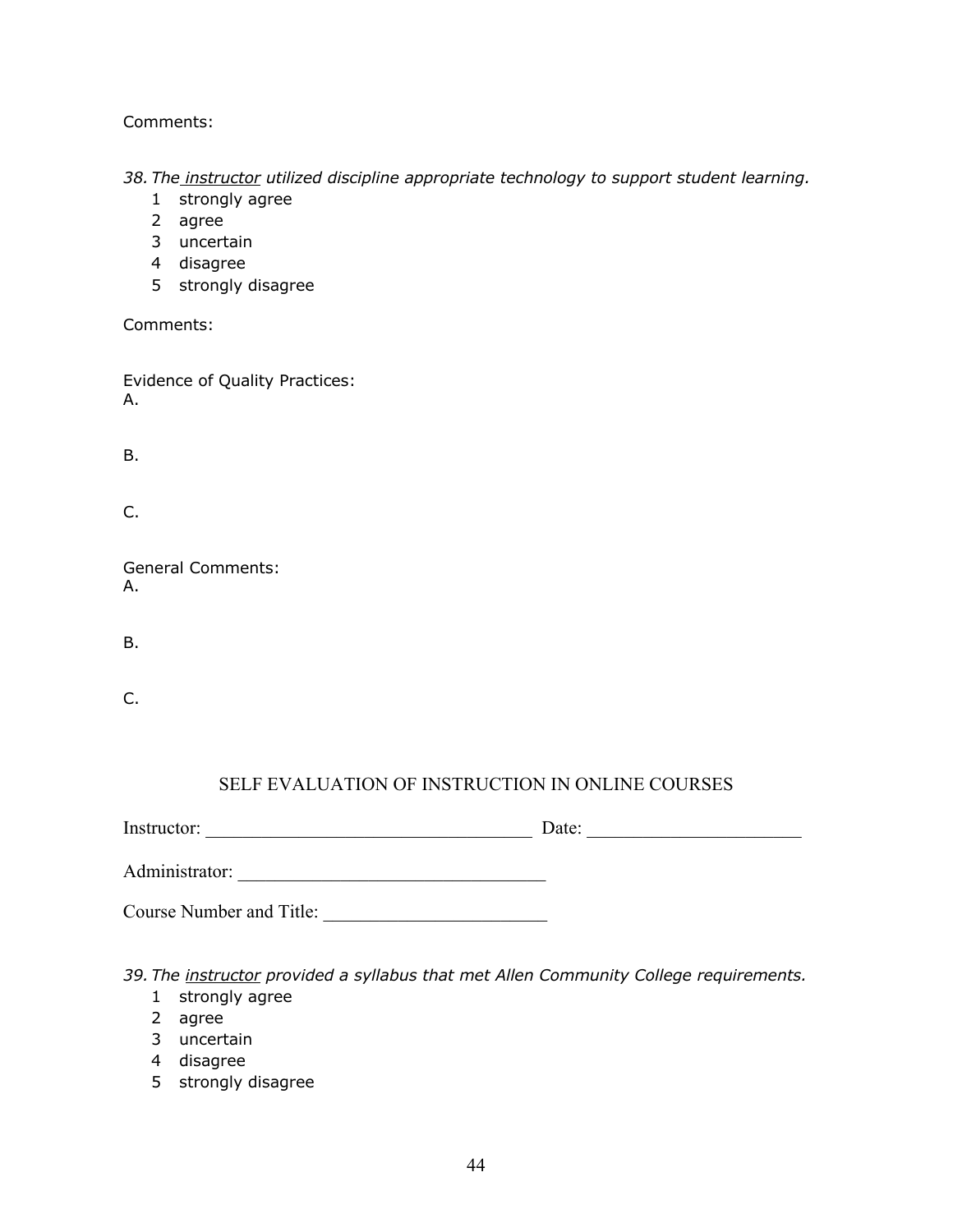- *40. The instructor provided introductory instructions, expectations, and requirements for the course.*
	- 1 strongly agree
	- 2 agree
	- 3 uncertain
	- 4 disagree
	- 5 strongly disagree

Comments:

- *41. Instructions and due dates were presented clearly.*
	- 1 strongly agree
	- 2 agree
	- 3 uncertain
	- 4 disagree
	- 5 strongly disagree

### Comments:

- *42. The instructor provided specific criteria (including grading criteria) for assignments and projects.*
	- 1 strongly agree
	- 2 agree
	- 3 uncertain
	- 4 disagree
	- 5 strongly disagree

### Comments:

- *43. The objectives/learning outcomes for the course were clear and connected to the content.*
	- 1 strongly agree
	- 2 agree
	- 3 uncertain
	- 4 disagree
	- 5 strongly disagree

Comments:

### *44. The course was well organized.*

- 1 strongly agree
- 2 agree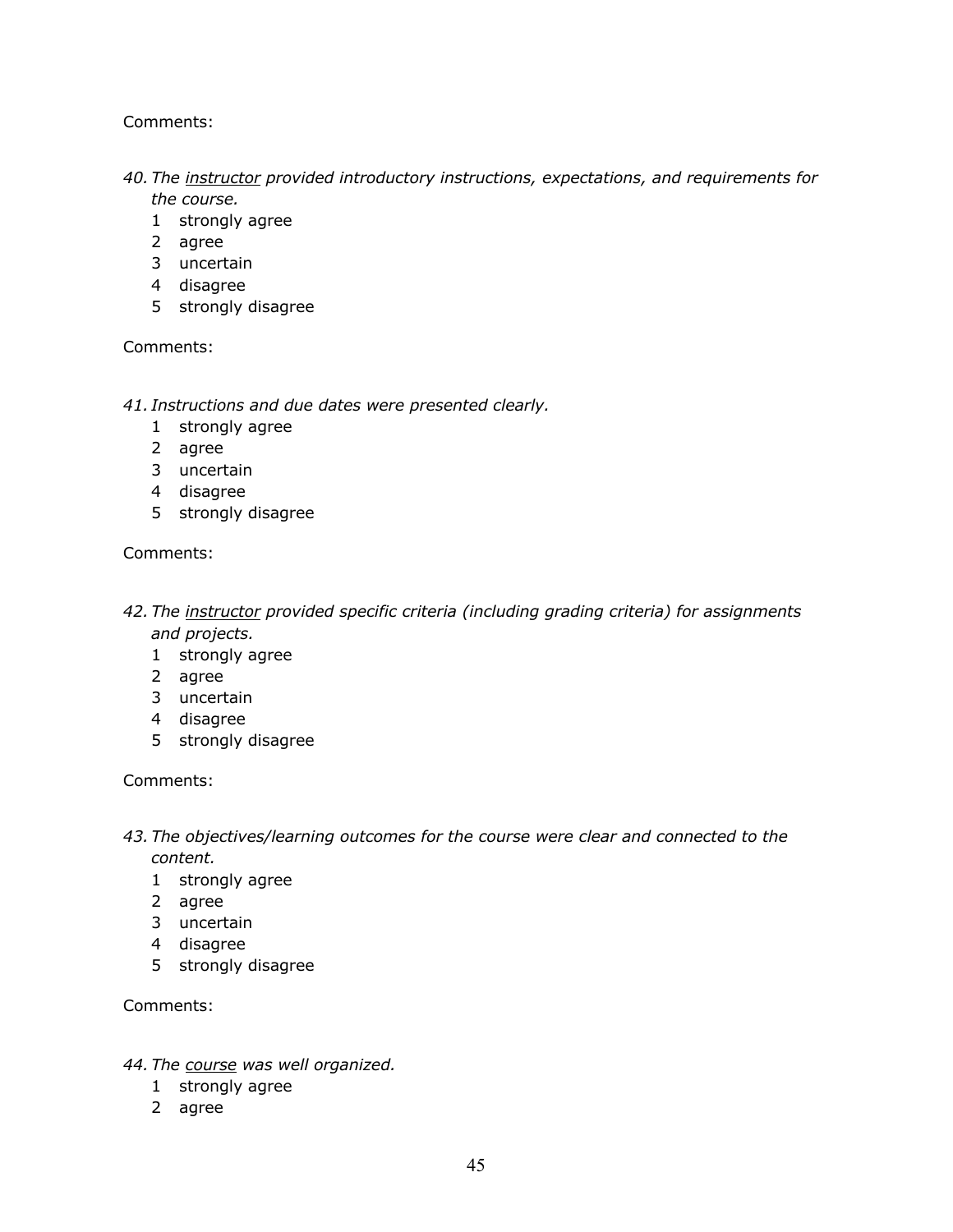- 3 uncertain
- 4 disagree
- 5 strongly disagree

- *45. The course took into consideration different learning styles by using a variety of teaching techniques, media, and resources.*
	- 16 strongly agree
	- 17 agree
	- 18 uncertain
	- 19 disagree
	- 20 strongly disagree

Comments:

*46. The activities, instruction, tests, quizzes, projects, papers and reports were academically challenging, discipline based, and varied.*

- 1 strongly agree
- 2 agree
- 3 uncertain
- 4 disagree
- 5 strongly disagree

Comments:

- 47. *The course promoted interaction through discussion boards and weekly announcements.*
	- 1 strongly agree
	- 2 agree
	- 3 uncertain
	- 4 disagree
	- 5 strongly disagree

Comments:

- *48. The instructor provided clear and useful feedback.*
	- 1 strongly agree
	- 2 agree
	- 3 uncertain
	- 4 disagree
	- 5 strongly disagree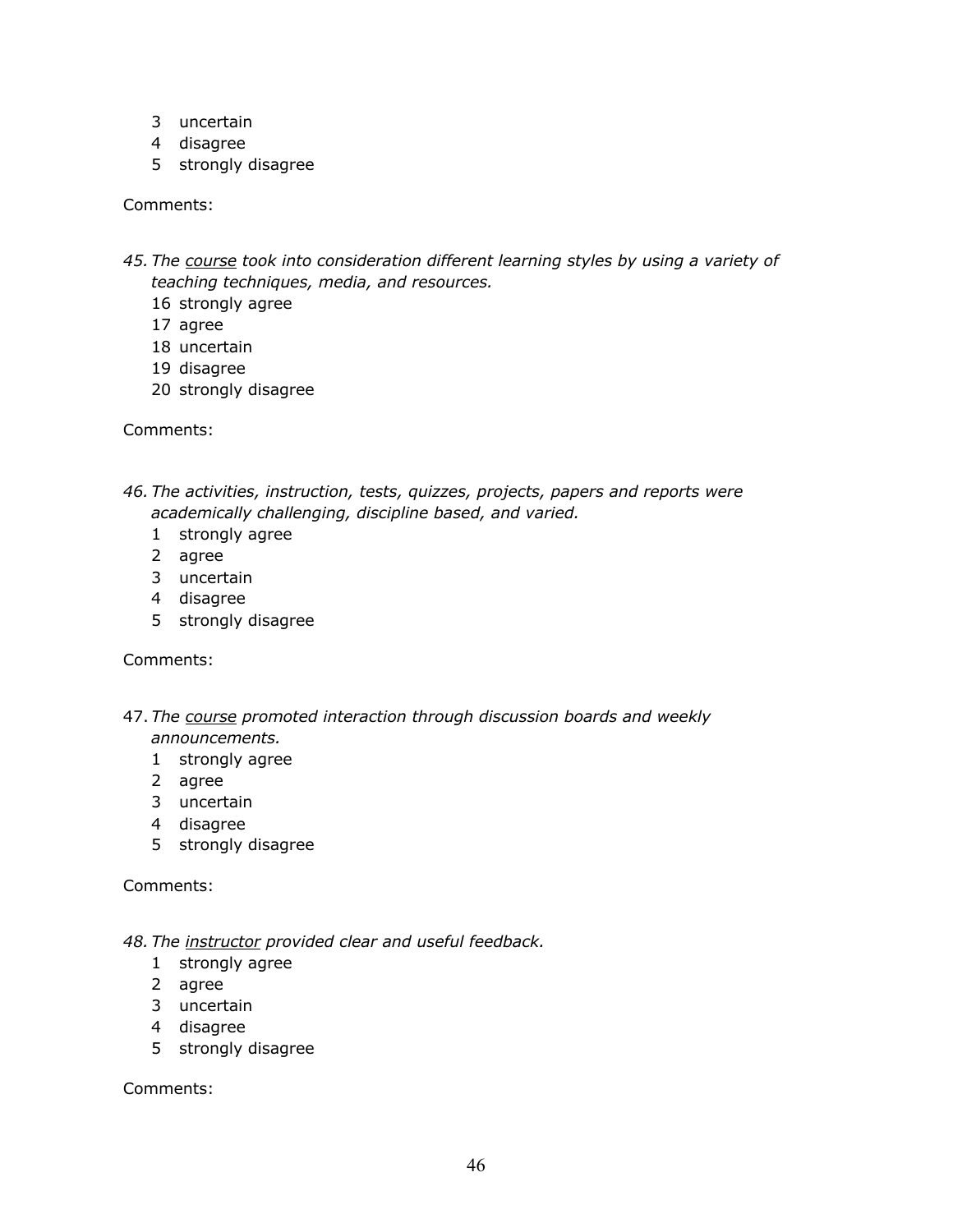*49. The instructor's responses to questions were timely and helpful.*

- 1 always
- 2 most of the time
- 3 rarely
- 4 never

### Comments:

*50. The instructor created a respectful atmosphere conducive to learning.*

- 1 strongly agree
- 2 agree
- 3 uncertain
- 4 disagree
- 5 strongly disagree

Comments:

*51. The instructor used Blackboard and its technologies proficiently.*

- 1 strongly agree
- 2 agree
- 3 uncertain
- 4 disagree
- 5 strongly disagree

Comments:

Evidence of Quality Practices: A.

B.

C.

General Comments: A.

B.

C.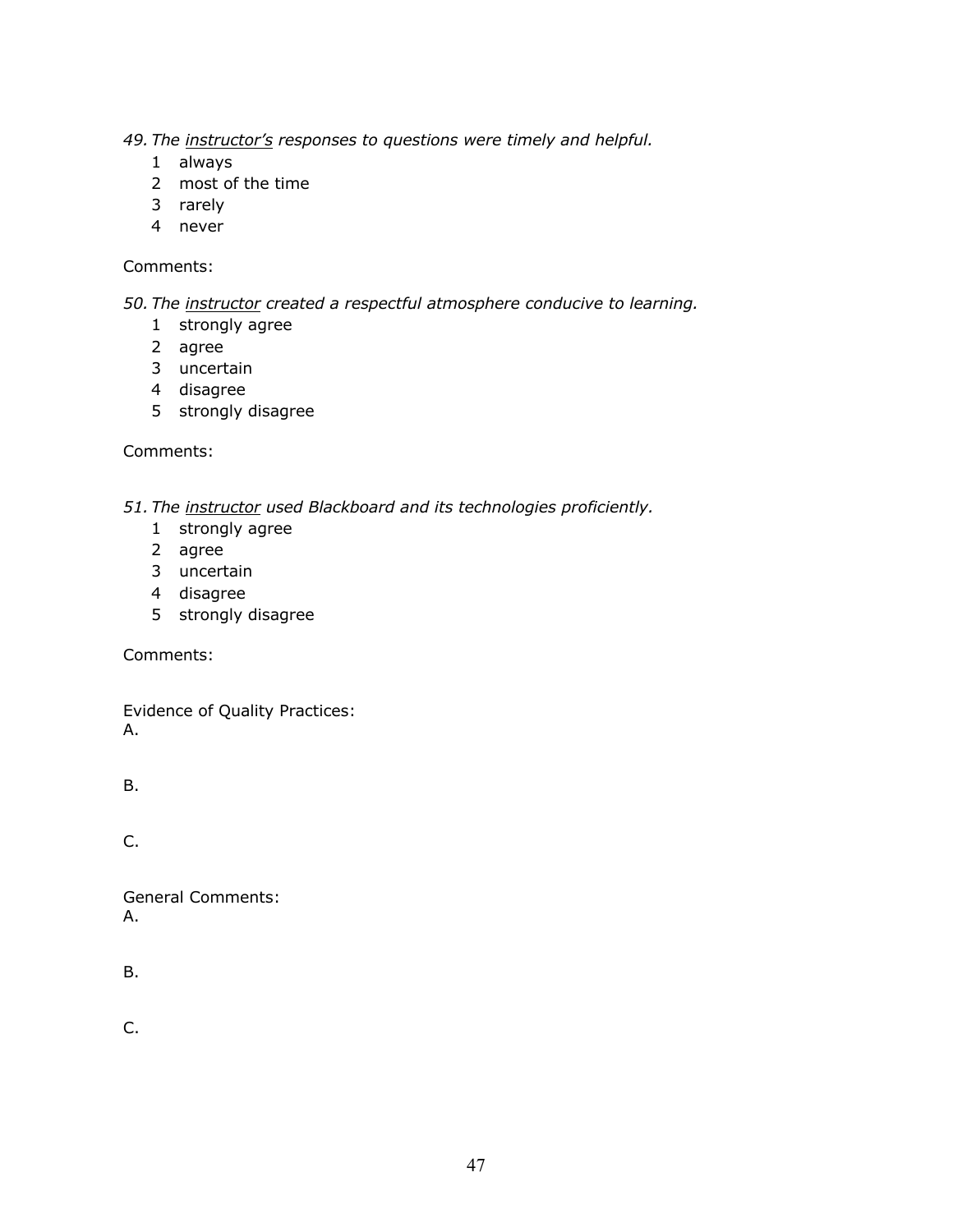# STUDENT EVALUATION OF INSTRUCTION IN ONSITE CLASSES

Instructor: \_\_\_\_\_\_\_\_\_\_\_\_\_\_\_\_\_\_\_\_\_\_\_\_\_\_\_\_\_\_\_\_\_\_\_ Date: \_\_\_\_\_\_\_\_\_\_\_\_\_\_\_\_\_\_\_\_\_\_\_

Administrator: *\_\_\_\_\_\_\_\_\_\_\_\_\_\_\_\_\_\_\_\_\_\_\_\_\_\_\_\_\_\_\_\_\_*

Course Number and Title:

### **Part 1: Evaluating My Learning**

*52. I participated actively in the course.*

- strongly agree
- agree
- uncertain
- disagree
- 5 strongly disagree

*53. On average how many hours a week outside of class did you spend on the course?*

- 1-3
- 4-6
- 7-9
- 10-12
- 13+

*54.Approximately how many times were you absent from your course?*

- 1-3
- 4-6
- 7-9
- 10-12
- 13+

*55.Approximately how many total credit hours, including this semester, have you taken?*

- 1-12
- 13-24
- 25-36
- 37-48
- 49+

*56.What level of study skills do you feel is necessary to complete this course?* 

- expert
- advanced
- intermediate
- beginner
- never used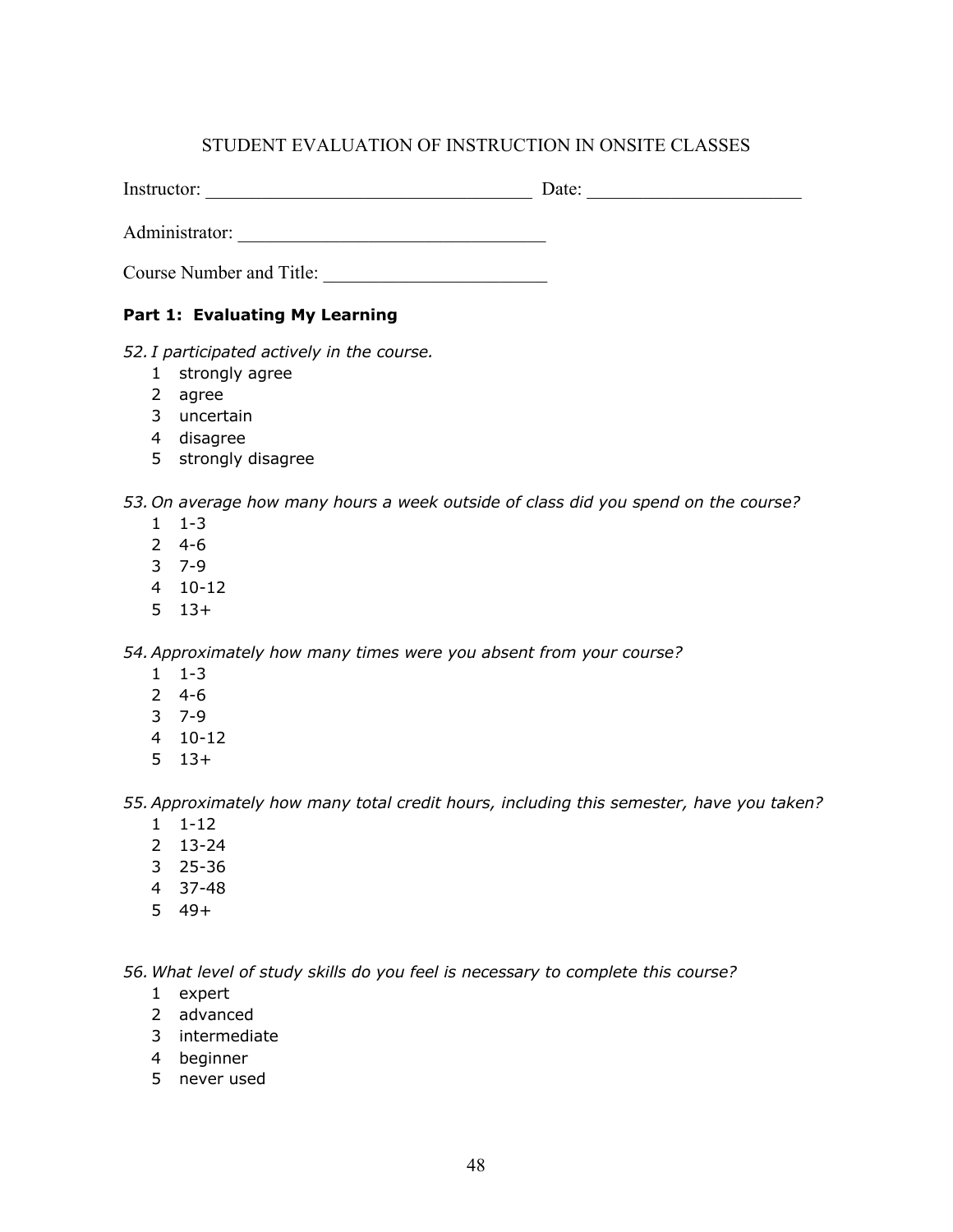### **Part 2: Evaluating the Instructor**

*57. The instructor provided introductory instructions, expectations, and requirements for the course.*

- strongly agree
- agree
- uncertain
- disagree
- 5 strongly disagree

*58.Assignment instructions and due dates were presented clearly*

- strongly agree
- agree
- uncertain
- disagree
- 5 strongly disagree

### *59. The instructor provided specific grading criteria for major assignments and projects.*

- strongly agree
- agree
- uncertain
- disagree
- 5 strongly disagree
- *60. Major assignments graded by the instructor were returned in time to allow me to process instructor feedback and apply it to the next assignment.*
	- strongly agree
	- agree
	- uncertain
	- disagree
	- 5 strongly disagree
- *61. The instructor was available for questions via e-mail, phone, office hours and before or after class.*
	- always
	- most of the time
	- rarely
	- never

### *62. The instructor provided clear and useful feedback.*

- strongly agree
- agree
- uncertain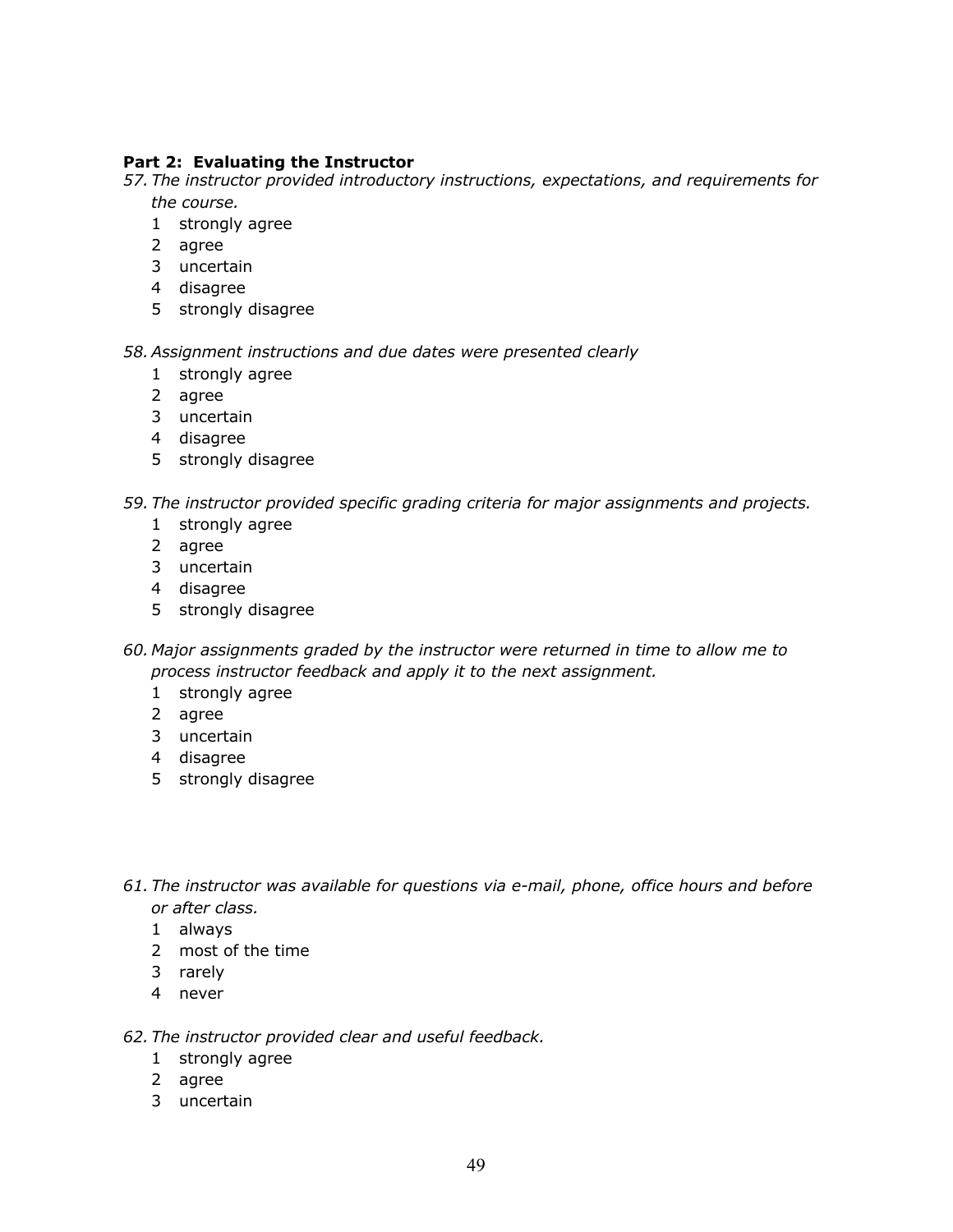- disagree
- strongly disagree

*63. The instructor created an atmosphere of respect in the course.* 

- strongly agree
- agree
- uncertain
- disagree
- 5 strongly disagree

### **Part 3: Evaluating the Course Content**

*64. The course syllabus was provided.*

- yes
- no

*65. The objectives/learning outcomes for each part of the course were clear.*

- strongly agree
- agree
- uncertain
- disagree
- 5 strongly disagree
- *66. The tests, quizzes, projects, papers and reports challenged me to learn the course outcomes.*
	- strongly agree
	- agree
	- uncertain
	- disagree
	- 5 strongly disagree
- *67. The course took into consideration different learning styles by using a variety of teaching techniques, media, and resources.*
	- strongly agree
	- agree
	- uncertain
	- disagree
	- strongly disagree
- *68. The course improved my understanding of the subject.*
	- strongly agree
	- agree
	- uncertain
	- disagree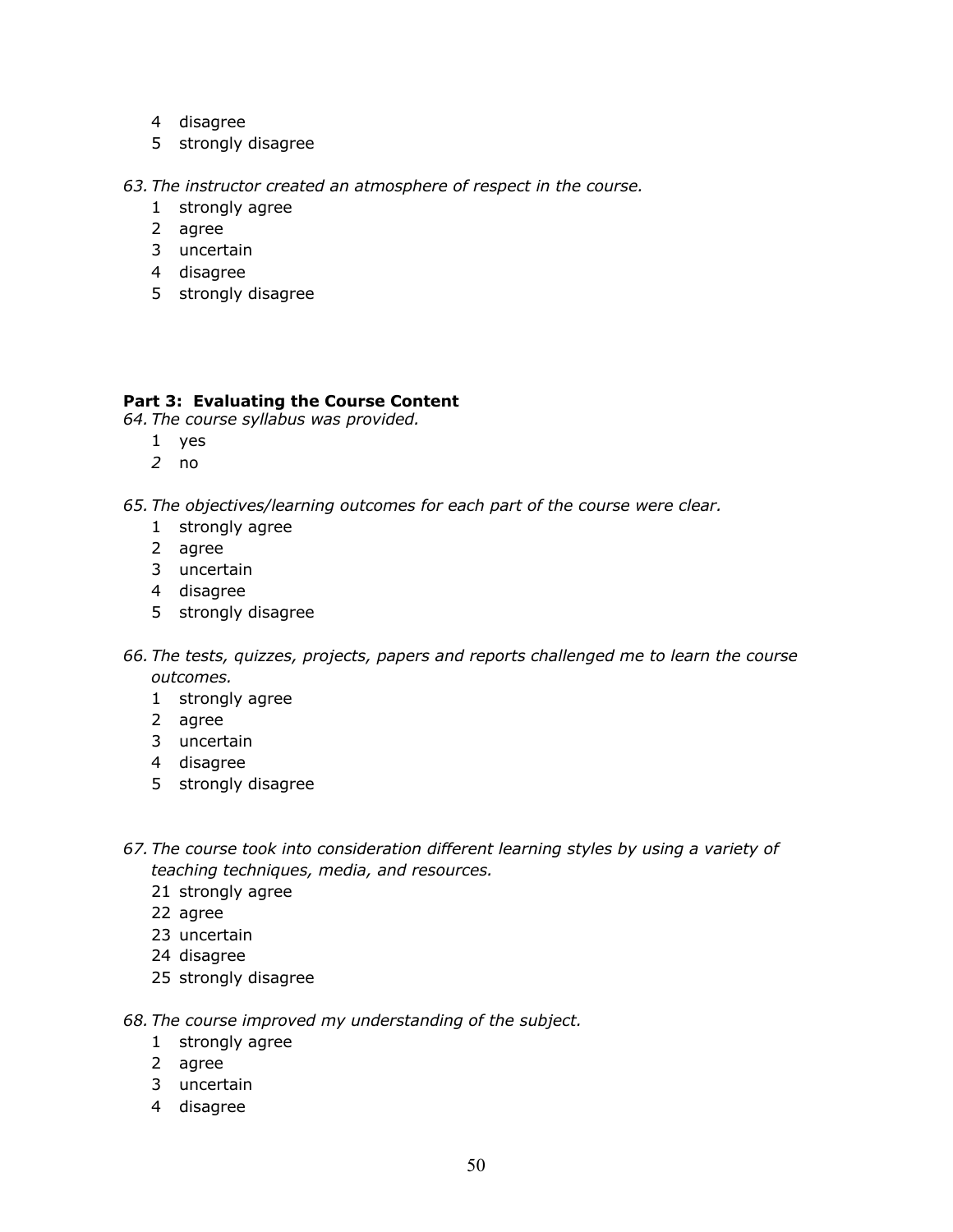- 5 strongly disagree
- *69. The course promoted student interaction.*
	- 1 strongly agree
	- 2 agree
	- 3 uncertain
	- 4 disagree
	- 5 strongly disagree

### *70. The course was well organized.*

- 1 strongly agree
- 2 agree
- 3 uncertain
- 4 disagree
- 5 strongly disagree

### *71. This course met my expectations.*

- 1 strongly agree
- 2 agree
- 3 uncertain
- 4 disagree
- 5 strongly disagree

*72. Please describe the activities which most enhanced your learning in this course. . .*

*73. Please describe the activities which least enhanced your learning in this course. . .*

### STUDENT EVALUATION OF INSTRUCTION IN ONLINE CLASSES

Instructor: \_\_\_\_\_\_\_\_\_\_\_\_\_\_\_\_\_\_\_\_\_\_\_\_\_\_\_\_\_\_\_\_\_\_\_ Date: \_\_\_\_\_\_\_\_\_\_\_\_\_\_\_\_\_\_\_\_\_\_\_

Administrator:

Course Number and Title:

# **Part 1: Evaluating My Online Learning**

*74. I participated actively in the course.*

- 1 strongly agree
- 2 agree
- 3 uncertain
- 4 disagree
- 5 strongly disagree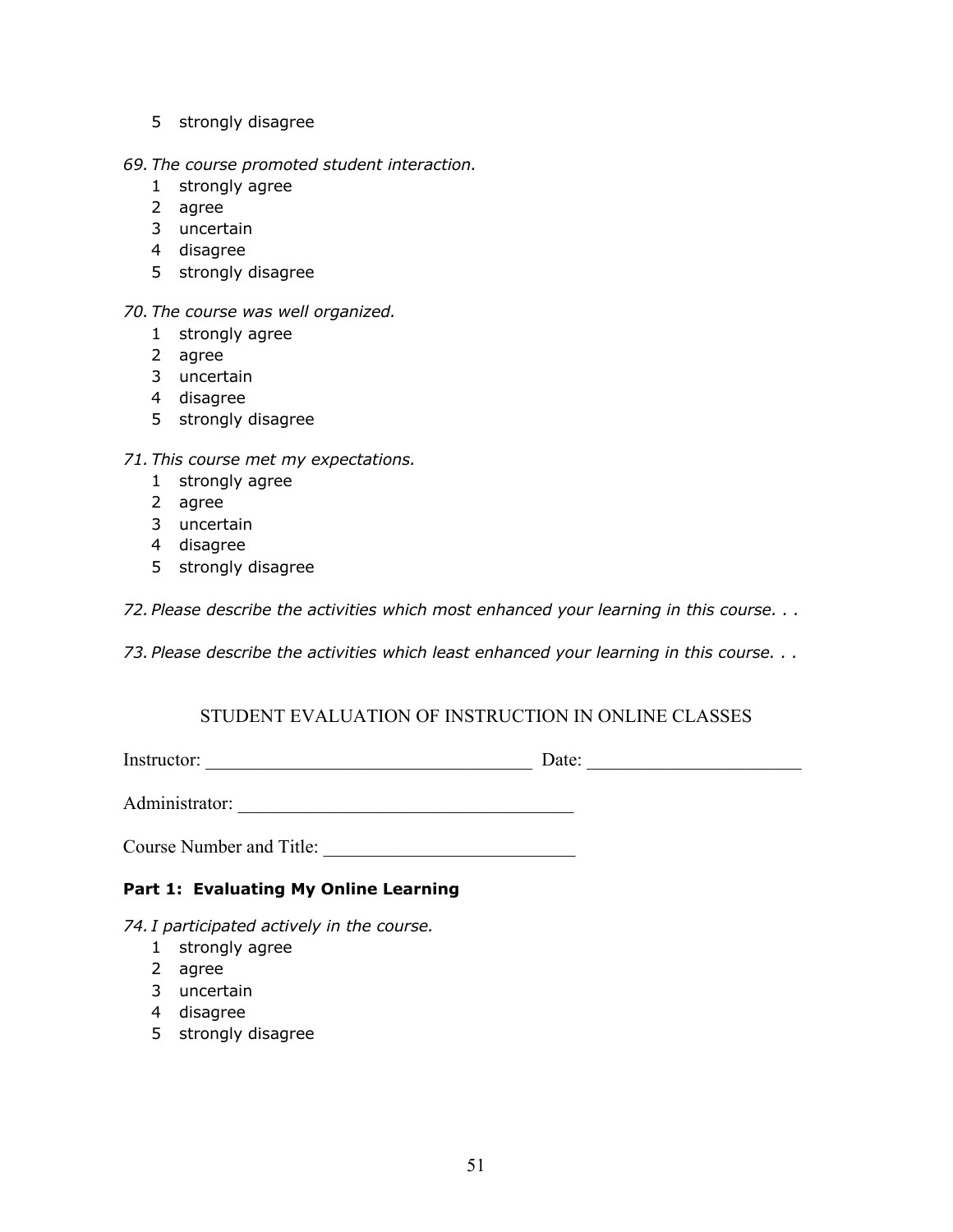*75. On average how many hours a week did you spend on the course?*

- 1-3
- 4-6
- 7-9
- 10-12
- 13+

*76. On average how many times a week did you log onto your course?*

- 1-3
- 4-6
- 7-9
- 10-12
- 13+

*77. How many total online courses, including this semester, have you taken?*

- 1-3
- 4-6
- 7-9
- 10-12
- 13+

*78.What level of computer skills do you feel is necessary to complete this course?* 

- expert
- advanced
- intermediate
- beginner
- never used

### **Part 2: Evaluating the Instructor**

*79. The instructor provided course navigation instructions and other introductory tips.*

- strongly agree
- agree
- uncertain
- disagree
- 5 strongly disagree

*80.Assignment instructions and due dates were presented clearly*

- strongly agree
- agree
- uncertain
- disagree
- 5 strongly disagree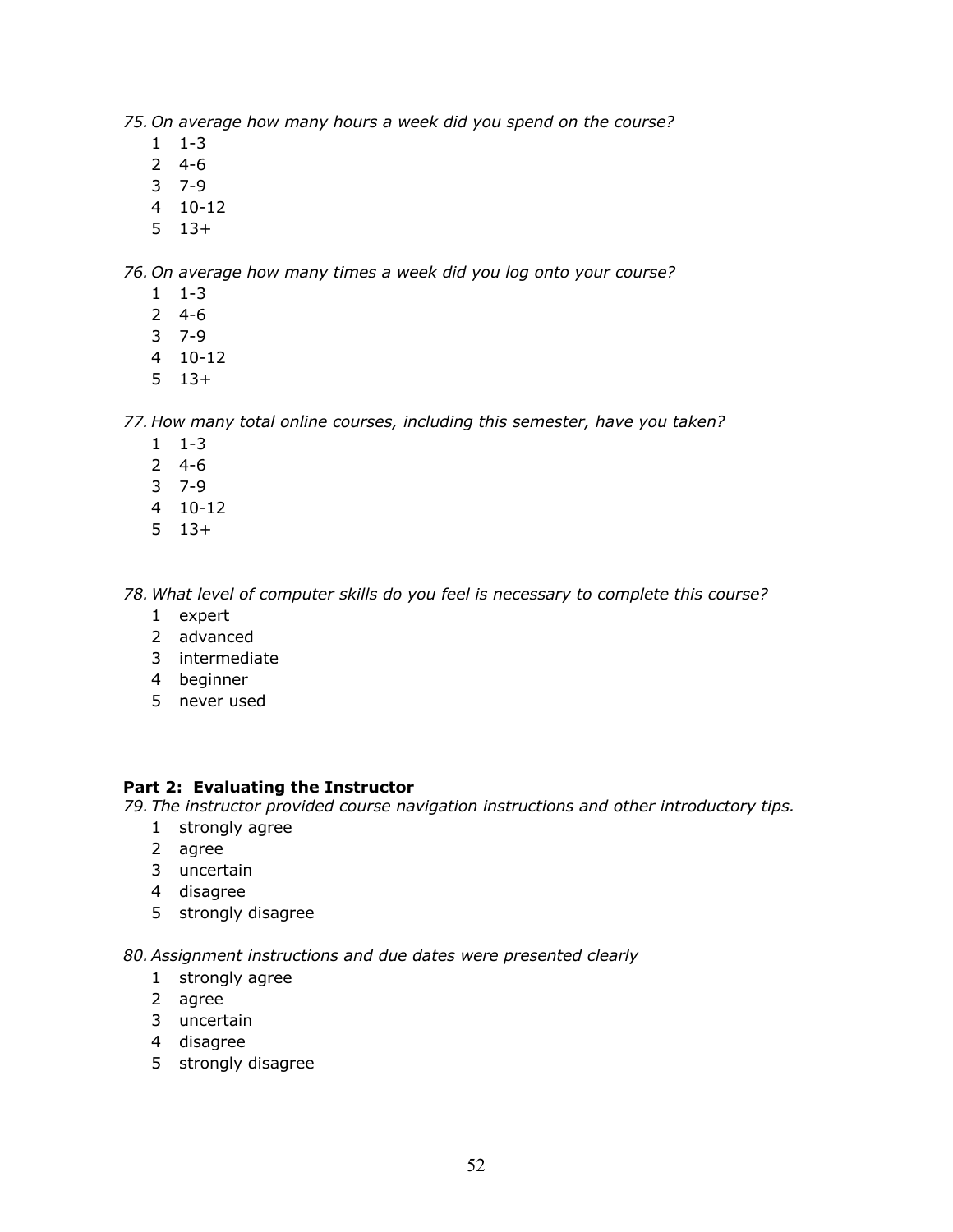- *81. The instructor provided specific grading criteria for major assignments and projects.*
	- strongly agree
	- agree
	- uncertain
	- disagree
	- 5 strongly disagree
- *82. Major assignments graded by the instructor were returned in time to allow me to process instructor feedback and apply it to the next assignment.*
	- strongly agree
	- agree
	- uncertain
	- disagree
	- 5 strongly disagree
- *83. The instructor responded to my questions within 24 hours during the week.*
	- always
	- most of the time
	- rarely
	- never

*84. The instructor provided clear and useful feedback.*

- strongly agree
- agree
- uncertain
- disagree
- 5 strongly disagree

*85. The instructor created an atmosphere of respect in the course.* 

- strongly agree
- agree
- uncertain
- disagree
- 5 strongly disagree

### **Part 3: Evaluating the Course Content**

*86. The course was well organized.*

- strongly agree
- agree
- uncertain
- disagree
- 5 strongly disagree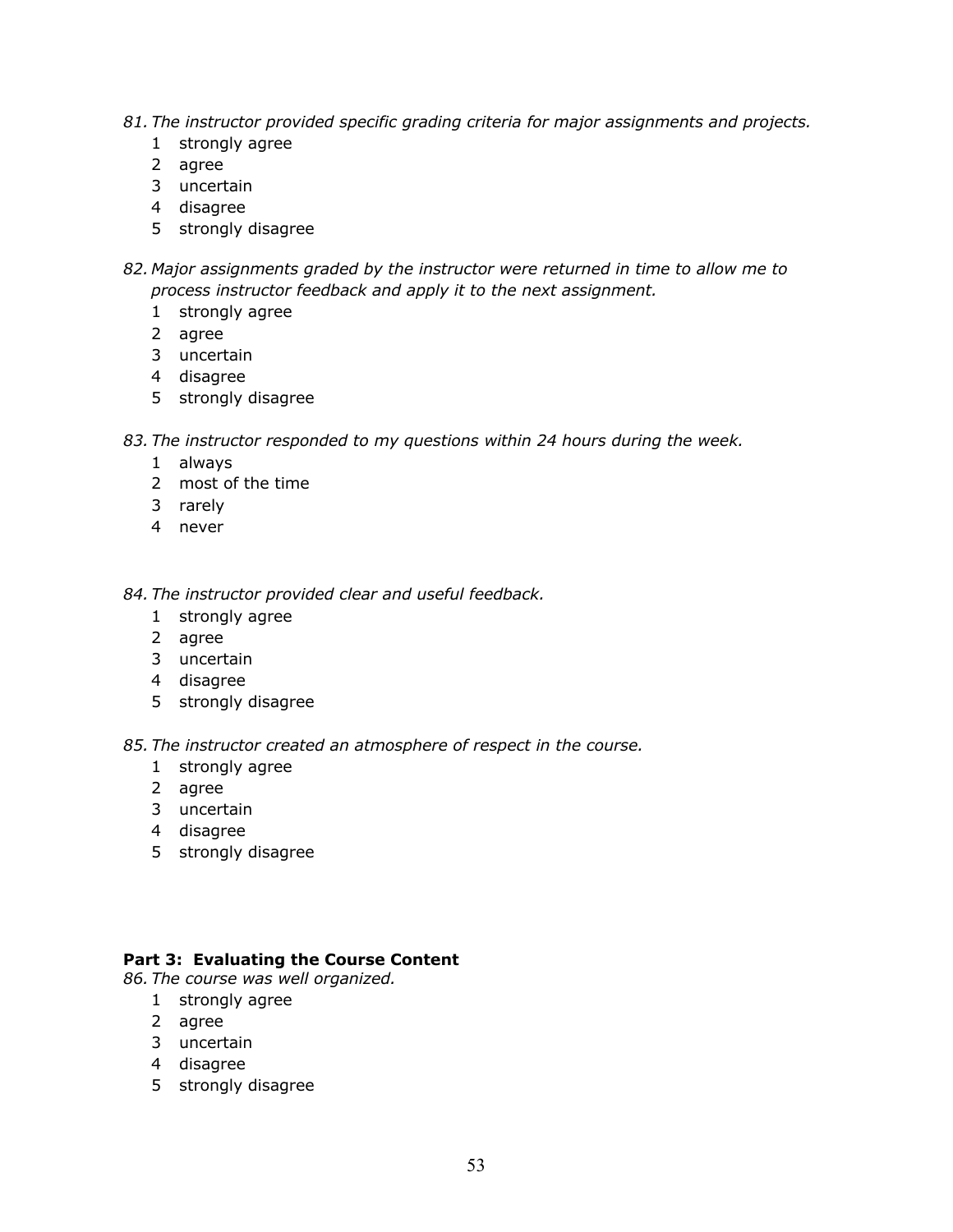- *87. The course syllabus was consistently available online.* 
	- yes
	- no

*88. The objectives/learning outcomes for each part of the course were clear.*

- strongly agree
- agree
- uncertain
- disagree
- 5 strongly disagree
- *89. The tests, quizzes, projects, papers and reports challenged me to learn the course outcomes.*
	- strongly agree
	- agree
	- uncertain
	- disagree
	- 5 strongly disagree

*The course took into consideration different learning styles by using a variety of teaching techniques, media, and resources.*

- strongly agree
- agree
- uncertain
- disagree
- strongly disagree

*90. The course improved my understanding of the subject.*

- strongly agree
- agree
- uncertain
- disagree
- 5 strongly disagree

### *91. The course promoted student interaction.*

- strongly agree
- agree
- uncertain
- disagree
- 5 strongly disagree

### *92. This course met my expectations.*

- strongly agree
- agree
- uncertain
- disagree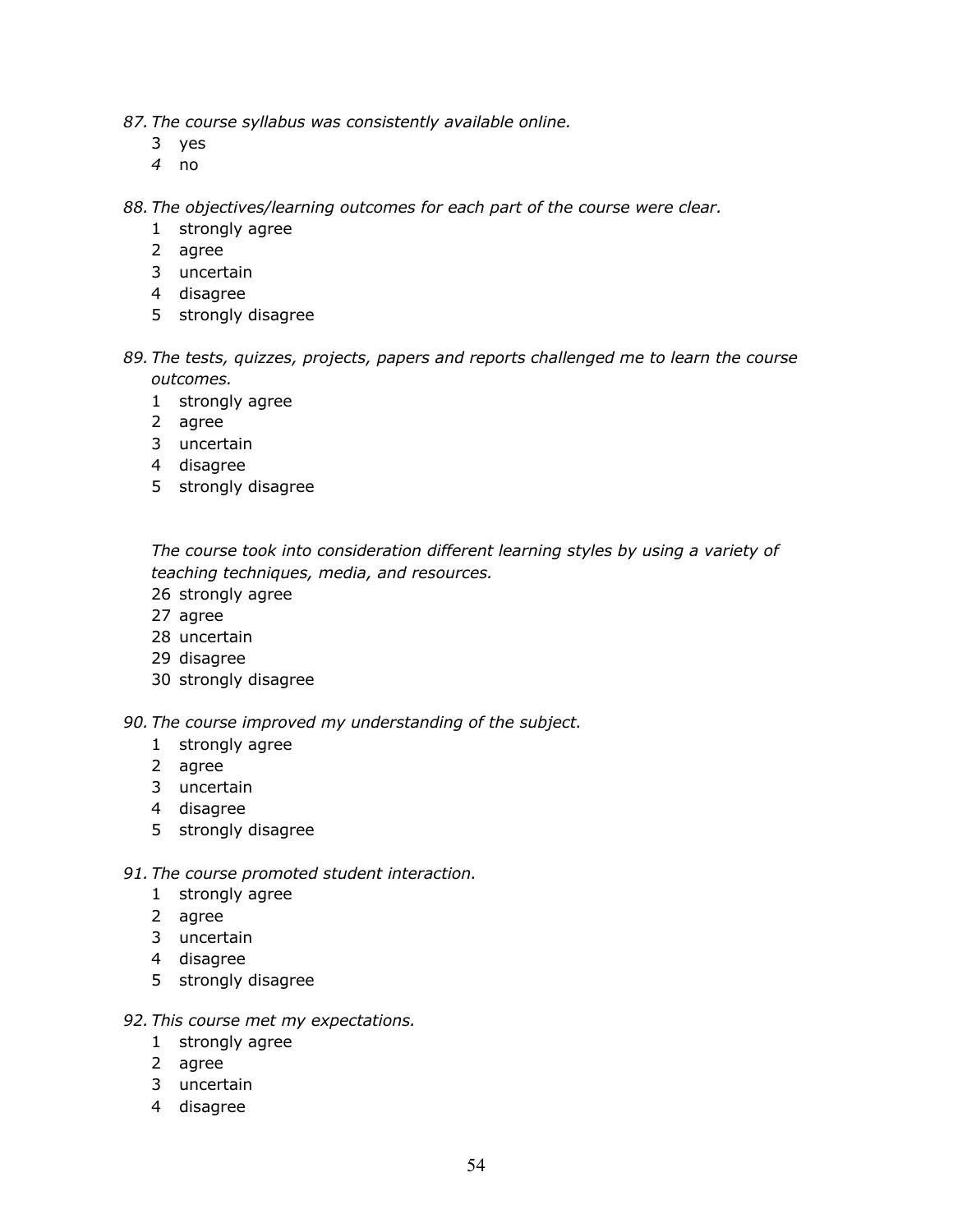5 strongly disagree

*93. Please describe the activities which most enhanced your learning in this course. . .*

*94. Please describe the activities which least enhanced your learning in this course. . .*

| <b>Allen County Community College</b>                  |
|--------------------------------------------------------|
| <b>Instructional Evaluation and Development Record</b> |

|                  | Instructor:                                   | Date:                                                       |       |
|------------------|-----------------------------------------------|-------------------------------------------------------------|-------|
|                  | Semester:                                     |                                                             |       |
| Items Discussed: |                                               |                                                             |       |
|                  | 1. Student Evaluation of Instruction -        |                                                             |       |
|                  | 2. Self-Evaluation of Instruction -           |                                                             |       |
|                  | 3. Administrative Evaluation of Instruction - |                                                             |       |
|                  | 4. Professional Development Plan -            |                                                             |       |
| $20$ $\qquad$ .  |                                               | Discussion concerning the topics listed above took place on |       |
| (Year)           |                                               | (Month)                                                     | (Day) |
|                  |                                               | Participants in the conference were:                        |       |
|                  | (Signature) (Optional)                        | (Position)                                                  |       |
|                  | (Signature) (Optional)                        | (Position)                                                  |       |
|                  | (Signature) (Optional)                        | (Position)                                                  |       |